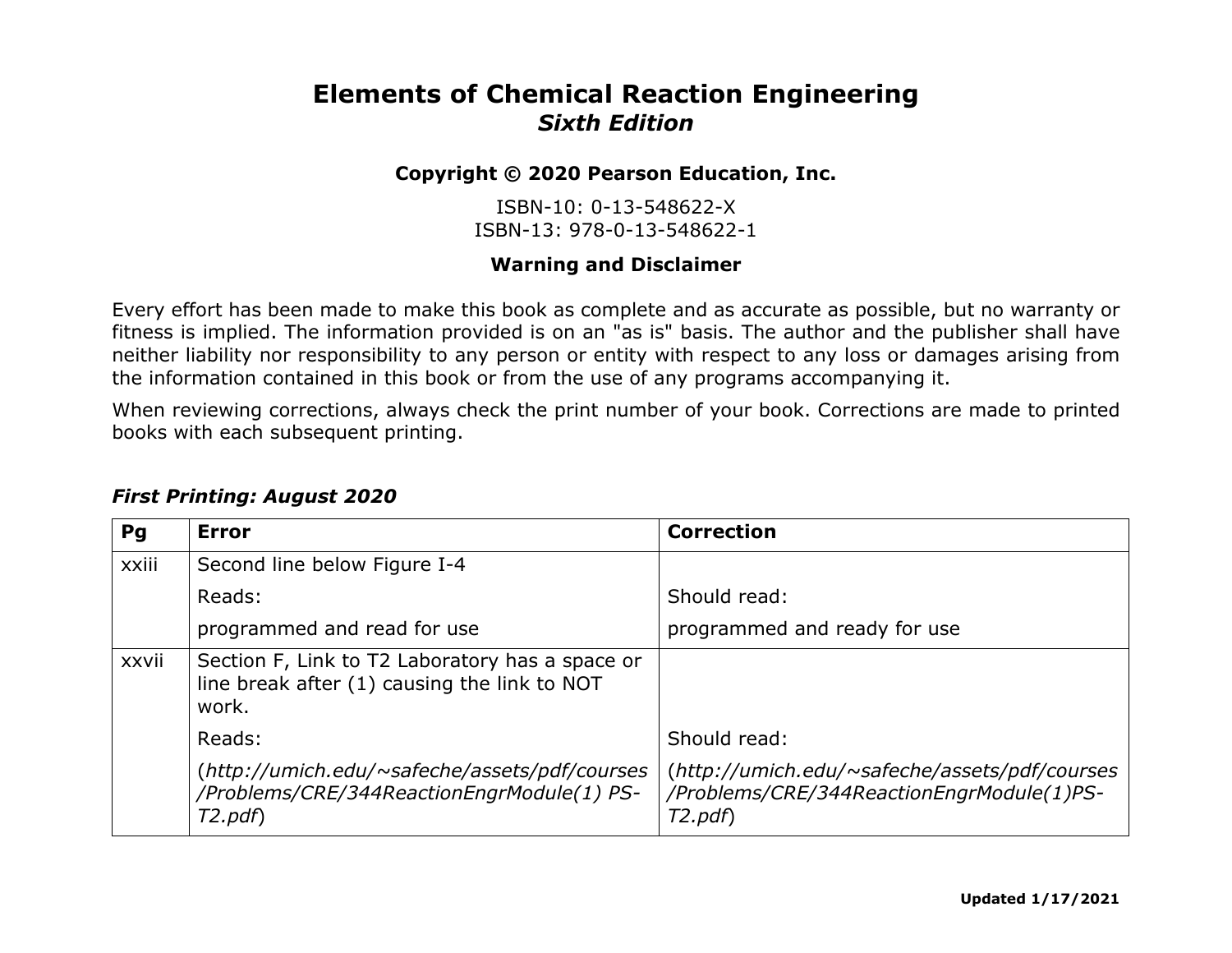| xxvii          | Section F, Link to Monsanto incident has a<br>space or line break after pdf/ causing the link<br>to NOT work.                                                                                                                                                                                                                                                                                                                                                                                                                                                                                                                                                                                       |                                                                                                                                                                                                                                                                                                                                                                                                                                                                                                                                                                                                                                                                                          |
|----------------|-----------------------------------------------------------------------------------------------------------------------------------------------------------------------------------------------------------------------------------------------------------------------------------------------------------------------------------------------------------------------------------------------------------------------------------------------------------------------------------------------------------------------------------------------------------------------------------------------------------------------------------------------------------------------------------------------------|------------------------------------------------------------------------------------------------------------------------------------------------------------------------------------------------------------------------------------------------------------------------------------------------------------------------------------------------------------------------------------------------------------------------------------------------------------------------------------------------------------------------------------------------------------------------------------------------------------------------------------------------------------------------------------------|
|                | Reads:                                                                                                                                                                                                                                                                                                                                                                                                                                                                                                                                                                                                                                                                                              | Should read:                                                                                                                                                                                                                                                                                                                                                                                                                                                                                                                                                                                                                                                                             |
|                | (http://umich.edu/~safeche/assets/pdf/ course<br>s/Problems/CRE/344ReactionEngrModule(2)PS-<br>Monsanto.pdf)                                                                                                                                                                                                                                                                                                                                                                                                                                                                                                                                                                                        | (http://umich.edu/~safeche/assets/pdf/courses<br>/Problems/CRE/344ReactionEngrModule(2)PS-<br>Monsanto.pdf)                                                                                                                                                                                                                                                                                                                                                                                                                                                                                                                                                                              |
| xxxi           | Third line from top                                                                                                                                                                                                                                                                                                                                                                                                                                                                                                                                                                                                                                                                                 |                                                                                                                                                                                                                                                                                                                                                                                                                                                                                                                                                                                                                                                                                          |
|                | Reads:                                                                                                                                                                                                                                                                                                                                                                                                                                                                                                                                                                                                                                                                                              | Should read:                                                                                                                                                                                                                                                                                                                                                                                                                                                                                                                                                                                                                                                                             |
|                | in section 3.5                                                                                                                                                                                                                                                                                                                                                                                                                                                                                                                                                                                                                                                                                      | in section 3.4                                                                                                                                                                                                                                                                                                                                                                                                                                                                                                                                                                                                                                                                           |
| $\overline{2}$ | Top of Figure 1-1                                                                                                                                                                                                                                                                                                                                                                                                                                                                                                                                                                                                                                                                                   |                                                                                                                                                                                                                                                                                                                                                                                                                                                                                                                                                                                                                                                                                          |
|                | Reads:                                                                                                                                                                                                                                                                                                                                                                                                                                                                                                                                                                                                                                                                                              | Should read:                                                                                                                                                                                                                                                                                                                                                                                                                                                                                                                                                                                                                                                                             |
|                | 90 <sub>2</sub>                                                                                                                                                                                                                                                                                                                                                                                                                                                                                                                                                                                                                                                                                     | 90 <sub>2</sub>                                                                                                                                                                                                                                                                                                                                                                                                                                                                                                                                                                                                                                                                          |
| $\overline{2}$ | First paragraph                                                                                                                                                                                                                                                                                                                                                                                                                                                                                                                                                                                                                                                                                     |                                                                                                                                                                                                                                                                                                                                                                                                                                                                                                                                                                                                                                                                                          |
|                | Reads:                                                                                                                                                                                                                                                                                                                                                                                                                                                                                                                                                                                                                                                                                              | Should read:                                                                                                                                                                                                                                                                                                                                                                                                                                                                                                                                                                                                                                                                             |
|                | These examples, which can be found either in<br>the text or as Web modules, include modeling<br>smog in the Los Angeles (L.A.) basin (Chapter 1<br>Web module), the digestive system of a<br>hippopotamus (Chapter 2 Web module) on the<br>CRE Web site,<br>(www.umich.edu/~elements/6e/index.html),<br>and molecular CRE (Chapter 3 Web module).<br>Also shown are the manufacture of ethylene<br>glycol (antifreeze), where three of the most<br>common types of industrial reactors are used<br>(Chapters 5 and 6), and the use of wetlands to<br>degrade toxic chemicals (Chapter 7 on the CRE<br>Web site). Other examples shown are the<br>solid-liquid kinetics of acid-rock interactions to | These examples, which can be found either in<br>the text or as Web modules<br>(www.umich.edu/~elements/6e/index.html),<br>include modeling smog in the Los Angeles<br>(L.A.) basin (Chapter 1 Web module), the<br>digestive system of a hippopotamus (Chapter 2<br>Web module), molecular CRE (Chapter 3 Web<br>module), use of wetlands to degrade toxic<br>chemicals (Chapter 6 on the CRE Web site);<br>pharmacokinetics of cobra bites (Chapter 8<br>Web module); free-radical scavengers used in<br>the design of motor oils (Chapter 9); enzyme<br>kinetics (Chapter 9) and drug delivery<br>pharmacokinetics (Chapter 9 on the CRE Web<br>site). Also shown in Figure 1-2 are the |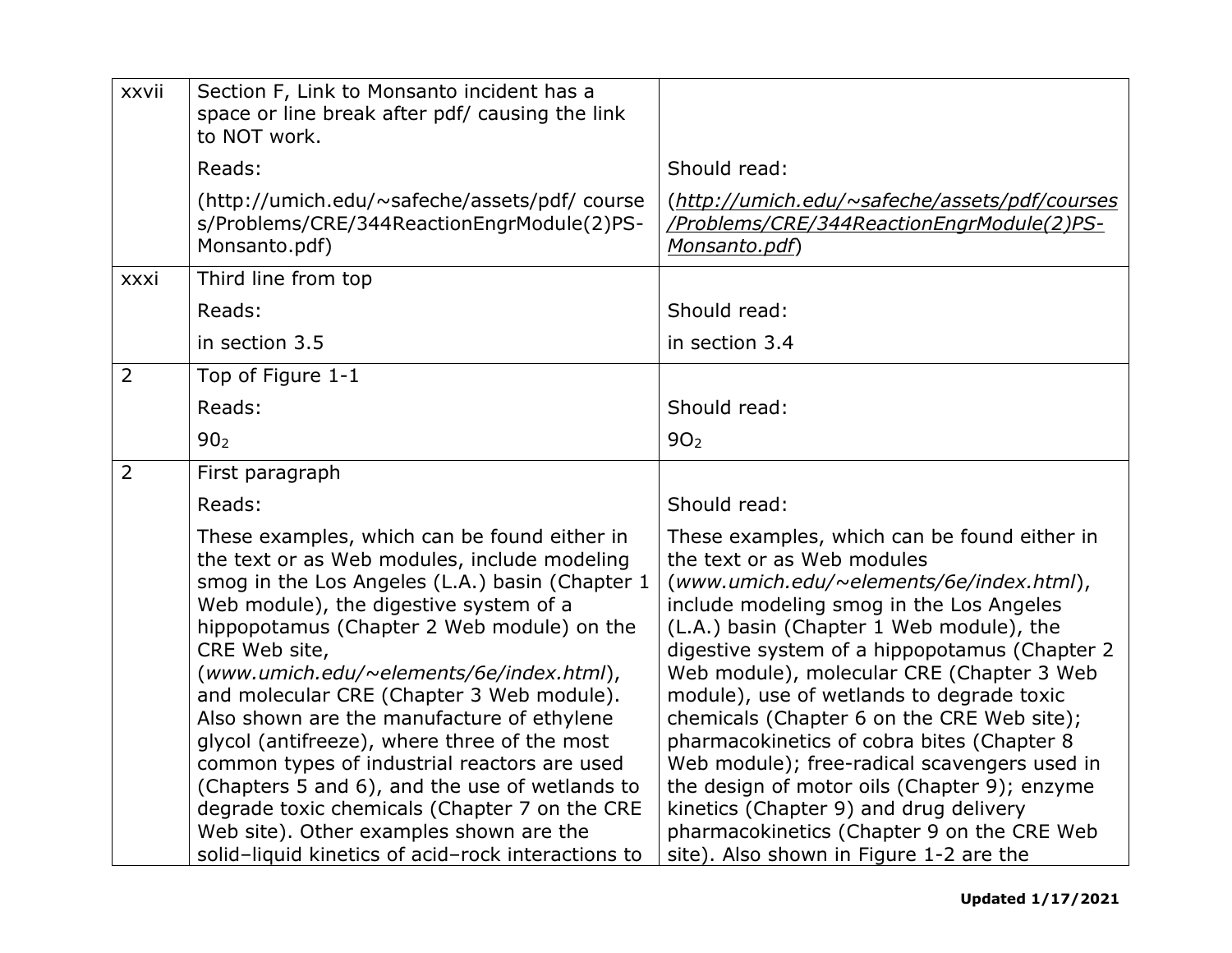|                | improve oil recovery (Chapter 7);<br>pharmacokinetics of cobra bites (Chapter 8<br>Web module); free-radical scavengers used in<br>the design of motor oils (Chapter 9); enzyme<br>kinetics (Chapter 9) and drug delivery<br>pharmacokinetics (Chapter 9 on the CRE Web<br>site); heat effects, runaway reactions, and<br>plant safety (Chapters $11-13$ ); and increasing<br>the octane number of gasoline and the<br>manufacture of computer chips (Chapter 10). | manufacture of ethylene glycol (antifreeze),<br>where three of the most common types of<br>industrial reactors are used (Chapters 5 and 6).<br>Other examples shown are heat effects,<br>runaway reactions, and plant safety (Chapters<br>$11-13$ ); and increasing the octane number of<br>gasoline and the manufacture of computer<br>chips (Chapter 10). |
|----------------|--------------------------------------------------------------------------------------------------------------------------------------------------------------------------------------------------------------------------------------------------------------------------------------------------------------------------------------------------------------------------------------------------------------------------------------------------------------------|-------------------------------------------------------------------------------------------------------------------------------------------------------------------------------------------------------------------------------------------------------------------------------------------------------------------------------------------------------------|
| 3              | Figure 1-2                                                                                                                                                                                                                                                                                                                                                                                                                                                         |                                                                                                                                                                                                                                                                                                                                                             |
|                | Reads:                                                                                                                                                                                                                                                                                                                                                                                                                                                             | Should read:                                                                                                                                                                                                                                                                                                                                                |
|                | <b>Wetlands Remediation of Pollutants (Ch. 7</b><br>on CRE Web site)                                                                                                                                                                                                                                                                                                                                                                                               | <b>Wetlands Remediation of Pollutants (Ch. 6</b><br>on CRE Web site)                                                                                                                                                                                                                                                                                        |
| 6              | Example 1-1, second paragraph                                                                                                                                                                                                                                                                                                                                                                                                                                      |                                                                                                                                                                                                                                                                                                                                                             |
|                | Reads:                                                                                                                                                                                                                                                                                                                                                                                                                                                             | Should read:                                                                                                                                                                                                                                                                                                                                                |
|                | is as 10 mol/ $m^3 \bullet s$ .                                                                                                                                                                                                                                                                                                                                                                                                                                    | is 10 mol/ $m^3 \bullet s$ .                                                                                                                                                                                                                                                                                                                                |
| $\overline{7}$ | Last paragraph                                                                                                                                                                                                                                                                                                                                                                                                                                                     |                                                                                                                                                                                                                                                                                                                                                             |
|                | Reads:                                                                                                                                                                                                                                                                                                                                                                                                                                                             | Should read:                                                                                                                                                                                                                                                                                                                                                |
|                | rate law for $-r_A$ for the reaction                                                                                                                                                                                                                                                                                                                                                                                                                               | rate law, $-r_A$ for the reaction                                                                                                                                                                                                                                                                                                                           |
| 8              | Figure 1-3                                                                                                                                                                                                                                                                                                                                                                                                                                                         |                                                                                                                                                                                                                                                                                                                                                             |
|                | Reads:                                                                                                                                                                                                                                                                                                                                                                                                                                                             | Should read:                                                                                                                                                                                                                                                                                                                                                |
|                | $F_i0$                                                                                                                                                                                                                                                                                                                                                                                                                                                             | $F_{10}$                                                                                                                                                                                                                                                                                                                                                    |
| 11             | Figure $1-5(a)$                                                                                                                                                                                                                                                                                                                                                                                                                                                    |                                                                                                                                                                                                                                                                                                                                                             |
|                | Reads:                                                                                                                                                                                                                                                                                                                                                                                                                                                             | Should read:                                                                                                                                                                                                                                                                                                                                                |
|                | Simple batch homogeneous batch reactor (BR).                                                                                                                                                                                                                                                                                                                                                                                                                       | Simple homogeneous batch reactor (BR).                                                                                                                                                                                                                                                                                                                      |
| 12             | Section 1.4 Continuous-Flow Reactors                                                                                                                                                                                                                                                                                                                                                                                                                               |                                                                                                                                                                                                                                                                                                                                                             |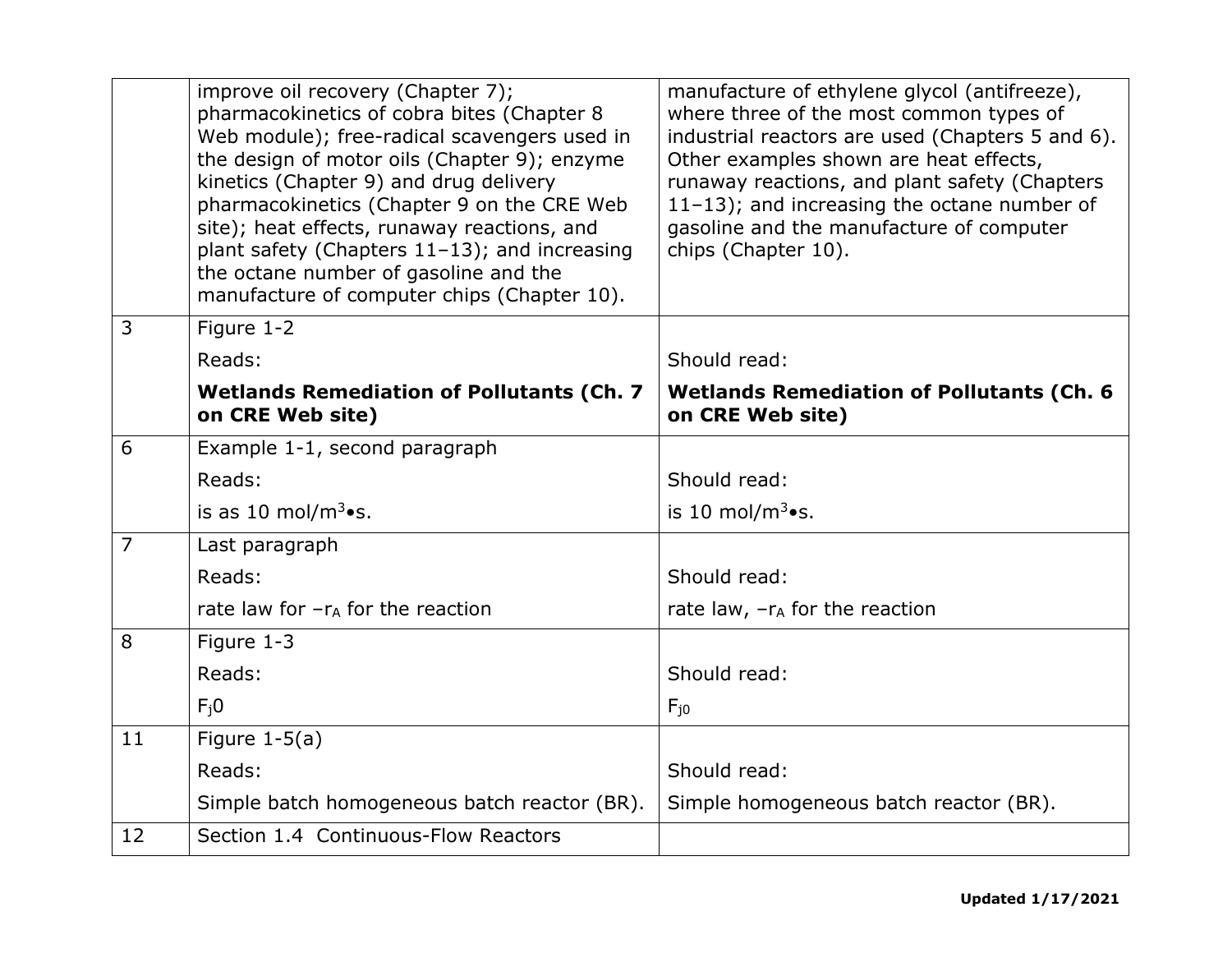|    | Reads:                                                                              | Should read:                                                                            |
|----|-------------------------------------------------------------------------------------|-----------------------------------------------------------------------------------------|
|    | for Chapter 1                                                                       | of Chapter 1                                                                            |
| 14 | Above Equation (1-7)                                                                |                                                                                         |
|    | Reads:                                                                              | Should read:                                                                            |
|    | it takes the familiar form known sometimes<br>called the design equation for a CSTR | it takes the familiar form, which is sometimes<br>called the design equation for a CSTR |
| 15 | Below Figure 1-8                                                                    |                                                                                         |
|    | Reads:                                                                              | Should read:                                                                            |
|    | velocity as in turbulent flow                                                       | velocity in turbulent flow                                                              |
| 17 | Paragraph above Figure 1-12                                                         |                                                                                         |
|    | Reads:                                                                              | Should read:                                                                            |
|    | Lets again                                                                          | Let's again                                                                             |
| 20 | Above Equation (1-18)                                                               |                                                                                         |
|    | Reads:                                                                              | Should read:                                                                            |
|    | the design equation                                                                 | the design equation is                                                                  |
| 22 | Last equation, bottom of page                                                       |                                                                                         |
|    | Reads:                                                                              | Should read:                                                                            |
|    | $= 0.01 C_0$                                                                        | $= 0.01$ C <sub>A0</sub>                                                                |
| 23 | Second-to-last paragraph                                                            |                                                                                         |
|    | Reads:                                                                              | Should read:                                                                            |
|    | $C_A = 10$ mole/dm <sup>3</sup> .                                                   | $C_{A0} = 10$ mole/dm <sup>3</sup> .                                                    |
| 23 | Last paragraph                                                                      |                                                                                         |
|    | Reads:                                                                              | Should read:                                                                            |
|    | profiles from species A                                                             | profiles for species A                                                                  |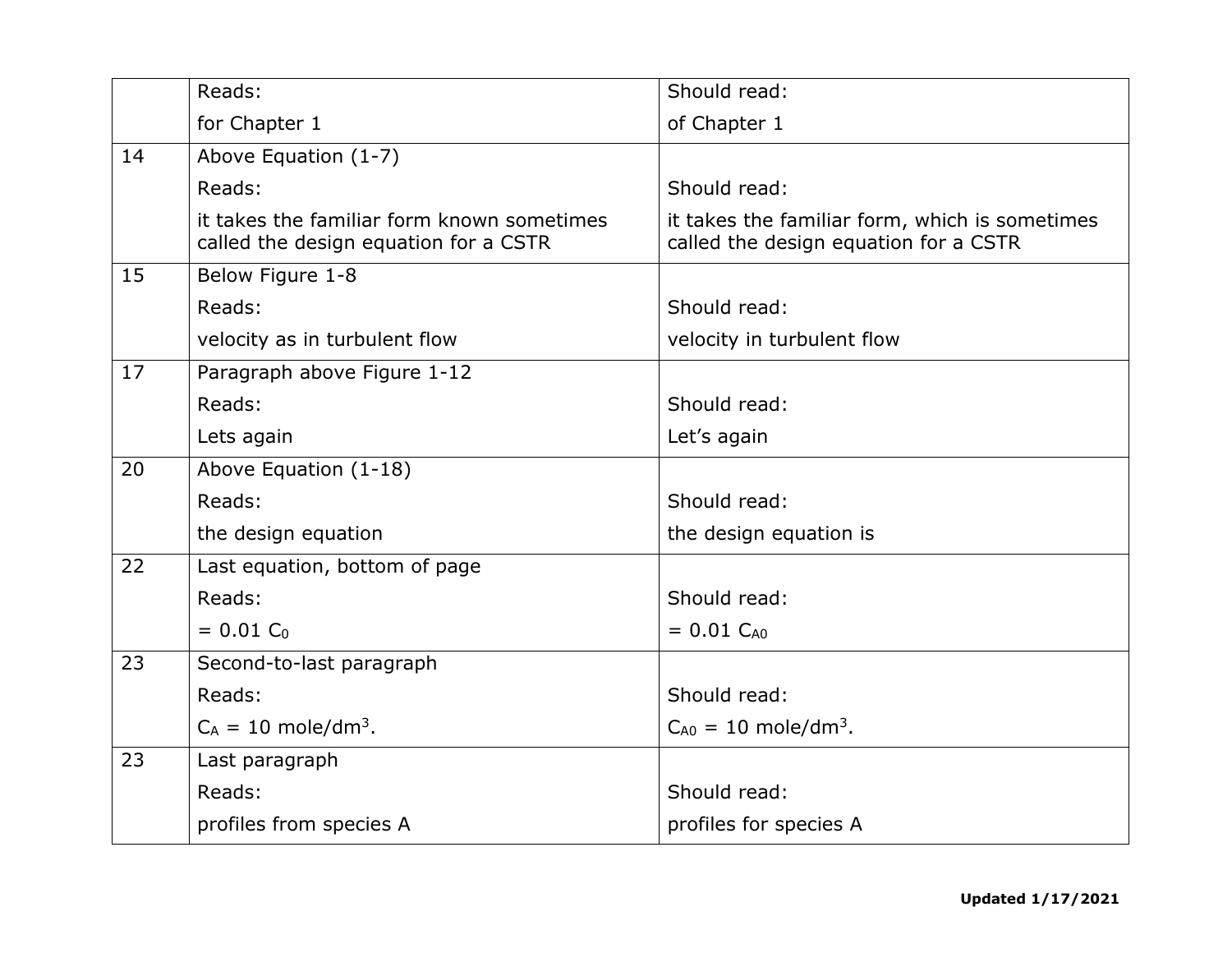| 29 | $Q1 - 4_A$                 |                                 |
|----|----------------------------|---------------------------------|
|    | Reads:                     | Should read:                    |
|    | of A to 1% if its          | of A to $1\%$ of its            |
| 30 | $Q1-6A$                    |                                 |
|    | Reads:                     | Should read:                    |
|    | those in Table 1-1?        | those in Table 2-6?             |
| 30 | $Q1-11_A$                  |                                 |
|    | Reads:                     | Should read:                    |
|    | the How to Study           | choose the How to Study         |
| 33 | $P1-6B$                    |                                 |
|    | Reads:                     | Should read:                    |
|    | $(0.5 \text{ mol/dm}^3)$ . | $) = 0.5$ mol/dm <sup>3</sup> . |
| 33 | $P1 - 8_A$                 |                                 |
|    | Reads:                     | Should read:                    |
|    | $-r = kC_A^2$              | $-r_A = kC_A^2$                 |
| 49 | Equation (E2-2.2)          |                                 |
|    | Reads:                     | Should read:                    |
|    | $= 218$ m <sup>3</sup>     | $= 218$ dm <sup>3</sup> .       |
| 49 | Below Equation (E2-2.2)    |                                 |
|    | Reads:                     | Should read:                    |
|    | $(218 \text{ m}^3)$        | $(218 \text{ dm}^3)$            |
| 51 | Figure E2-3.1(b)           |                                 |
|    | Reads:                     | Should read:                    |
|    | Table 2-2.1.               | Table 2-2.                      |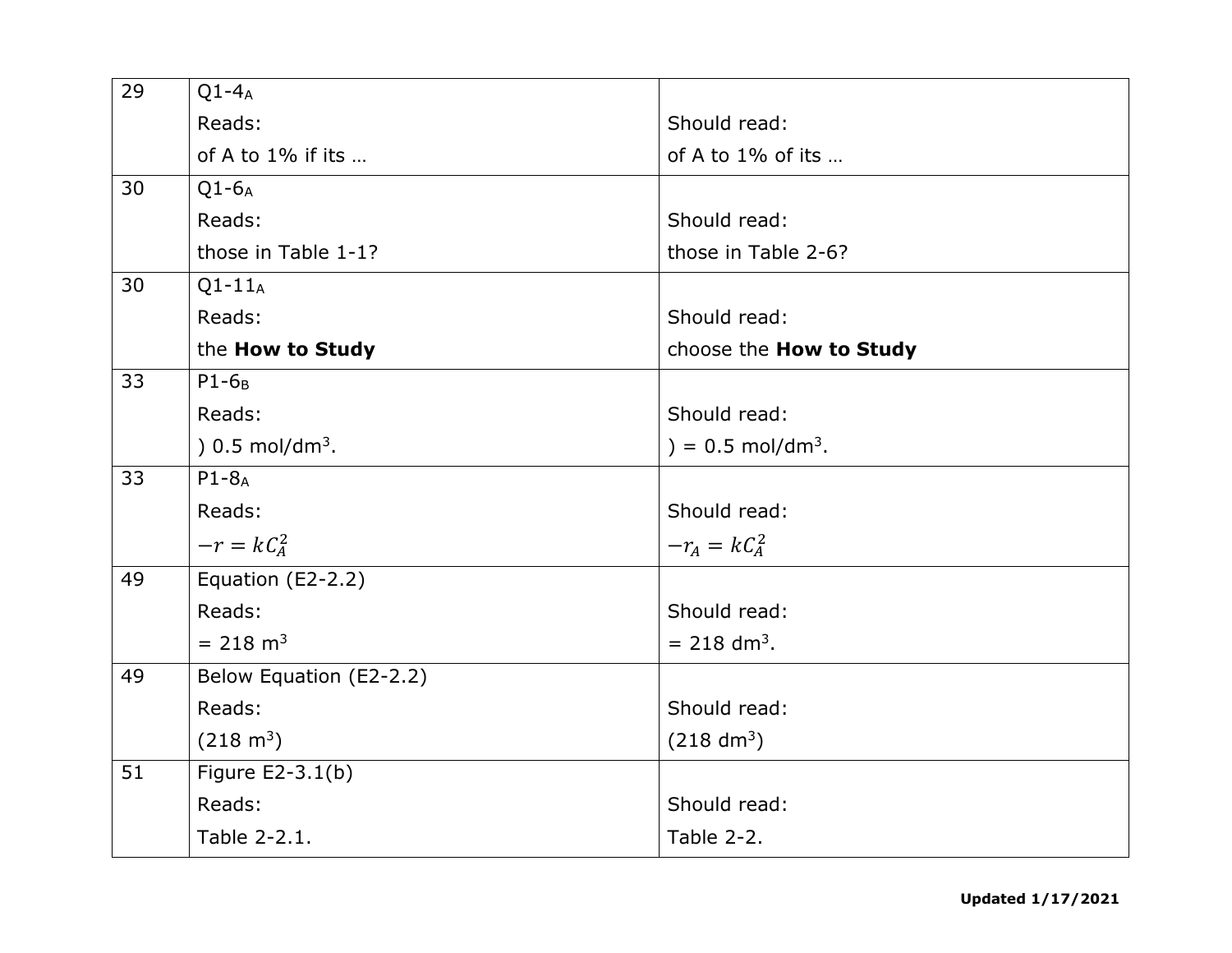| 54 | For Reactor 2,                             |                                               |
|----|--------------------------------------------|-----------------------------------------------|
|    | Reads:                                     | Should read:                                  |
|    | $\left(\frac{F_{A0}}{-r_A}\right)_{X=0.8}$ | $\left(\frac{F_{A0}}{-r_{A2}}\right)_{X=0.8}$ |
|    |                                            |                                               |
| 65 | Example 2-6 (in 2 places)                  |                                               |
|    | Reads:                                     | Should read:                                  |
|    | $2 - 3$                                    | $2 - 2$                                       |
| 68 | Table S2-1 heading                         |                                               |
|    | Reads:                                     | Should read:                                  |
|    | <b>PBR TERMS OF CONVERSION</b>             | PBR IN TERMS OF CONVERSION                    |
| 70 | Question Q2-3                              |                                               |
|    | Reads:                                     | Should read:                                  |
|    | $Q2-3$                                     | $Q2-3_A$                                      |
| 71 | $Q2 - 4$                                   |                                               |
|    | Reads:                                     | Should read:                                  |
|    | $Q2-4$                                     | $Q2 - 4A$                                     |
| 71 | $Q$ 2-4                                    |                                               |
|    | Reads:                                     | Should read:                                  |
|    | Appendix I.2                               | Web Appendix I.3                              |
| 71 | Problem P2-2A, part (d)                    |                                               |
|    | Reads:                                     | Should read:                                  |
|    | 2.40 CSTR                                  | $2.40 \text{ m}^3$ CSTR                       |
| 71 | $P2-3_B$                                   |                                               |
|    | Reads:                                     | Should read:                                  |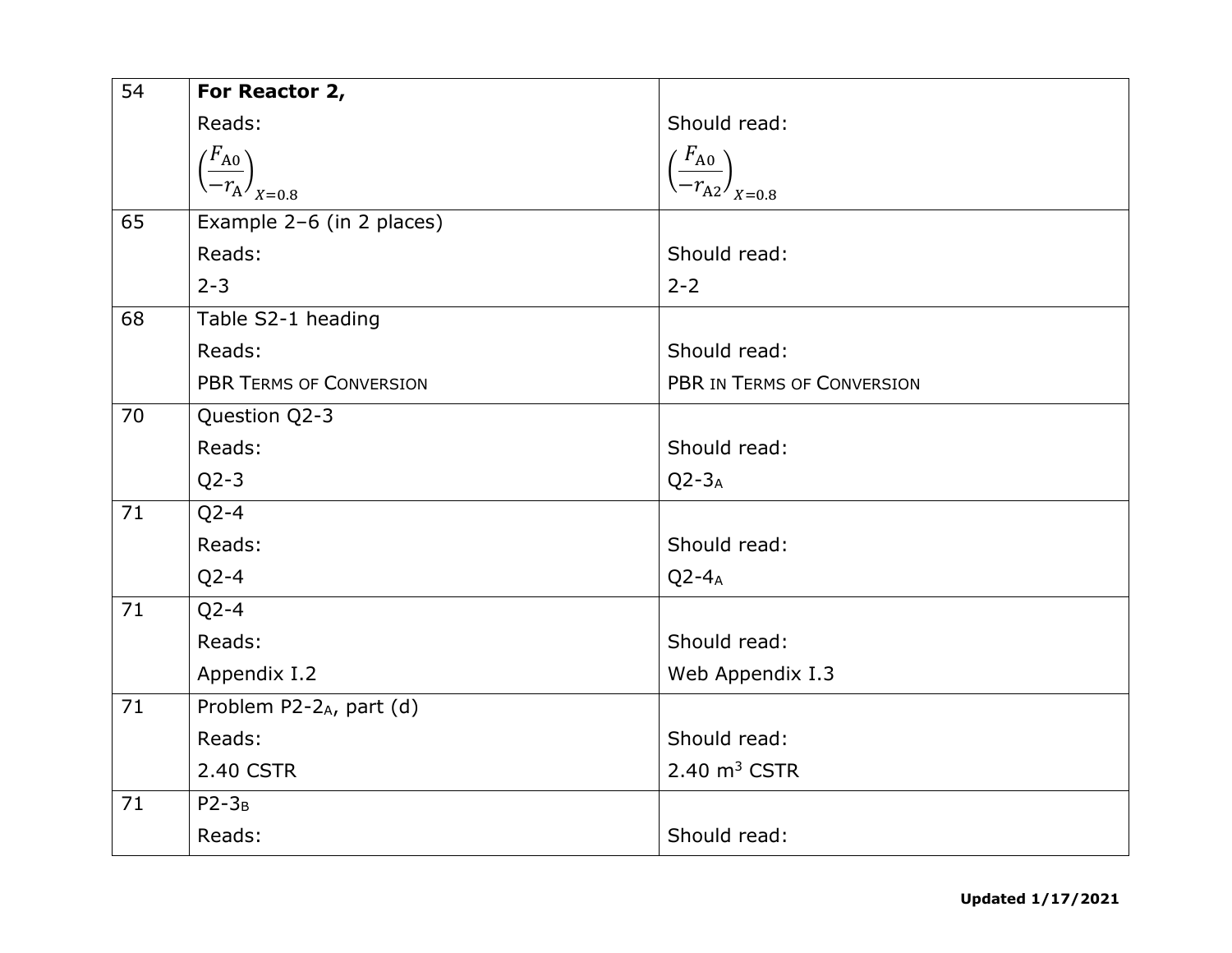|    | volume of $1.6 \text{ m}^3$          | volume of $1.0 \text{ m}^3$                                          |
|----|--------------------------------------|----------------------------------------------------------------------|
| 72 | $P2-4_B$                             |                                                                      |
|    | Reads:                               | Should read:                                                         |
|    | stillbene                            | stilbene                                                             |
| 74 | $P2 - 11$                            |                                                                      |
|    | Reads:                               | Should read:                                                         |
|    | $P2 - 11$                            | $P2-11_B$                                                            |
| 74 | $P2-11(a)$                           |                                                                      |
|    | Reads:                               | Should read:                                                         |
|    | 80% for                              | 80% conversion for                                                   |
| 76 | Near bottom of the page              |                                                                      |
|    | Reads:                               | Should read:                                                         |
|    | Problem P9-5A                        | Problem P9-5 <sub>B</sub>                                            |
| 78 | Margin note, under Summary           |                                                                      |
|    | Reads:                               | Should read:                                                         |
|    | $O_2 \rightarrow 2NO_2$              | $O_2 \nightharpoonup^{\rightarrow}$ 2NO <sub>2</sub>                 |
| 82 | Table 3-1, B., (2)                   |                                                                      |
|    | Reads:                               | Should read:                                                         |
|    | $- r_{CNBr} = kC_{CNBr}C_{CH_3NH_2}$ | $- r_{CNBr} = k [C_{CNBr} C_{CH_3NH_2} - C_{CH_3Br} C_{NCNH_2}/K_c]$ |
| 83 | Last line on the page                |                                                                      |
|    | Reads:                               | Should read:                                                         |
|    | ethanol                              | ethane                                                               |
| 84 | Near bottom of the page              |                                                                      |
|    | Reads:                               | Should read:                                                         |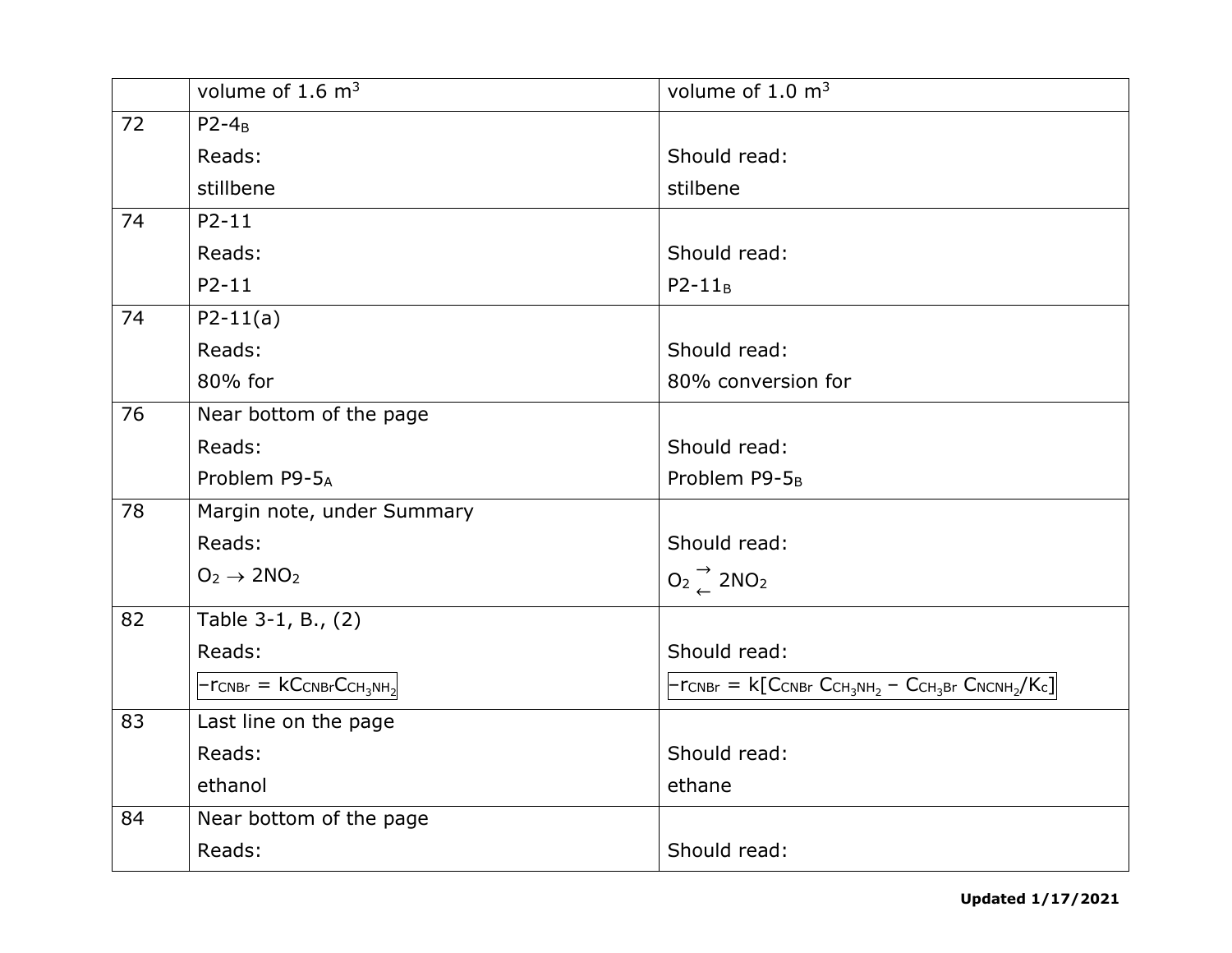|     | Section 9.1.1                                                                                    | Section 9.1.2                                                                                      |
|-----|--------------------------------------------------------------------------------------------------|----------------------------------------------------------------------------------------------------|
| 84  | Last equation on the page                                                                        |                                                                                                    |
|     | Reads:                                                                                           | Should read:                                                                                       |
|     | $\approx k_3C_AC_M$                                                                              | $\approx k_1 C_A C_M$                                                                              |
| 85  | Fourth paragraph                                                                                 |                                                                                                    |
|     | Reads:                                                                                           | Should read:                                                                                       |
|     | The specific reaction rate k has units of                                                        | The specific reaction rate k' has units of                                                         |
| 85  | Margin note                                                                                      |                                                                                                    |
|     | Reads:                                                                                           | Should read:                                                                                       |
|     | Relating rate per unit volume and rate by per<br>unit mass of catalyst                           | Relating rate per unit volume and rate per unit<br>mass of catalyst                                |
| 86  | First paragraph                                                                                  |                                                                                                    |
|     | Reads:                                                                                           | Should read:                                                                                       |
|     | concentration and in (mole/ $dm^3$ ) and the rate,<br>$-rT$ in terms of reactor volume, that is, | concentration (mole/dm <sup>3</sup> ) and the rate, $-rT$ (in<br>terms of reactor volume) that is, |
| 95  | First equation                                                                                   |                                                                                                    |
|     | Reads:                                                                                           | Should read:                                                                                       |
|     | Fraction with energies to between                                                                | Fraction with energies between                                                                     |
| 98  | Figure E3-1.2, left side, caption on y-axis                                                      |                                                                                                    |
|     | Reads:                                                                                           | Should read:                                                                                       |
|     | K (sec <sup>-1</sup> )                                                                           | k (sec $^{-1}$ )                                                                                   |
| 98  | Below Equation (E3-1.1)                                                                          |                                                                                                    |
|     | Reads:                                                                                           | Should read:                                                                                       |
|     | and Equation (3-20),                                                                             | and Equation $(3-24)$ ,                                                                            |
| 103 | Paragraph before section 3.5                                                                     |                                                                                                    |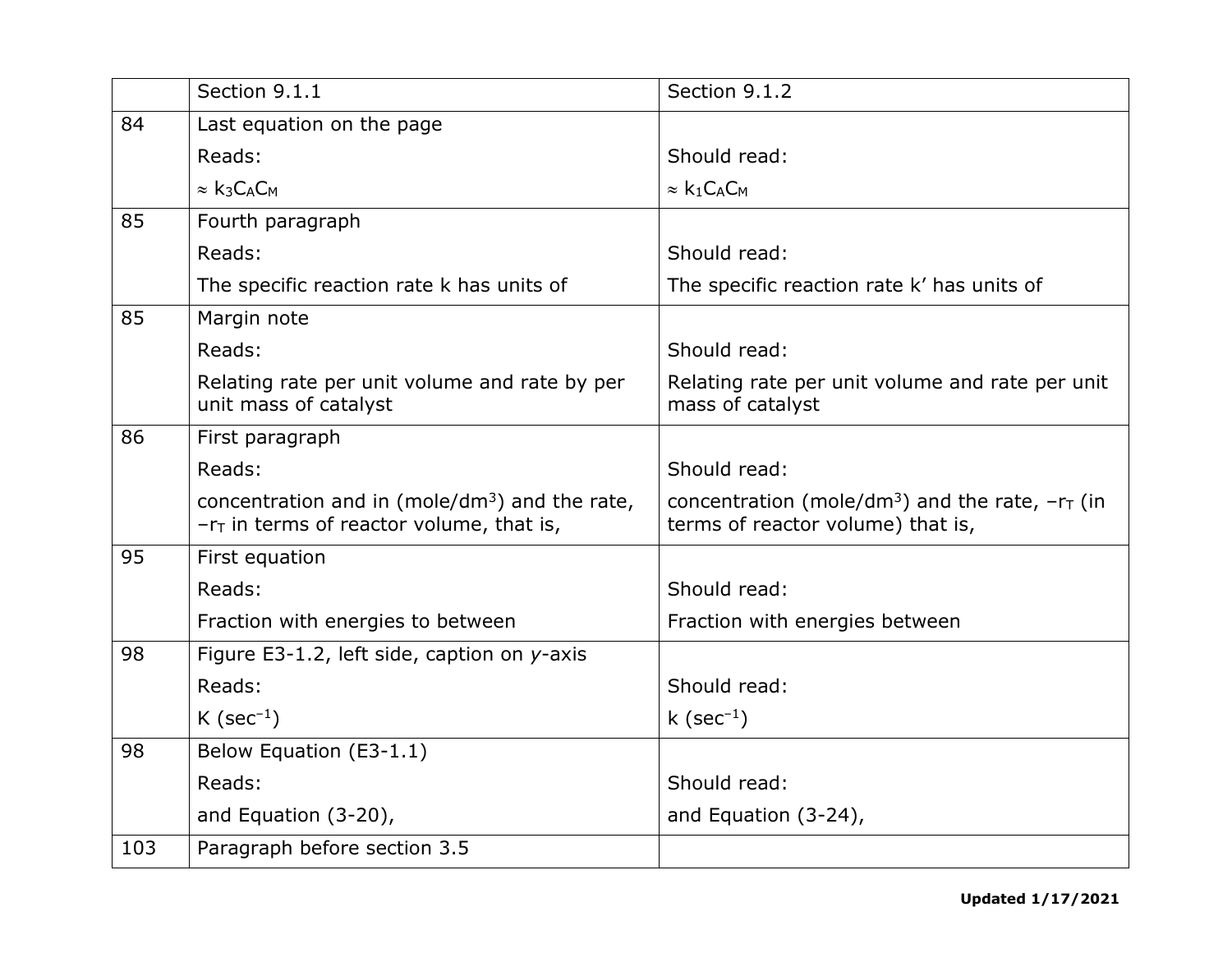|     | Reads:                                                                       | Should read:                       |
|-----|------------------------------------------------------------------------------|------------------------------------|
|     | (cf. LEP $P3-1_A(b)$ )                                                       | (cf. LEP $P3-1_B(b)$ )             |
| 104 | Table 3-2, "Batch" row                                                       |                                    |
|     | Reads:                                                                       | Should read:                       |
|     | $(2-9)$                                                                      | $(2-7)$                            |
| 104 | Table 3-2, "Packed bed (PBR)" row, move<br>subscript A directly under prime. |                                    |
|     | Reads:                                                                       | Should read:                       |
|     | dX                                                                           | dX                                 |
|     | $-r'_A$                                                                      | $\overline{-r'_A}$                 |
| 104 | Equation (3-26)                                                              |                                    |
|     | Reads:                                                                       | Should read:                       |
|     | $(3-26)$                                                                     | $(3-33)$                           |
| 104 | Last paragraph, sixth line                                                   |                                    |
|     | Reads:                                                                       | Should read:                       |
|     | Occupation                                                                   | Occupational                       |
| 107 | Boxed equation in middle of the page, after<br>"Second order"                |                                    |
|     | Reads:                                                                       | Should read:                       |
|     | $-r_{C_2H_6} = k_{C_2H_6}$                                                   | $- r_{C_6H_6} = k_{C_6H_6}$        |
| 107 | Equation in middle of the page, under<br>"Homogeneous"                       |                                    |
|     | Reads:                                                                       | Should read:                       |
|     | $\rightarrow$ CH <sub>4</sub> + CH <sub>2</sub>                              | $\rightarrow$ CH <sub>4</sub> + CO |
|     |                                                                              |                                    |
|     |                                                                              |                                    |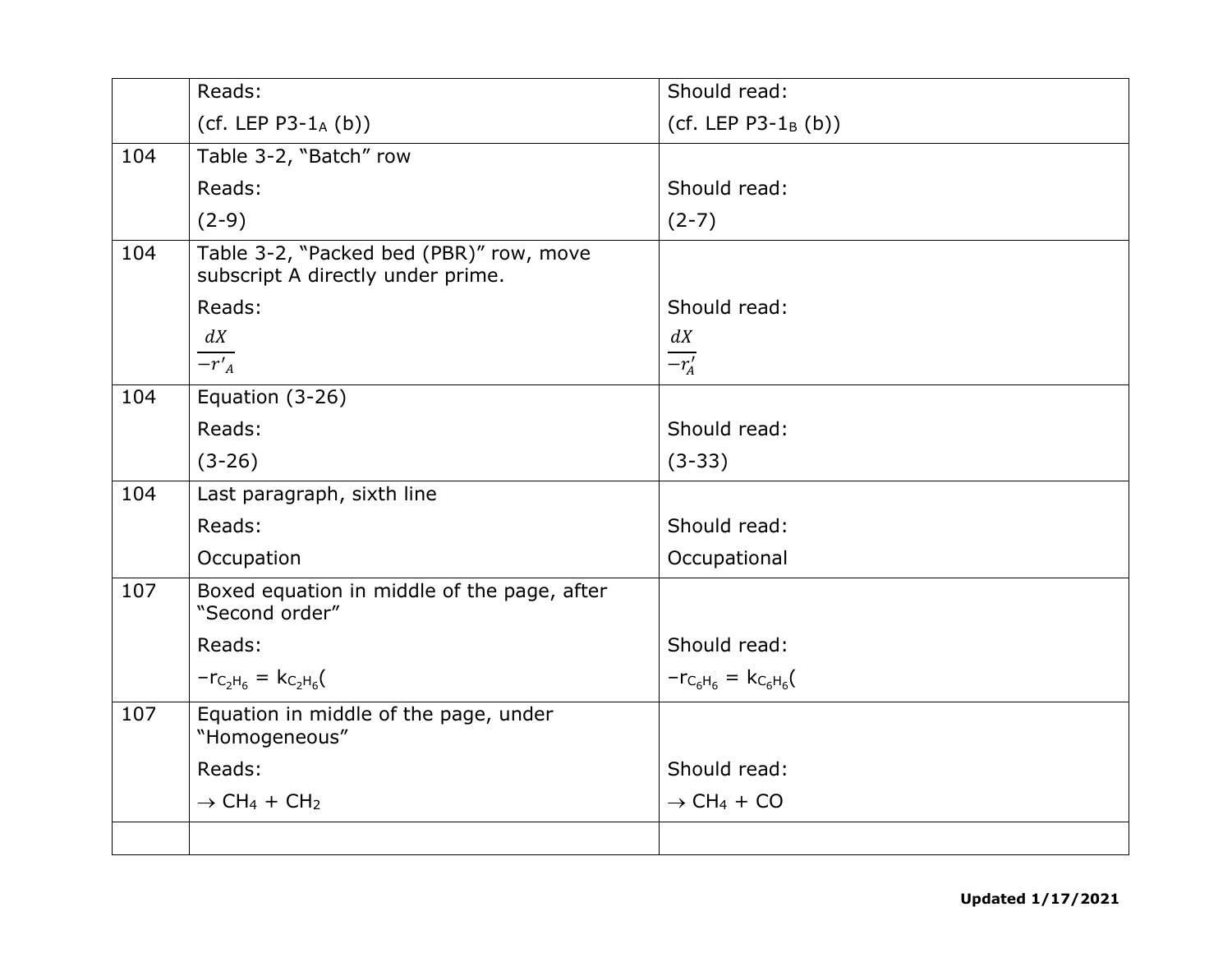| 111 | P3-2 $_B$ , part (a)                                                                                                       |                                                                                                                                                                                                                                                 |
|-----|----------------------------------------------------------------------------------------------------------------------------|-------------------------------------------------------------------------------------------------------------------------------------------------------------------------------------------------------------------------------------------------|
|     | Reads:                                                                                                                     | Should read:                                                                                                                                                                                                                                    |
|     |                                                                                                                            |                                                                                                                                                                                                                                                 |
|     | $k$ at 312.5 K                                                                                                             | $k$ at 313 K                                                                                                                                                                                                                                    |
| 112 | P3-7 <sub>A</sub> , second line                                                                                            |                                                                                                                                                                                                                                                 |
|     | Reads:                                                                                                                     | Should read:                                                                                                                                                                                                                                    |
|     | temperature follow                                                                                                         | temperature are given below                                                                                                                                                                                                                     |
| 135 | Denominator in equation in the middle of the<br>page (below Equation (4-27))                                               |                                                                                                                                                                                                                                                 |
|     | Reads:                                                                                                                     | Should read:                                                                                                                                                                                                                                    |
|     | $1 + K_B P_{A0}X + K_B P_{A0}(1-X)$                                                                                        | $1 + K_B P_{A0}X + K_T P_{A0}(1-X)$                                                                                                                                                                                                             |
| 140 | Table E4-5.3, Species column, first row                                                                                    |                                                                                                                                                                                                                                                 |
|     | Reads:                                                                                                                     | Should read:                                                                                                                                                                                                                                    |
|     | N <sub>2</sub> O <sub>2</sub>                                                                                              | $N_2O_4$                                                                                                                                                                                                                                        |
| 141 | Middle of the page                                                                                                         |                                                                                                                                                                                                                                                 |
|     | Reads:                                                                                                                     | Should read:                                                                                                                                                                                                                                    |
|     | This solution is also shown in Table E4-5.3                                                                                | This solution is also shown in Table E4-5.2.                                                                                                                                                                                                    |
| 141 | Last line on the page, should continue sentence<br>on the following page                                                   | Should read:                                                                                                                                                                                                                                    |
|     | Reads:                                                                                                                     | that for a flow system (Equation $(E4-5.11)$ ).                                                                                                                                                                                                 |
|     | that for a flow system (Equation $(E4-5.11)$ ) for<br>gas-phase reactions.                                                 | For gas-phase reactions, if we substitute the<br>values for $C_{A0}$ , K <sub>c</sub> , $\varepsilon$ , and k <sub>A</sub> = 0.5 min <sup>-1</sup> in<br>Equation (E4-5.11), we obtain $-r_A$ solely as a<br>function of X for the flow system. |
| 142 | First line, no new paragraph, no new sentence.<br>The sentence is continued from previous page<br>as noted above, page 141 |                                                                                                                                                                                                                                                 |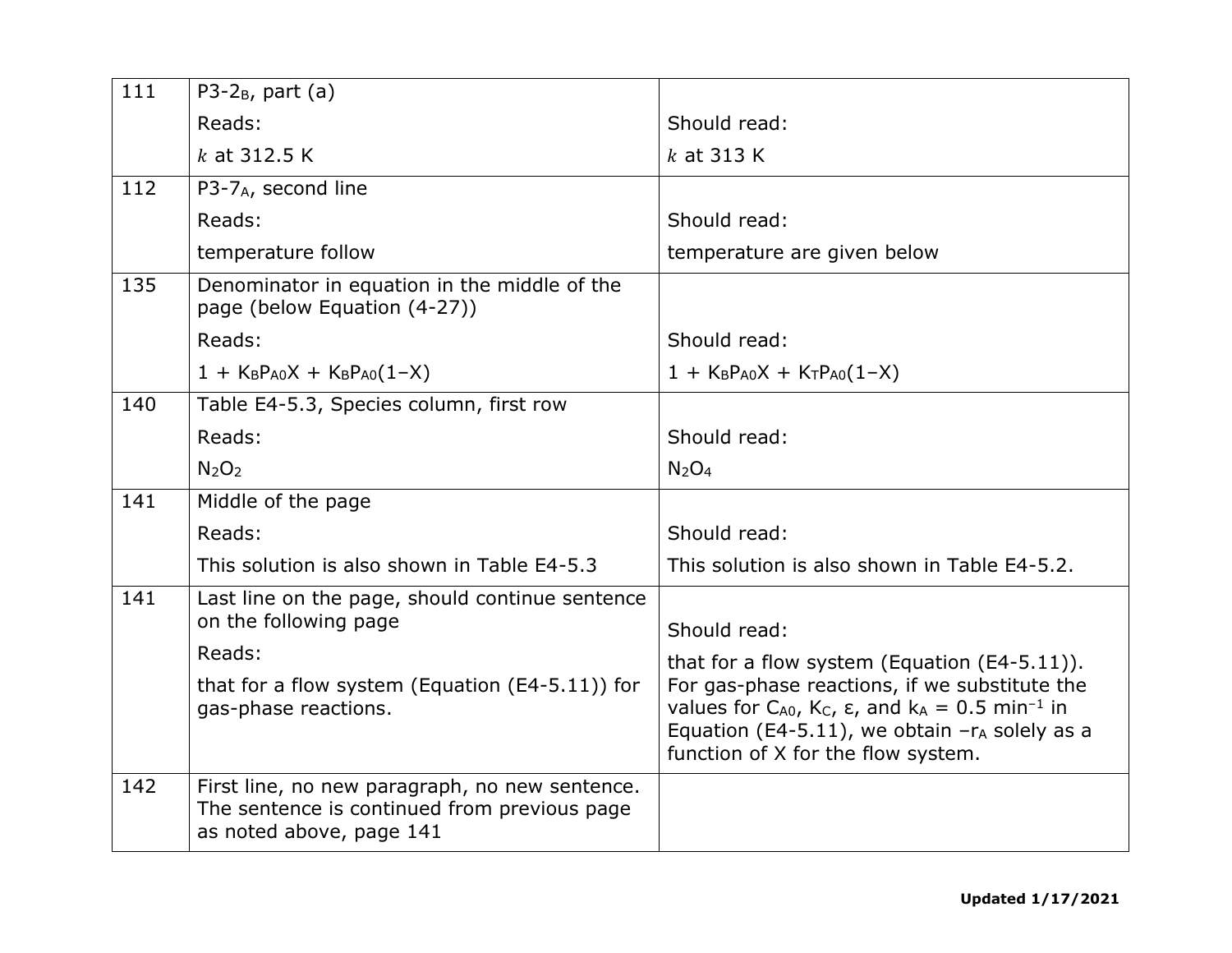| 143 | Line above " <b>Analysis</b> "                                                                                                                                                                                                  |                                                                                                                          |
|-----|---------------------------------------------------------------------------------------------------------------------------------------------------------------------------------------------------------------------------------|--------------------------------------------------------------------------------------------------------------------------|
|     | Reads:                                                                                                                                                                                                                          | Should read:                                                                                                             |
|     | Problem P4-1A (b)                                                                                                                                                                                                               | Problem $P4-1_A$ (b)                                                                                                     |
| 146 | First line on the page                                                                                                                                                                                                          |                                                                                                                          |
|     | Reads:                                                                                                                                                                                                                          | Should read:                                                                                                             |
|     | The <i>stoichiometric table</i> for the reaction given<br>by Equation (S4-1) being carried out in a flow<br>system is                                                                                                           | A stoichiometric table for reaction given by<br>Equation (S4-1) for a flow system is shown<br>below in steps 2 through 6 |
| 147 | Equation (S4-14), numerator on r.h.s.                                                                                                                                                                                           |                                                                                                                          |
|     | Reads:                                                                                                                                                                                                                          | Should read:                                                                                                             |
|     | $kP_{A0}(1-X)p$                                                                                                                                                                                                                 | $k_A P_{A0}(1-X)p$                                                                                                       |
| 149 | Question Q4-5A                                                                                                                                                                                                                  |                                                                                                                          |
|     | Reads:                                                                                                                                                                                                                          | Should read:                                                                                                             |
|     | <b>Example 4-3.</b> Under what conditions will the<br>concentration of the inert nitrogen be constant?<br>Plot Equation (E4-5.2) in terms of $(1/-r_A)$ as a<br>function of X up to value of $X = 0.99$ . What did<br>you find? | <b>Example 4-3.</b> Under what conditions will the<br>concentration of the inert nitrogen be constant?                   |
| 149 | Problem P4-1 <sub>A</sub> , part (b), part (v), denominator                                                                                                                                                                     |                                                                                                                          |
|     | Reads:                                                                                                                                                                                                                          |                                                                                                                          |
|     | $X_{er}$                                                                                                                                                                                                                        | Should read:                                                                                                             |
|     |                                                                                                                                                                                                                                 | $X_{ef}$                                                                                                                 |
| 150 | $P4-3_A$ , part (c)                                                                                                                                                                                                             |                                                                                                                          |
|     | Reads:                                                                                                                                                                                                                          | Should read:                                                                                                             |
|     | $k_A = 2$ dm <sup>6</sup> /mol • s                                                                                                                                                                                              | $k_A = 2$ dm <sup>3</sup> /mol • s                                                                                       |
| 150 | $P4-4_B$                                                                                                                                                                                                                        |                                                                                                                          |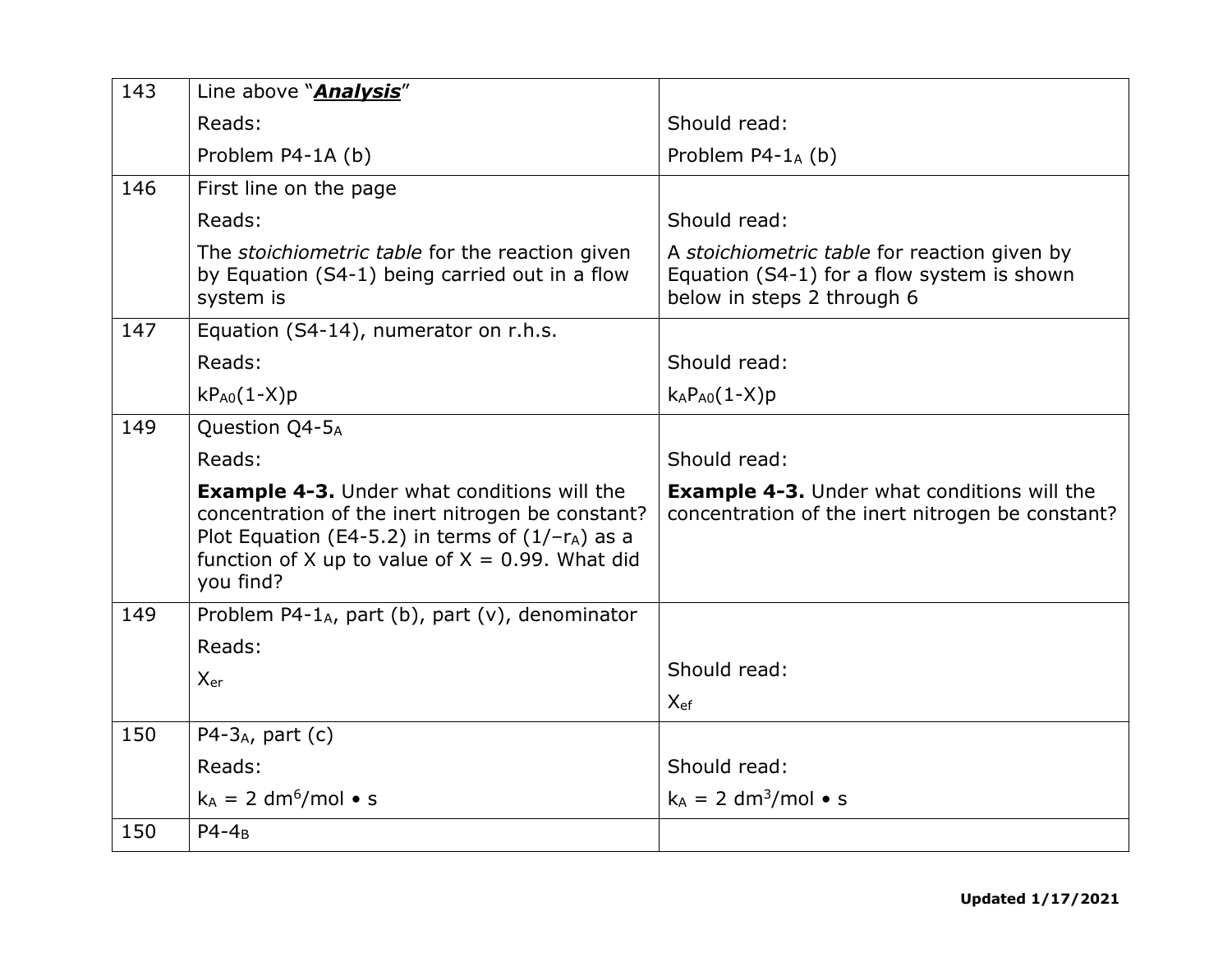|     | Reads:                                              | Should read:                                    |
|-----|-----------------------------------------------------|-------------------------------------------------|
|     | The elementary gas reaction                         | The elementary gas phase reaction               |
| 150 | P4-4 $_B$ , part (f)                                |                                                 |
|     | Reads:                                              | Should read:                                    |
|     | $k_A = 2$ dm <sup>6</sup> /mol • s                  | $k_A = 2$ dm <sup>6</sup> /mol <sup>2</sup> • s |
| 152 | $P4 - 8_B$ , part (b)                               |                                                 |
|     | Reads:                                              | Should read:                                    |
|     | of each for                                         | for each of                                     |
| 153 | $P4-11_B$                                           |                                                 |
|     | Reads:                                              | Should read:                                    |
|     | reaction is carried                                 | reaction carried                                |
| 163 | Paragraph above Table 5-3, third line               |                                                 |
|     | Reads:                                              | Should read:                                    |
|     | 24-hour reaction,                                   | 24-hour reaction time,                          |
| 164 | 1st paragraph at top of page, start of third line   |                                                 |
|     | Reads:                                              | Should read:                                    |
|     | ethane.                                             | ethylene oxide.                                 |
| 165 | Fifth line below Table E5-1.2                       |                                                 |
|     | Reads:                                              | Should read:                                    |
|     | is 55 moles per                                     | is 55.5 moles per                               |
| 165 | Third equation from bottom of page, in<br>numerator |                                                 |
|     | Reads:                                              | Should read:                                    |
|     | 55 mol/dm <sup>3</sup>                              | 55.5 mol/dm $3$                                 |
|     |                                                     |                                                 |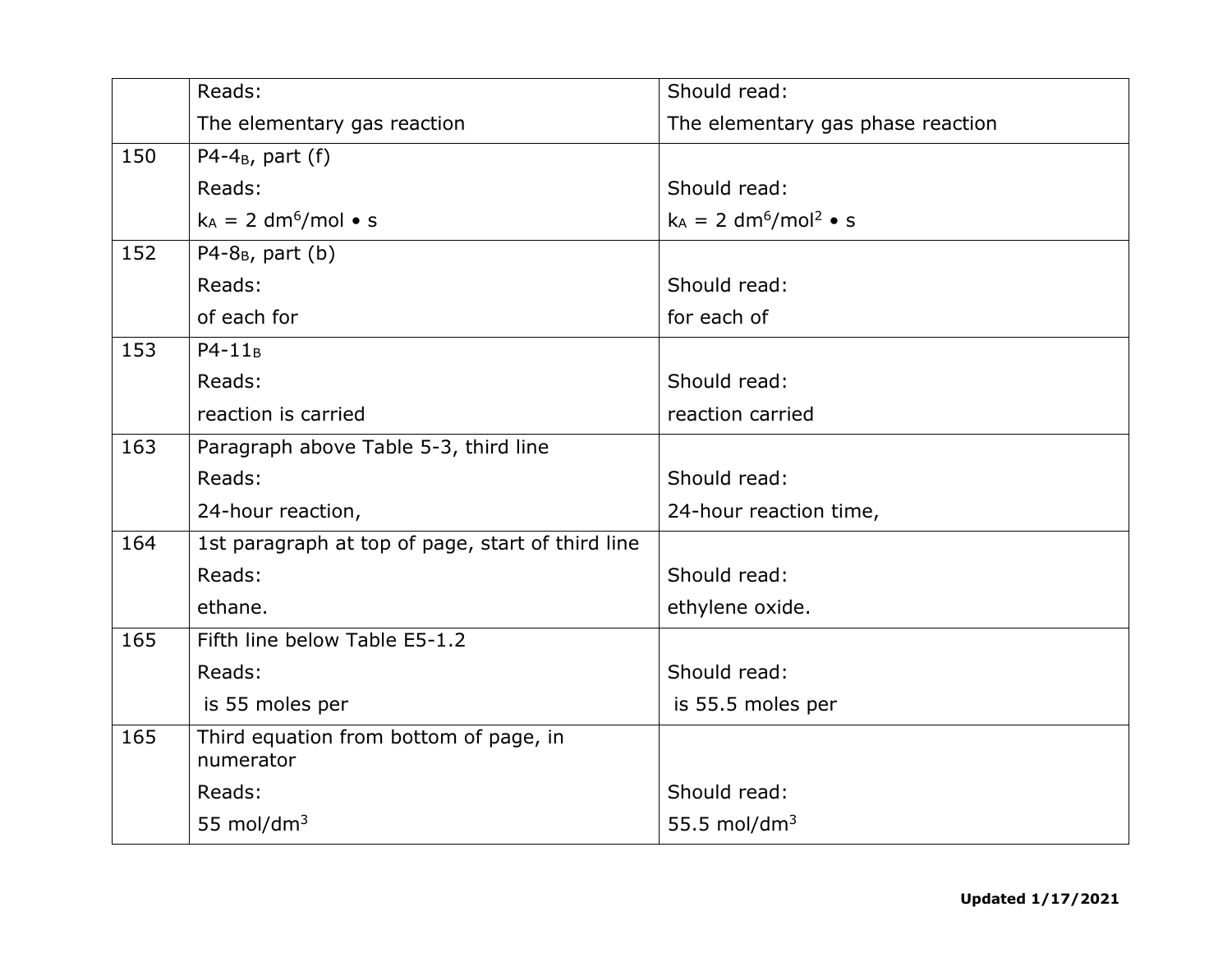| 165 | Third equation from bottom of page          |                                 |
|-----|---------------------------------------------|---------------------------------|
|     | Reads:                                      | Should read:                    |
|     | $= 55$                                      | $= 55.5$                        |
| 167 | Bottom of page, last line                   |                                 |
|     | Reads:                                      | Should read:                    |
|     | $k (s^{-1}).$                               | k (min <sup>-1</sup> ).         |
| 175 | Equation in middle of the page              |                                 |
|     | Reads:                                      | Should read:                    |
|     | $k_1 = \frac{0.311}{min} \times $           | $k = \frac{0.311}{min} \times $ |
| 184 | First line of text after Equation (E5-3.10) |                                 |
|     | Reads:                                      | Should read:                    |
|     | pipe, $0.81 \text{ ft}^3$ ,                 | pipe, $0.82 \text{ ft}^3$ ,     |
| 185 | First paragraph, third line                 |                                 |
|     | Reads:                                      | Should read:                    |
|     | $0.81 \text{ ft}^3$                         | $0.82 \text{ ft}^3$             |
| 185 | First paragraph, fourth line                |                                 |
|     | Reads:                                      | Should read:                    |
|     | $81 \text{ ft}^3$                           | 82 ft <sup>3</sup>              |
| 186 | Below Equation (5-19)                       |                                 |
|     | Reads:                                      | Should read:                    |
|     | $(Table 3-5)$                               | $(Table 4-3)$                   |
| 189 | Equation (4-22) near bottom of page         |                                 |
|     | Reads:                                      | Should read:                    |
|     | $(4-22)$                                    | $(4-21)$                        |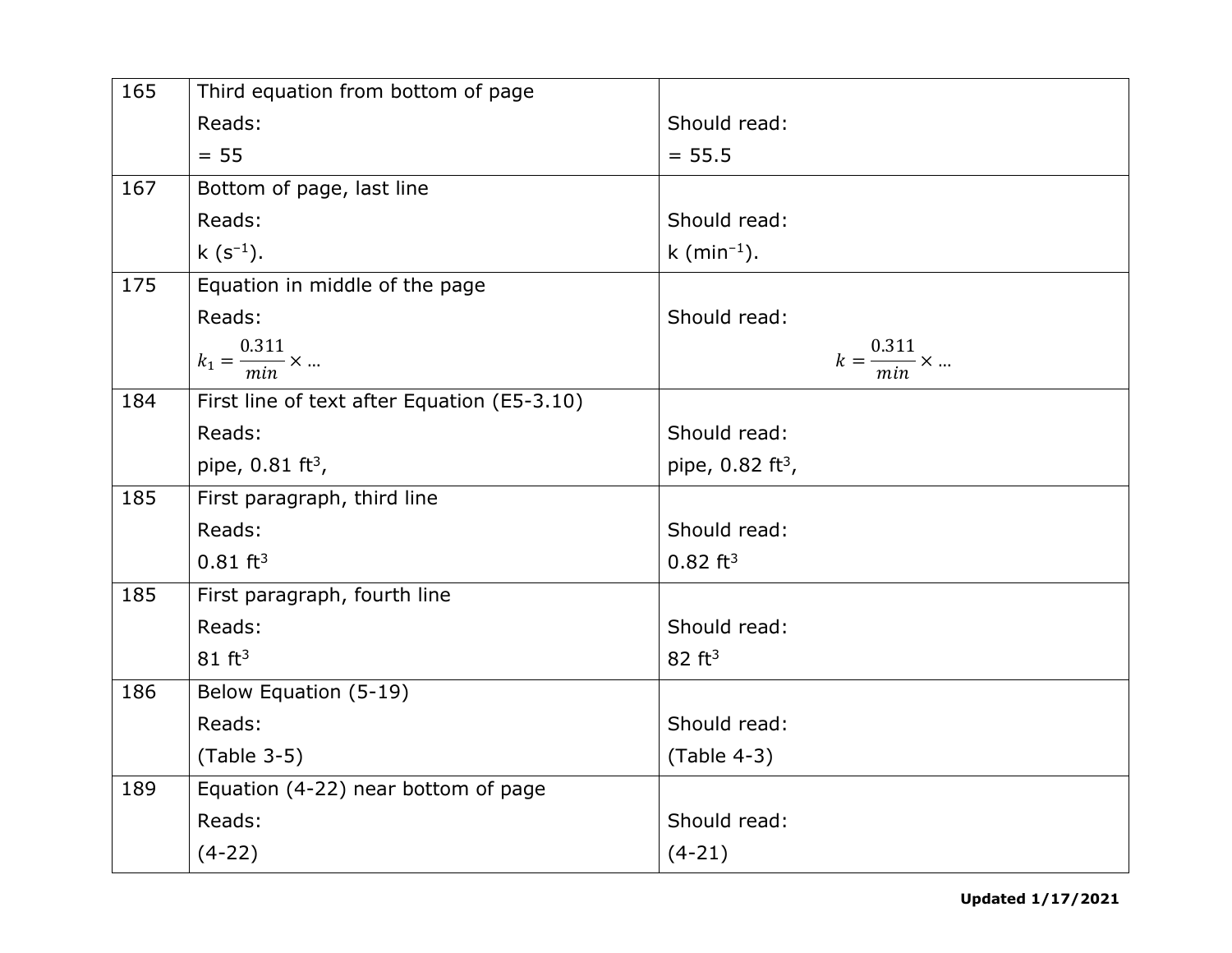| 192 | Equation (E5-4.3) in denominator                                                                                                                                    |                                                                                                                                 |
|-----|---------------------------------------------------------------------------------------------------------------------------------------------------------------------|---------------------------------------------------------------------------------------------------------------------------------|
|     | Reads:                                                                                                                                                              | Should read:                                                                                                                    |
|     | $(0.413)$ lb <sub>m</sub> ft <sup>3</sup> )                                                                                                                         | $(0.413 \text{ lbm/ft}^3)$                                                                                                      |
| 200 | Subsection (a), Equation (5-44) number and in<br>text two lines below (change in two places)<br>Reads:<br>Equation (5-44)                                           | Should read:<br>Equation (5-45)                                                                                                 |
| 200 | First unnumbered equation below Equation (E5-<br>6.1)<br>Reads:<br>$\alpha = 0.037$                                                                                 | Should read:<br>$\alpha_2 = 0.037$                                                                                              |
| 200 | Second unnumbered equation below Equation<br>$(E5-6.1)$<br>Reads:<br>$= 0.093$                                                                                      | Should read:<br>$= 0.096$                                                                                                       |
| 201 | Equation (E5-6.4) move inside bracket<br>Reads:<br>$\left(1-\frac{\alpha W}{2}\right) = \left(1-\frac{(0.0164 \text{ kg}^{-1})}{2}\right) (27.5 \text{ kg}) = 0.77$ | Should read:<br>$\left(1-\frac{\alpha W}{2}\right) = \left(1-\frac{(0.0164 \text{ kg}^{-1})}{2}(27.5 \text{ kg})\right) = 0.77$ |
| 203 | Start of 2nd paragraph<br>Reads:<br>Ethylene and oxygen are                                                                                                         | Should read:<br>Ethylene and oxygen (as air) are                                                                                |
| 203 | Last sentence in first full paragraph on the page<br>Reads:                                                                                                         | Should read:                                                                                                                    |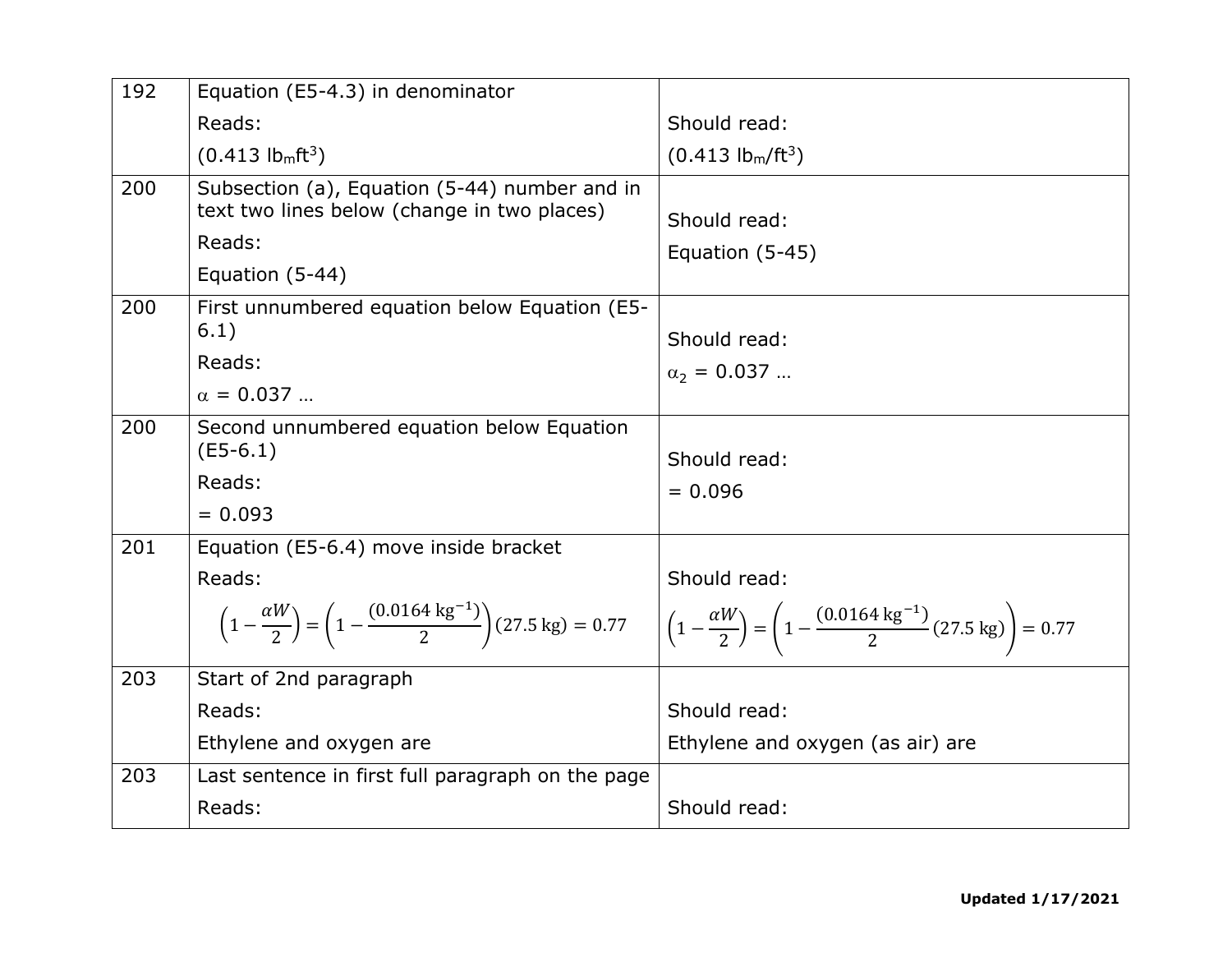|     | The density of the 1/4-in. catalyst particles is<br>1925 kg/m <sup>3</sup> , the bed void fraction is 0.45, and<br>the gas density is 16 kg/m <sup>3</sup> . The rate law is | The density of the 1/4-in. catalyst particles is<br>1925 $kg/m3$ , the bed void fraction is 0.45, and<br>the gas density of 0.413 lbm/ft <sup>3</sup> given in<br>Example 5-4 converts to 6.6 kg/m <sup>3</sup> . The rate<br>law is |
|-----|------------------------------------------------------------------------------------------------------------------------------------------------------------------------------|--------------------------------------------------------------------------------------------------------------------------------------------------------------------------------------------------------------------------------------|
| 203 | Last sentence before Solution                                                                                                                                                |                                                                                                                                                                                                                                      |
|     | Reads:                                                                                                                                                                       | Should read:                                                                                                                                                                                                                         |
|     | $25.8$ atm/m                                                                                                                                                                 | 25.8 kpa/m                                                                                                                                                                                                                           |
| 205 | In the Living Example Problems (LEPs)<br>paragraph<br>Reads:<br>(Equations (5-7.11) – (5-7.14)) into                                                                         | Should read:<br>(Equations (E5-7.11)–(E5-7.14)) into                                                                                                                                                                                 |
| 218 | $P5-1_B$ , part (e), subpart (i)                                                                                                                                             |                                                                                                                                                                                                                                      |
|     | Reads:                                                                                                                                                                       | Should read:                                                                                                                                                                                                                         |
|     | $k' = 0.0035 s^{-1}$ .                                                                                                                                                       | $k' = 0.0074 s^{-1}$ .                                                                                                                                                                                                               |
| 221 | $P5-9_A$ , part (e)                                                                                                                                                          |                                                                                                                                                                                                                                      |
|     | Reads:                                                                                                                                                                       | Should read:                                                                                                                                                                                                                         |
|     | 90% conversion? Referring to Table 1-1,<br>estimate the cost of the batch reactor.                                                                                           | 90% conversion? Referring to Table 2-6,<br>estimate the cost of the batch reactor.                                                                                                                                                   |
| 221 | $P5-11B$                                                                                                                                                                     |                                                                                                                                                                                                                                      |
|     | Reads:                                                                                                                                                                       | Should read:                                                                                                                                                                                                                         |
|     | $(Ans: X = 0.83)$                                                                                                                                                            | $(Ans: X = 0.856)$                                                                                                                                                                                                                   |
| 224 | $P5-19_B$                                                                                                                                                                    |                                                                                                                                                                                                                                      |
|     | Reads:                                                                                                                                                                       | Should read:                                                                                                                                                                                                                         |
|     | 500 lb m/h of pure A                                                                                                                                                         | 500 lbm/hr of pure A                                                                                                                                                                                                                 |
| 226 | $P5-24_B$ , equation                                                                                                                                                         |                                                                                                                                                                                                                                      |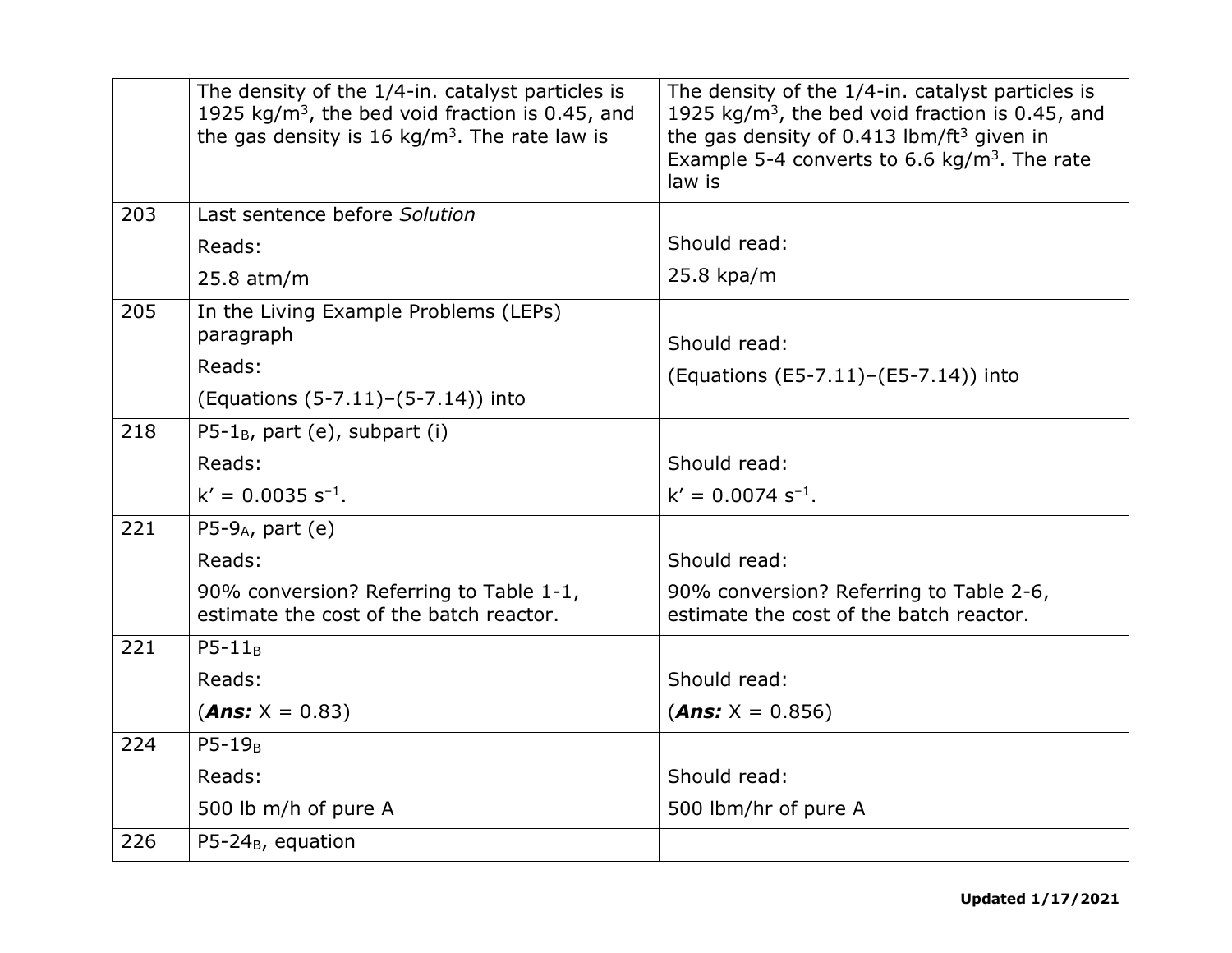|     | Reads:                                                                                                                                                                             | Should read:                                                                                                                                                                                     |
|-----|------------------------------------------------------------------------------------------------------------------------------------------------------------------------------------|--------------------------------------------------------------------------------------------------------------------------------------------------------------------------------------------------|
|     | $ - OOH + CH3 $                                                                                                                                                                    | – OH + CH <sub>3</sub>                                                                                                                                                                           |
| 230 | First paragraph                                                                                                                                                                    |                                                                                                                                                                                                  |
|     | Reads:                                                                                                                                                                             | Should read:                                                                                                                                                                                     |
|     | Steps $(4)$ and $(5)$ are used                                                                                                                                                     | Step $(4)$ is used                                                                                                                                                                               |
| 230 | First paragraph, insert Step $(5)$ in second-to-last<br>line                                                                                                                       |                                                                                                                                                                                                  |
|     |                                                                                                                                                                                    | Should read:                                                                                                                                                                                     |
|     | Reads:                                                                                                                                                                             | the rate law to the molar flow rates. Step $(5)$ is                                                                                                                                              |
|     | the rate law to the molar flow rates.                                                                                                                                              | used to relate the pressure drop to the molar<br>flow rates.                                                                                                                                     |
| 235 | Example 6-1, first paragraph                                                                                                                                                       |                                                                                                                                                                                                  |
|     | Reads:                                                                                                                                                                             | Should read:                                                                                                                                                                                     |
|     | Nitrous oxide (NO) gas is used by a number of<br>dentists on their patients (the author being one)<br>to eliminate pain during drilling and tooth<br>extraction. Nitrous oxide can | Nitric oxide (NO) gas is used to treat acute<br>respiratory distress syndrome as it can improve<br>oxygenation by selectively improving blood flow<br>to healthy lung segments. Nitric oxide can |
| 237 | Equation $(4-17)$                                                                                                                                                                  |                                                                                                                                                                                                  |
|     | Reads:                                                                                                                                                                             | Should read:                                                                                                                                                                                     |
|     | $C_{Ai}$ =                                                                                                                                                                         | $C_i =$                                                                                                                                                                                          |
| 237 | Equation below 5. Evaluate:                                                                                                                                                        |                                                                                                                                                                                                  |
|     | Reads:                                                                                                                                                                             | Should read:                                                                                                                                                                                     |
|     | 0.286 $\frac{\text{mol}}{\text{dm}^3}$                                                                                                                                             | 0.283 $\frac{\text{mol}}{\text{dm}^3}$                                                                                                                                                           |
| 237 | Equation below 5. Evaluate:, in the numerator                                                                                                                                      |                                                                                                                                                                                                  |
|     | Reads:                                                                                                                                                                             |                                                                                                                                                                                                  |
|     | 0.286 mmol                                                                                                                                                                         | Should read:                                                                                                                                                                                     |
|     |                                                                                                                                                                                    | 0.283 mmol                                                                                                                                                                                       |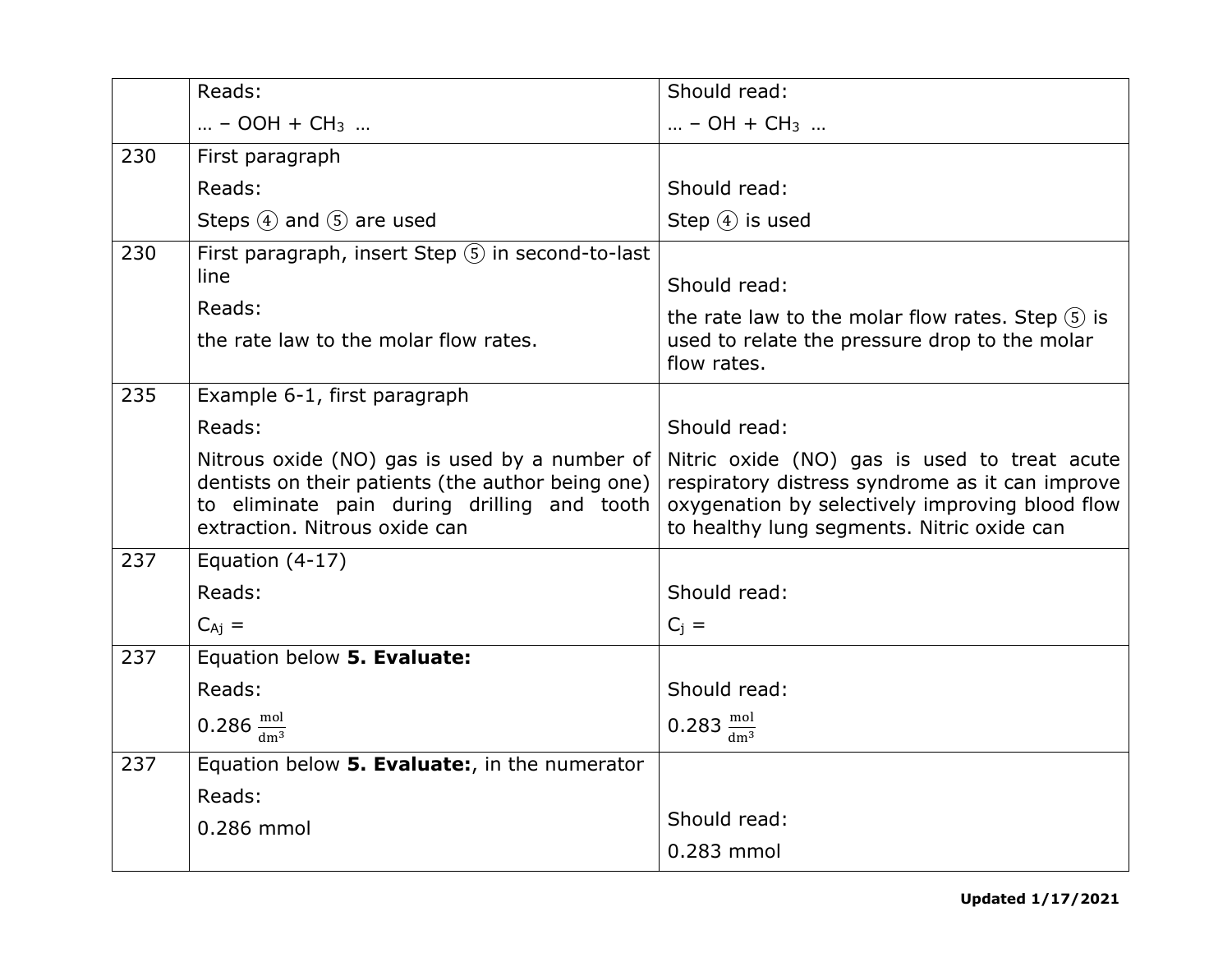| 241 | Paragraph above Equation (6-4)                                 |                                                       |
|-----|----------------------------------------------------------------|-------------------------------------------------------|
|     | Reads:                                                         | Should read:                                          |
|     | $W_B$ in (mol/m <sup>2</sup> /s)                               | $W_B$ (in mol/m <sup>2</sup> /s)                      |
| 242 | Second paragraph, line above Equation (6-5)                    |                                                       |
|     | Reads:                                                         | Should read:                                          |
|     | per volume                                                     | per unit volume                                       |
| 245 | Equation below 6. Parameter evaluation:, in<br>the denominator |                                                       |
|     | Reads:                                                         | Should read:                                          |
|     | k Pa                                                           | kPa                                                   |
| 248 | Paragraph above Equation (6-8)                                 |                                                       |
|     | Reads:                                                         | Should read:                                          |
|     | to steady state                                                | to reach steady state                                 |
| 254 | Paragraph below 5. Evaluate:                                   |                                                       |
|     | Reads:                                                         | Should read:                                          |
|     | $C_B = C_C$ , = $C_D = 0$ ,                                    | $C_{\text{Bi}} = C_{\text{Ci}} = C_{\text{Di}} = 0$ , |
| 254 | Second paragraph below 5. Evaluate:                            |                                                       |
|     | Reads:                                                         | Should read:                                          |
|     | Equations (E6-3.2)-(E6-3.9)                                    | Equations (E6-3.1)-(E6-3.9)                           |
| 254 | Third paragraph below 5. Evaluate:                             |                                                       |
|     | Reads:                                                         | Should read:                                          |
|     | cynanamide                                                     | cyanamide                                             |
| 264 | Problem $P6-1_B$ , part (e), subpart (ii)                      |                                                       |
|     | Reads:                                                         | Should read:                                          |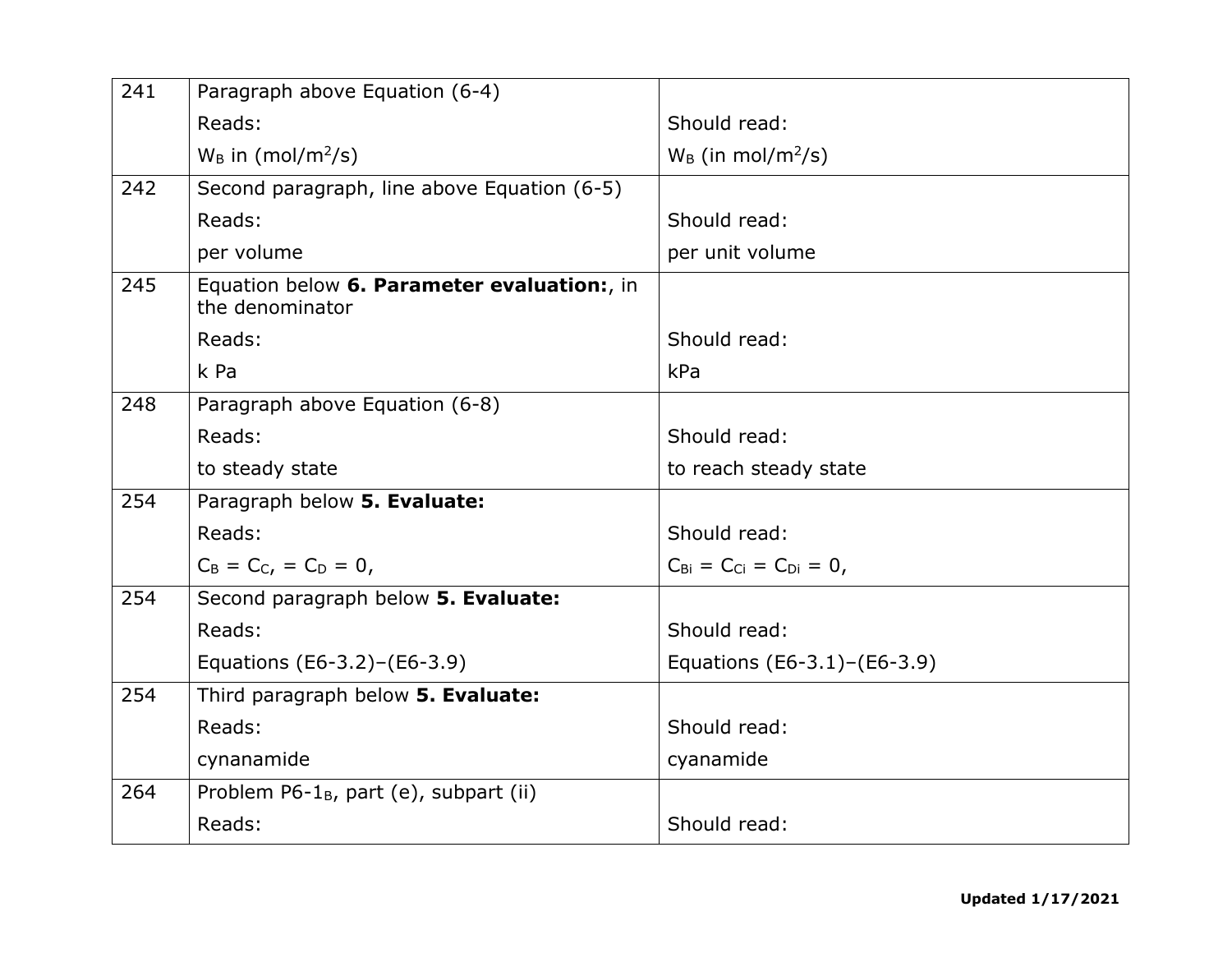|     | pressure drop to atmosphere                                                                                      | pressure to drop to atmospheric                                                                                        |
|-----|------------------------------------------------------------------------------------------------------------------|------------------------------------------------------------------------------------------------------------------------|
| 264 | Problem $P6-1_B$ , part (f), subpart (i)                                                                         |                                                                                                                        |
|     | Reads:                                                                                                           | Should read:                                                                                                           |
|     | Why is the conversion almost negligible below<br>20 minutes for the values of the initial settings?              | Why is the conversion almost negligible below<br>20 minutes when all the variables are set at<br>their minimum values? |
| 265 | Problem P6-3 <sub>C</sub> , equation, r.h.s. of arrows                                                           |                                                                                                                        |
|     | Reads:                                                                                                           | Should read:                                                                                                           |
|     | C <sub>6</sub> H <sub>5</sub> COCH <sub>2</sub> NC <sub>5</sub> H <sub>5</sub> Br                                | C <sub>6</sub> H <sub>5</sub> COCH <sub>2</sub> NC <sub>6</sub> H <sub>5</sub> Br                                      |
| 271 | Below Equation (T7-1.6)                                                                                          |                                                                                                                        |
|     | Reads:                                                                                                           | Should read:                                                                                                           |
|     | (3) above use regression.                                                                                        | (3) above using regression.                                                                                            |
| 272 | Last sentence in first paragraph. Link has a<br>space or line break after "edu" causing the link<br>to NOT work. |                                                                                                                        |
|     | Read:                                                                                                            | Should Read:                                                                                                           |
|     | http://www.umich.edu /~elements/6e/07chap/<br>pdf/excd5-1.pdf)                                                   | http://www.umich.edu/~elements/6e/07chap/p<br>$df$ /excd5-1.pdf)                                                       |
| 275 | Example 7-1, equation on line 2                                                                                  |                                                                                                                        |
|     | Reads:                                                                                                           | Should read:                                                                                                           |
|     | Trityl (A)                                                                                                       | Trityl chloride (A)                                                                                                    |
| 275 | Example 7-1, Part (c)                                                                                            |                                                                                                                        |
|     | Reads:                                                                                                           | Should read:                                                                                                           |
|     | methanol and determine                                                                                           | methanol, and determine                                                                                                |
| 276 | Example 7-1, solution part (a)                                                                                   |                                                                                                                        |
|     | Reads:                                                                                                           | Should read:                                                                                                           |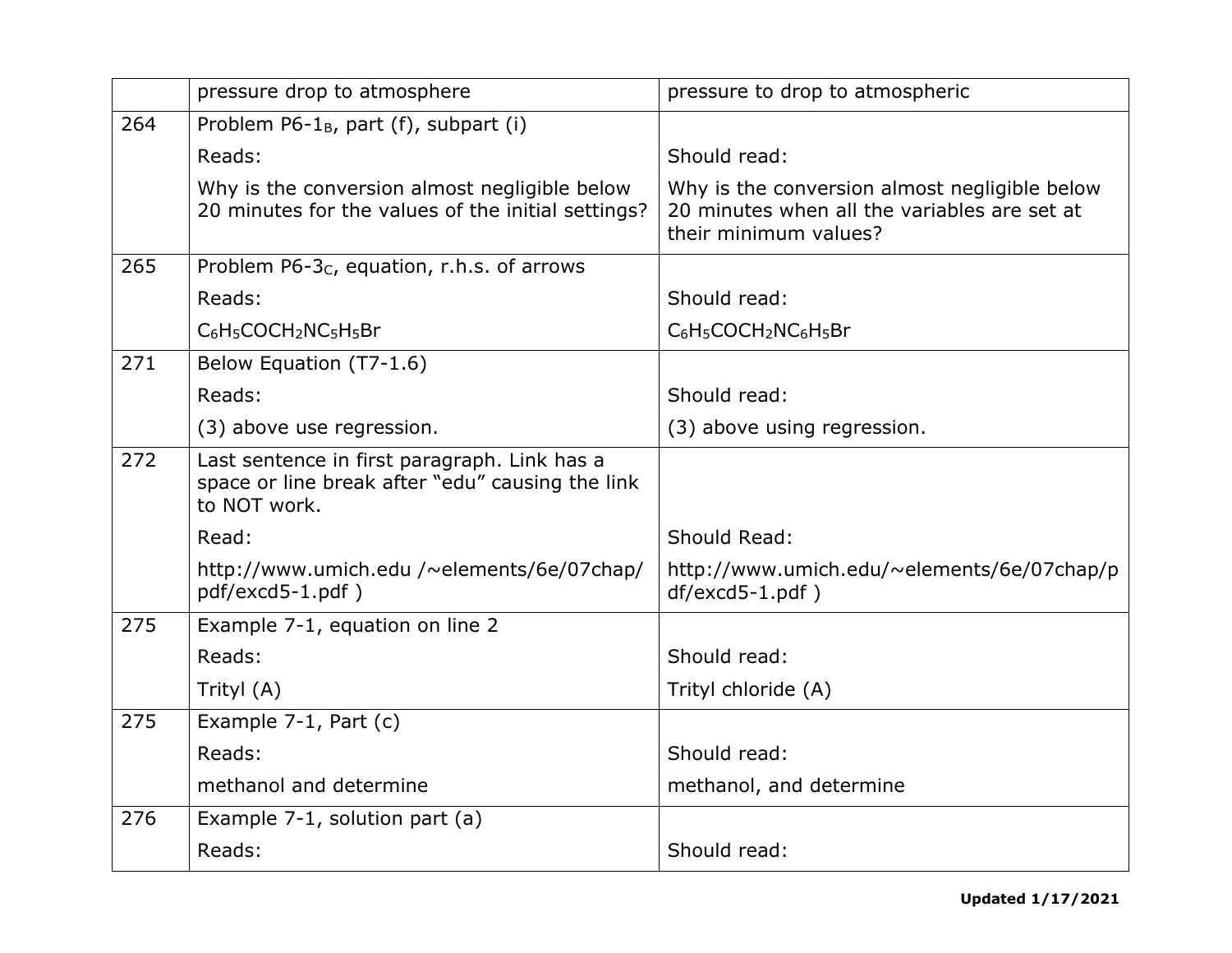|     | trityl (A)                                     | trityl chloride (A)                      |
|-----|------------------------------------------------|------------------------------------------|
| 277 | Equation (E7-1.6), numerator                   |                                          |
|     | Reads:                                         | Should read:                             |
|     | $(44 - 20)\left(\frac{dm^3}{mol}\right)$       | $(45 - 20)\left(\frac{dm^3}{mol}\right)$ |
| 277 | Equation (E7-1.6)                              |                                          |
|     | Reads:                                         | Should read:                             |
|     | $= 0.12$                                       | $= 0.125$                                |
| 277 | Example 7-1, solution part (c), first equation |                                          |
|     | Reads:                                         | Should read:                             |
|     | 0.12                                           | 0.125                                    |
| 277 | Example 7-1, solution part (c), first equation |                                          |
|     | Reads:                                         | Should read:                             |
|     | $= 0.24$                                       | $= 0.25$                                 |
| 277 | Equation (E7-1.7)                              |                                          |
|     | Reads:                                         | Should read:                             |
|     | 0.24                                           | 0.25                                     |
| 277 | Paragraph, <b>Analysis:</b>                    |                                          |
|     | Reads:                                         | Should read:                             |
|     | trityl                                         | trityl chloride                          |
| 280 | Example 7-2, first paragraph                   |                                          |
|     | Reads:                                         | Should read:                             |
|     | $(trityI)$ $(A)$                               | (trityl chloride) (A)                    |
| 280 | Example 7-2, solution Part (1) heading         |                                          |
|     | Reads:                                         | Should read:                             |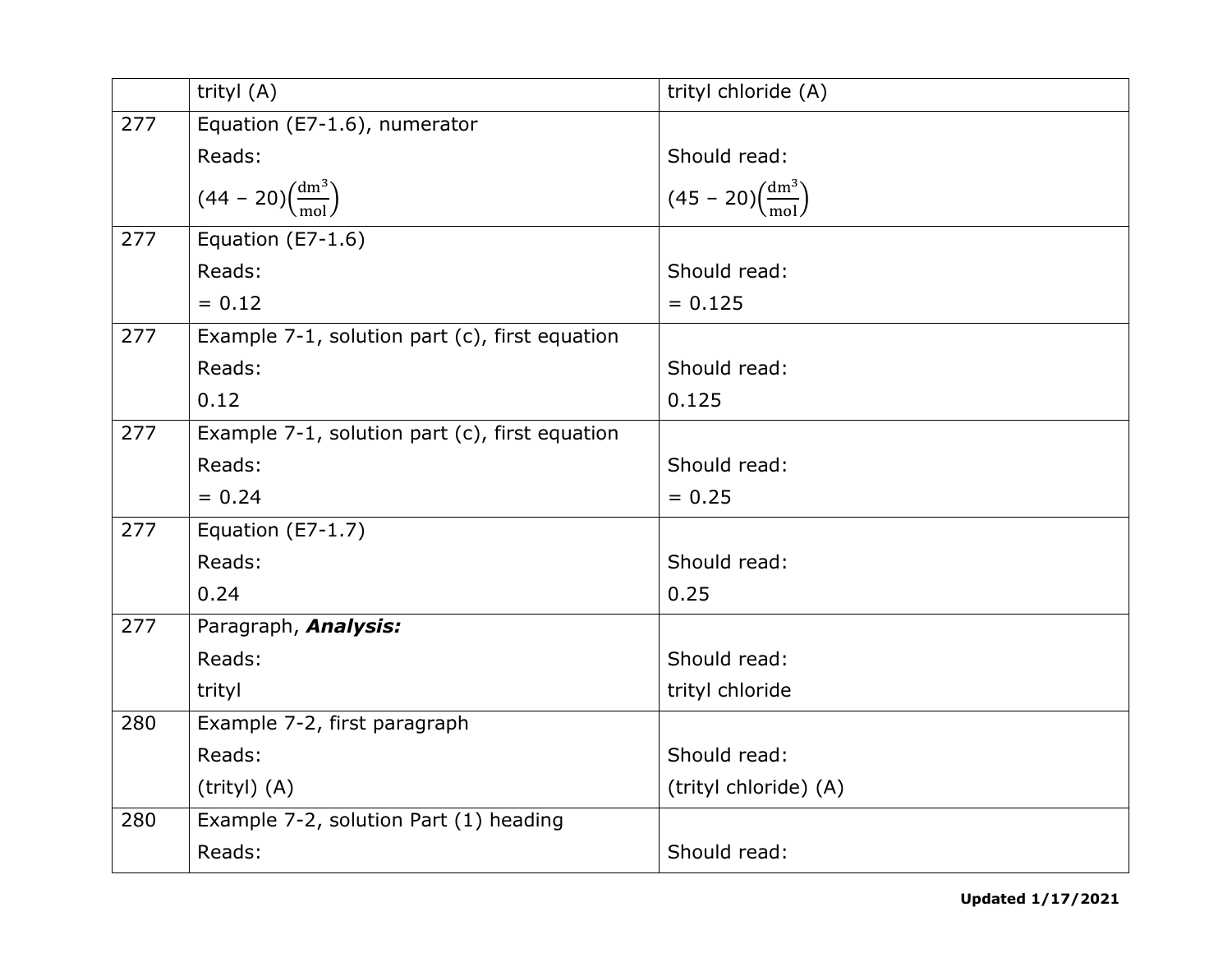|     | trityl                                                                                        | trityl chloride                                                                                                     |
|-----|-----------------------------------------------------------------------------------------------|---------------------------------------------------------------------------------------------------------------------|
| 283 | Equation (E7-2.9)                                                                             |                                                                                                                     |
|     | Reads:                                                                                        | Should read:                                                                                                        |
|     | $k' = 0.122$                                                                                  | $k' = 0.125$                                                                                                        |
| 283 | Second line after Equation (E7-2.9)                                                           |                                                                                                                     |
|     | Reads:                                                                                        | Should read:                                                                                                        |
|     | We now set $\alpha = 2$ and regress again to find k'<br>$= 0.122$ dm <sup>3</sup> /mol · min. | We now set $\alpha = 2$ and use Polymath to regress<br>again to find $k' = 0.125$ dm <sup>3</sup> /mol $\cdot$ min. |
| 283 | Second equation from the bottom                                                               |                                                                                                                     |
|     | Reads:                                                                                        | Should read:                                                                                                        |
|     | 0.122                                                                                         | 0.125                                                                                                               |
| 283 | Last equation on the page                                                                     |                                                                                                                     |
|     | Reads:                                                                                        | Should read:                                                                                                        |
|     | 0.244                                                                                         | 0.25                                                                                                                |
| 284 | Equation $(E7-2.11)$                                                                          |                                                                                                                     |
|     | Reads:                                                                                        | Should read:                                                                                                        |
|     | 0.244                                                                                         | 0.25                                                                                                                |
| 284 | Second line after Equation (E7-2.11)                                                          |                                                                                                                     |
|     | Reads:                                                                                        | Should read:                                                                                                        |
|     | trityl                                                                                        | trityl chloride                                                                                                     |
| 284 | Second-to-last sentence of <b>Analysis</b> paragraph<br>after Equation (E7-2.11)              |                                                                                                                     |
|     | Reads:                                                                                        | Should read:                                                                                                        |
|     | $k' = 0.122$                                                                                  | $k' = 0.125$                                                                                                        |
|     |                                                                                               |                                                                                                                     |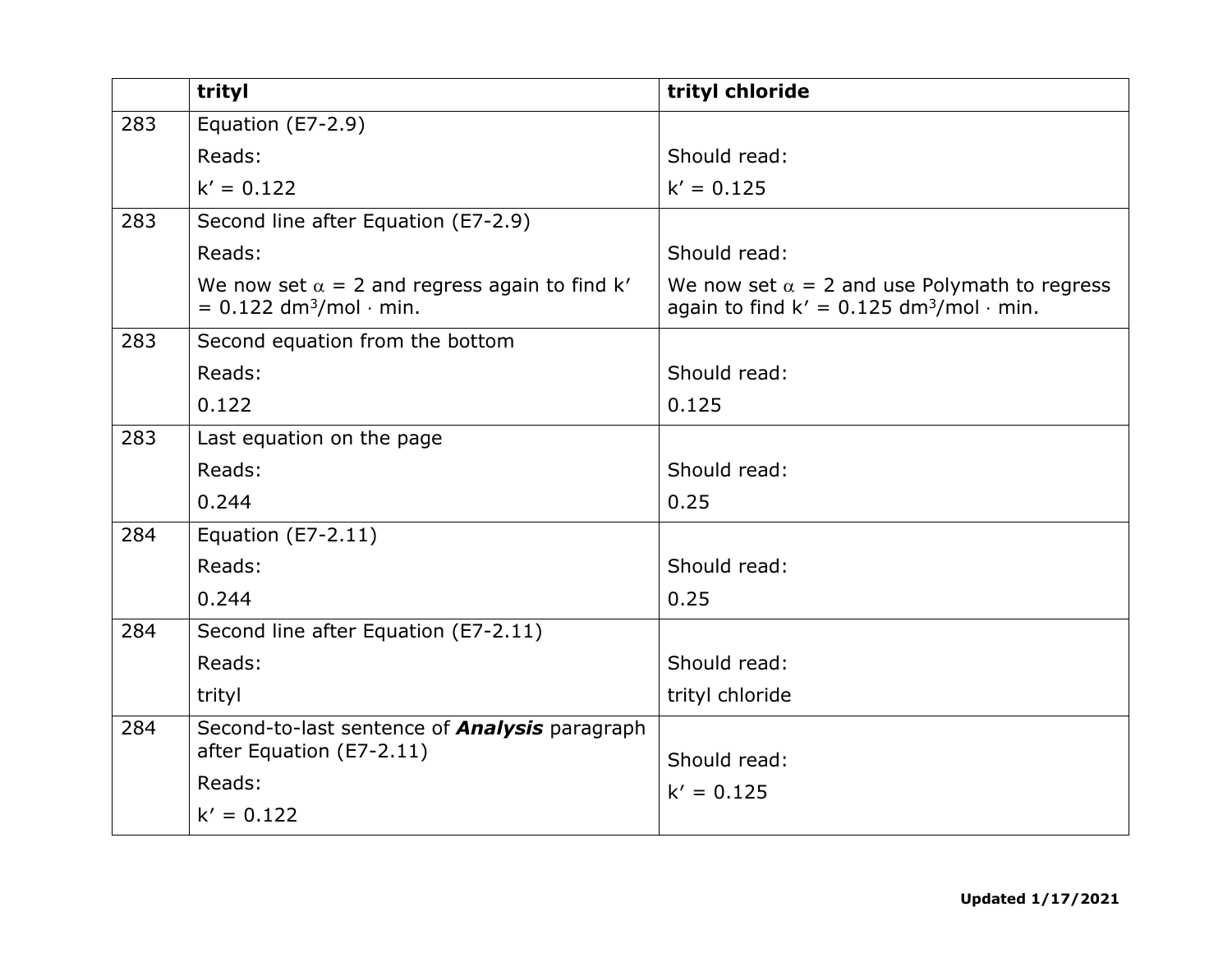| 284<br>286 | Second-to-last sentence of <b>Analysis</b> paragraph<br>after Equation (E7-2.11)<br>Reads:<br>$k = 0.244$<br>Last line of first paragraph | Should read:<br>$k = 0.25$                                                             |
|------------|-------------------------------------------------------------------------------------------------------------------------------------------|----------------------------------------------------------------------------------------|
|            | Reads:                                                                                                                                    | Should read:                                                                           |
|            | $k = 5$ (dm <sup>3</sup> /mol).                                                                                                           | $k = 5$ (dm <sup>3</sup> / mol $\cdot$ min).                                           |
| 286        | Figure 7-7                                                                                                                                |                                                                                        |
|            | Reads:                                                                                                                                    | Should read:                                                                           |
|            | $k = (dm3/mol).$                                                                                                                          | $k = (dm3/mol·min)$ .                                                                  |
| 288        | Equation (E7-2.3)                                                                                                                         |                                                                                        |
|            | Reads:                                                                                                                                    | Should read:                                                                           |
|            | $(E7-2.3)$                                                                                                                                | $(E7-2.5)$                                                                             |
| 289        | Second-to-last sentence of <b>Analysis</b> paragraph                                                                                      |                                                                                        |
|            | Reads:                                                                                                                                    | Should read:                                                                           |
|            | We note that the reaction order is the same as<br>that in Examples 7-1 and 7-2; however, the<br>value of k is about 8% larger.            | We note that both the reaction order and k is<br>same as that in Examples 7-1 and 7-2. |
| 294        | Last equation on page                                                                                                                     |                                                                                        |
|            | Reads:                                                                                                                                    | Should read:                                                                           |
|            | $k'$ P <sub>co</sub>                                                                                                                      | $k$ P <sub>co</sub>                                                                    |
| 306        | P7-11 <sub>A</sub> , under Figure P7-11 <sub>A</sub>                                                                                      |                                                                                        |
|            | Reads:                                                                                                                                    | Should read:                                                                           |
|            | volume $V$ (in cm <sup>3</sup> )                                                                                                          | volume $V$ (in $m^3$ )                                                                 |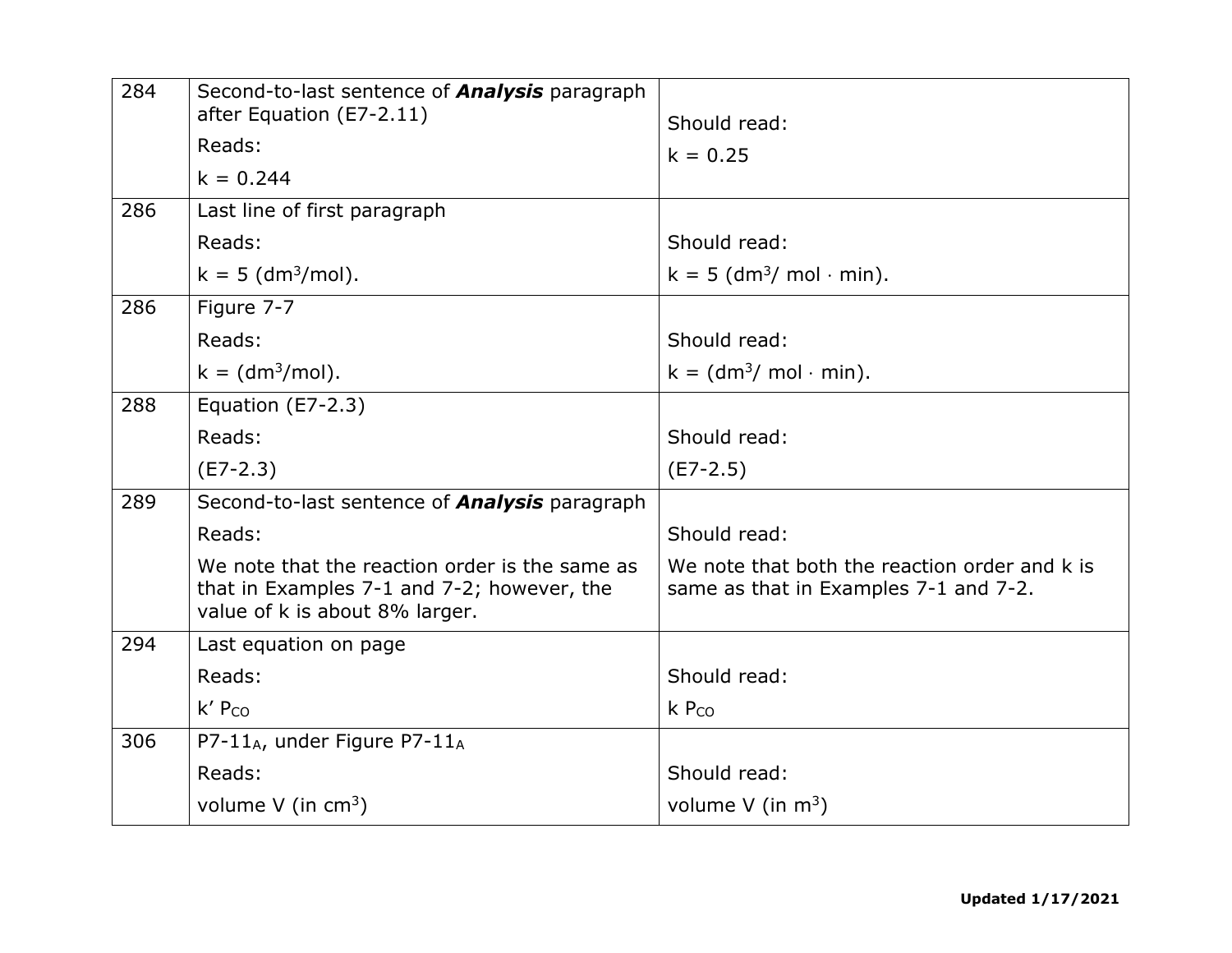| 310 | First of two equations at bottom of the page,<br>r.h.s. of arrow<br>Reads:<br>C <sub>12</sub> C <sub>26</sub> | Should read:<br>$C_{12}H_{26}$                                                                                 |
|-----|---------------------------------------------------------------------------------------------------------------|----------------------------------------------------------------------------------------------------------------|
| 318 | Last paragraph                                                                                                |                                                                                                                |
|     | Reads:                                                                                                        | Should read:                                                                                                   |
|     | thus $S_{B/XY} \sim C_A$ ] also                                                                               | thus $S_{B/XY} \sim C_A$ , also                                                                                |
| 321 | Last paragraph                                                                                                |                                                                                                                |
|     | Reads:                                                                                                        | Should read:                                                                                                   |
|     | <b>CRE Web site</b><br>(http://www.umich.edu/~elements/6e/08chap/<br>expanded.html).                          | <b>CRE Web site</b><br>(https://demonstrations.wolfram.com/Maximizi<br>ngSelectivityInTheTrambouzeReactions/). |
| 329 | Equation above Part (c)                                                                                       |                                                                                                                |
|     | Reads:                                                                                                        | Should read:                                                                                                   |
|     | $= 2 - 0.44 - 1.07 =$                                                                                         | $= 2 - 0.43 - 1.09 =$                                                                                          |
| 329 | Denominator on r.h.s. of equation just above<br><b>Analysis:</b>                                              |                                                                                                                |
|     | Reads:                                                                                                        | Should read:                                                                                                   |
|     | $2 - 0.44$                                                                                                    | $2 - 0.43$                                                                                                     |
| 332 | First equation                                                                                                |                                                                                                                |
|     | Reads:                                                                                                        | Should read:                                                                                                   |
|     | $\left(2-0.78-0.75\frac{mol}{dm^3}\right)$                                                                    | $(2-0.78-0.75)\frac{mol}{dm^3}$                                                                                |
| 338 | First paragraph                                                                                               |                                                                                                                |
|     | Reads:                                                                                                        | Should read:                                                                                                   |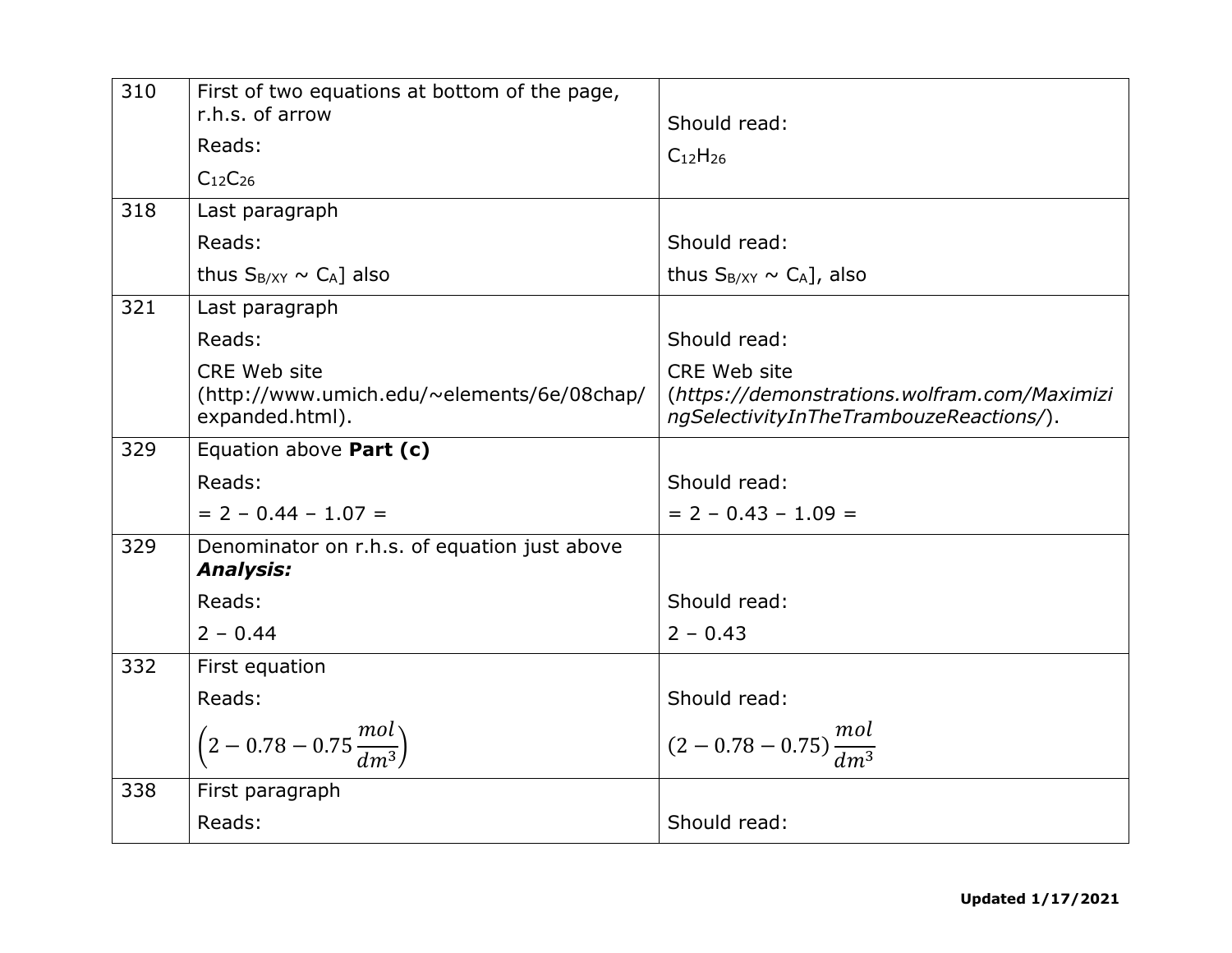|     | 90% of A is not consumed                                                                                                                                                                                 | 90% of B is not consumed                                                                                                                           |
|-----|----------------------------------------------------------------------------------------------------------------------------------------------------------------------------------------------------------|----------------------------------------------------------------------------------------------------------------------------------------------------|
| 338 | Figure E8-5.1 labels, left to right                                                                                                                                                                      |                                                                                                                                                    |
|     | Read:                                                                                                                                                                                                    | Should read                                                                                                                                        |
|     | $F_A$ and $F_B$                                                                                                                                                                                          | $F_B$ and $F_A$                                                                                                                                    |
| 343 | Figure (2) at bottom of page                                                                                                                                                                             |                                                                                                                                                    |
|     | Reads:                                                                                                                                                                                                   | Should read                                                                                                                                        |
|     | $+\frac{17}{2}$ O <sub>2</sub>                                                                                                                                                                           | $+\frac{15}{2}$ 0 <sub>2</sub>                                                                                                                     |
| 344 | Figure (3) at top of page, r.h.s. of arrow                                                                                                                                                               |                                                                                                                                                    |
|     | Reads:                                                                                                                                                                                                   | Should read                                                                                                                                        |
|     | $+CH4$                                                                                                                                                                                                   | $+2CH4$                                                                                                                                            |
| 344 | Last equation on the page                                                                                                                                                                                |                                                                                                                                                    |
|     | Reads:                                                                                                                                                                                                   | Should read                                                                                                                                        |
|     | $S_{D/U} = \frac{k_1 C_A^2 C_B}{k_2 C_B^2 C_A} = \frac{k_1 C_A}{k_2 C_B}$                                                                                                                                | $S_{D/U} = \frac{k_{1A}C_A^2C_B}{k_{2A}C_B^2C_A} = \frac{k_{1A}C_A}{k_{2A}C_B}$                                                                    |
|     |                                                                                                                                                                                                          |                                                                                                                                                    |
| 347 | Figure E8-8.2 (b) MR, labels left to right                                                                                                                                                               | Should read                                                                                                                                        |
|     | Read:                                                                                                                                                                                                    |                                                                                                                                                    |
|     | $F_B$ and $F_D$                                                                                                                                                                                          | $F_D$ and $F_B$                                                                                                                                    |
| 350 | Paragraph, Lower Flammability Limit                                                                                                                                                                      |                                                                                                                                                    |
|     | Reads:                                                                                                                                                                                                   | Should read                                                                                                                                        |
|     | Lower Flammability Limit (LFL): Below the<br>LFL the mixture will not burn as it is below the<br>lower flammability limit; that is, the mixture is<br>too lean (e.g., insufficient fuel) for combustion. | Lower Flammability Limit (LFL): Below the<br>LFL the mixture will not burn as the mixture is<br>too lean (e.g., insufficient fuel) for combustion. |
| 355 | $Q8-3_A$ , part (a)                                                                                                                                                                                      |                                                                                                                                                    |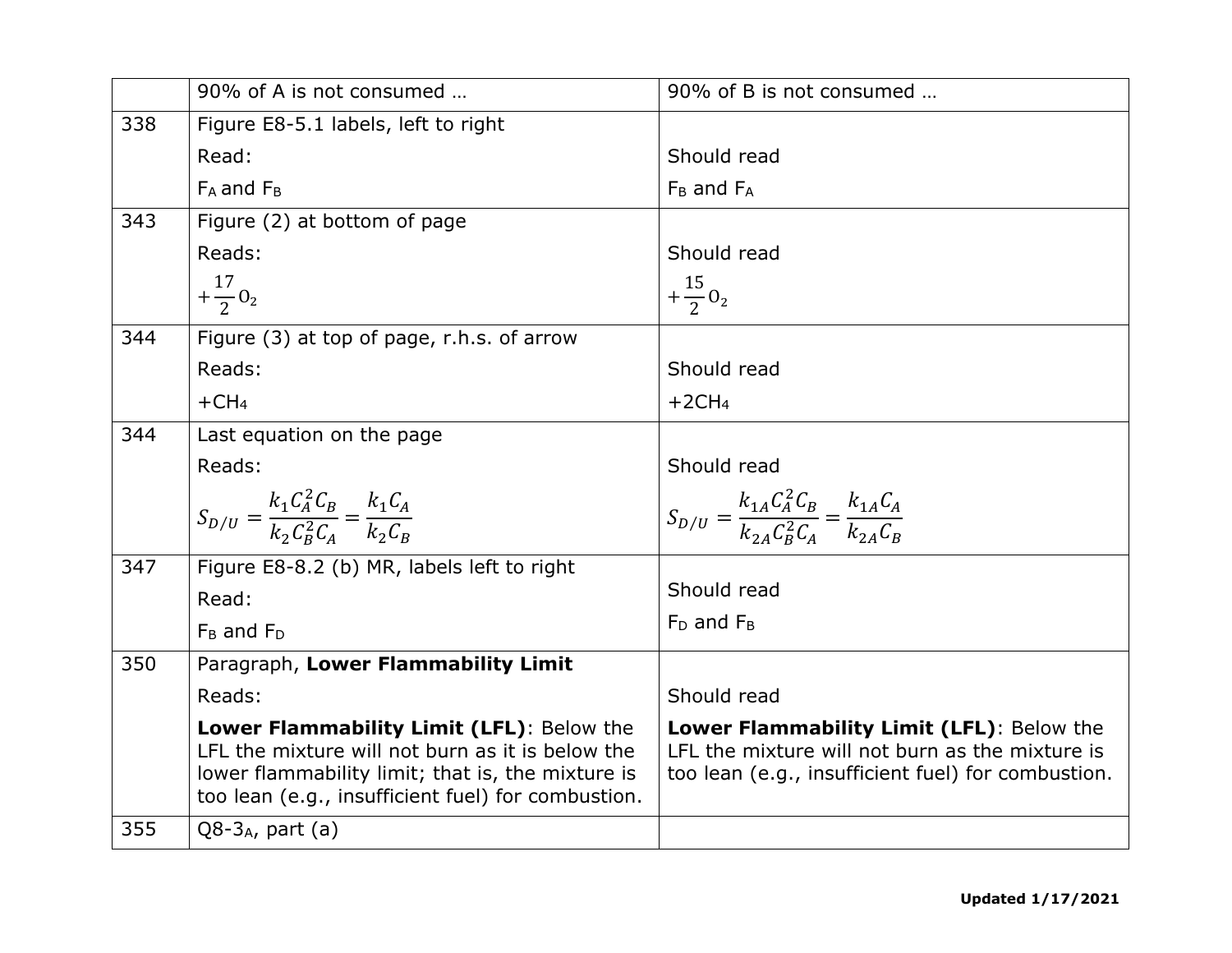|     | Reads:                                                          | Should read                                                           |
|-----|-----------------------------------------------------------------|-----------------------------------------------------------------------|
|     | a completing reaction.                                          | a competing reaction.                                                 |
| 362 | P8-13 <sub>B</sub> in Additional information:                   |                                                                       |
|     | Reads:                                                          | Should read                                                           |
|     | Overall mass transfer coefficient $k_c = 1.0$ dm <sup>3</sup>   | Overall mass transfer coefficient for B is $k_c =$<br>1.0 $dm^3$      |
| 362 | P8-13 <sub>B</sub> in Additional information:                   |                                                                       |
|     | Reads:                                                          | Should read                                                           |
|     | $k_{3E} = 5.0$ dm <sup>3</sup> /mol <sup>2</sup> • kg-cat • min | $k_{3E} = 5.0$ dm <sup>9</sup> /mol <sup>2</sup> • kg-cat • min       |
| 362 | P8-13 $_B$ , part (d)                                           |                                                                       |
|     | Reads:                                                          | Should read                                                           |
|     | (e.g., $k_B$ , $k_{1C}$ , $K_{1C}$ )                            | (e.g., $k_C$ , $k_{1C}$ , $K_{1C}$ )                                  |
| 363 | P8-16 <sub>B</sub>                                              |                                                                       |
|     | Reads:                                                          | Should read                                                           |
|     | (Cf. Problem P3-15 <sub>B</sub> )                               | (Cf. Problem $P3-16_B$ )                                              |
| 363 | P8-16 <sub>B</sub>                                              |                                                                       |
|     | Reads:                                                          | Should read                                                           |
|     | Figure P8-16.1.                                                 | Figure P8-16 <sub>B</sub> .                                           |
| 368 | Middle of the page                                              |                                                                       |
|     | Reads:                                                          | Should read                                                           |
|     | where the rate law developed in Problem<br>P9- $5_B(b)$ is.     | where the rate law developed in Problem<br>P9-4 $_A$ ( <b>b</b> ) is. |
| 368 | Middle of the page                                              |                                                                       |
|     | Reads:                                                          | Should read                                                           |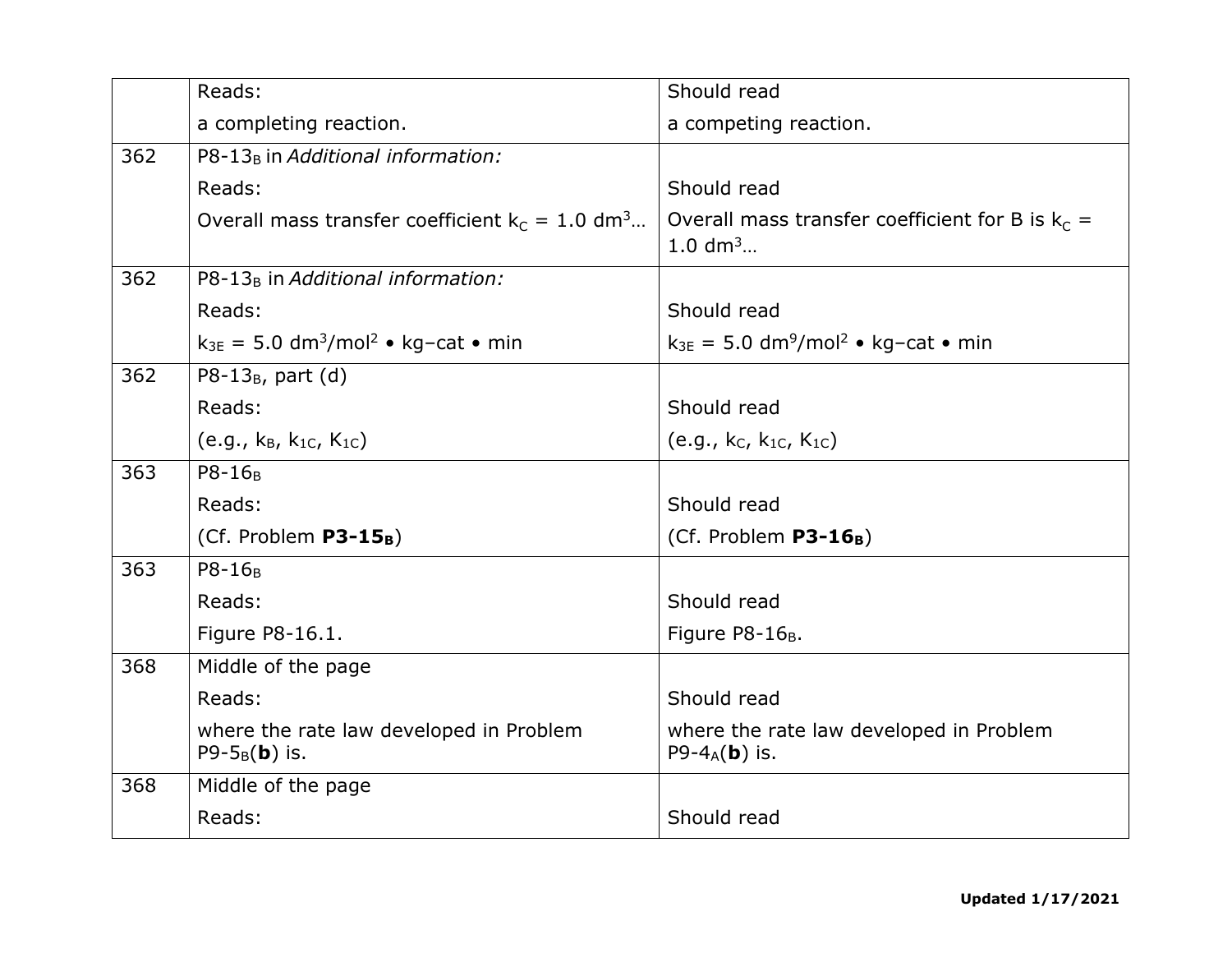|     | where the rate law developed in Problem<br>$P9-5_B(c)$ is.                                                                                             | where the rate law developed in Problem<br>$P9-5_B(d)$ is.                                                 |
|-----|--------------------------------------------------------------------------------------------------------------------------------------------------------|------------------------------------------------------------------------------------------------------------|
| 380 | Last paragraph above section 9.2.2                                                                                                                     |                                                                                                            |
|     | Reads:                                                                                                                                                 | Should read:                                                                                               |
|     | More information about enzymes can be found<br>on the following two Web sites:<br>http://us.expasy.org/enzyme/ and<br>www.chem.gmw.ac.uk/iubmb/enzyme. | More information about enzymes can be found<br>on the following Web site:<br>http://us.expasy.org/enzyme/. |
| 385 | Paragraph above Table E9-2.2                                                                                                                           |                                                                                                            |
|     | Reads:                                                                                                                                                 | Should read                                                                                                |
|     | Figure 9-2.1(b).                                                                                                                                       | Figure E9-2.1(b).                                                                                          |
| 386 | Second figure in margin, Lineweaver-Burk Plot                                                                                                          |                                                                                                            |
|     | Reads:                                                                                                                                                 | Should read                                                                                                |
|     | $\mathbf{1}$<br>$\overline{C_S}$                                                                                                                       | 1<br>$\overline{S}$                                                                                        |
| 387 | First line                                                                                                                                             |                                                                                                            |
|     | Reads:                                                                                                                                                 | Should read                                                                                                |
|     | Equation (9-26) can be rearranged in the<br>following forms. For the Eadie-Hofstee form                                                                | Equation (9-26) can be rearranged in the<br>Eadie-Hofstee form                                             |
| 387 | First line after equation (E9-2.5)                                                                                                                     |                                                                                                            |
|     | Reads:                                                                                                                                                 | Should read                                                                                                |
|     | and for the Hanes-Woolf model,                                                                                                                         | For the Hanes-Woolf model,                                                                                 |
| 390 | Second line below equation (9-32a)                                                                                                                     |                                                                                                            |
|     | Reads:                                                                                                                                                 | Should read                                                                                                |
|     | and $C_{\text{ureao}} = 0.1$                                                                                                                           | and $C_{\text{unea0}} = 0.1$                                                                               |
| 390 | Line before last equation                                                                                                                              |                                                                                                            |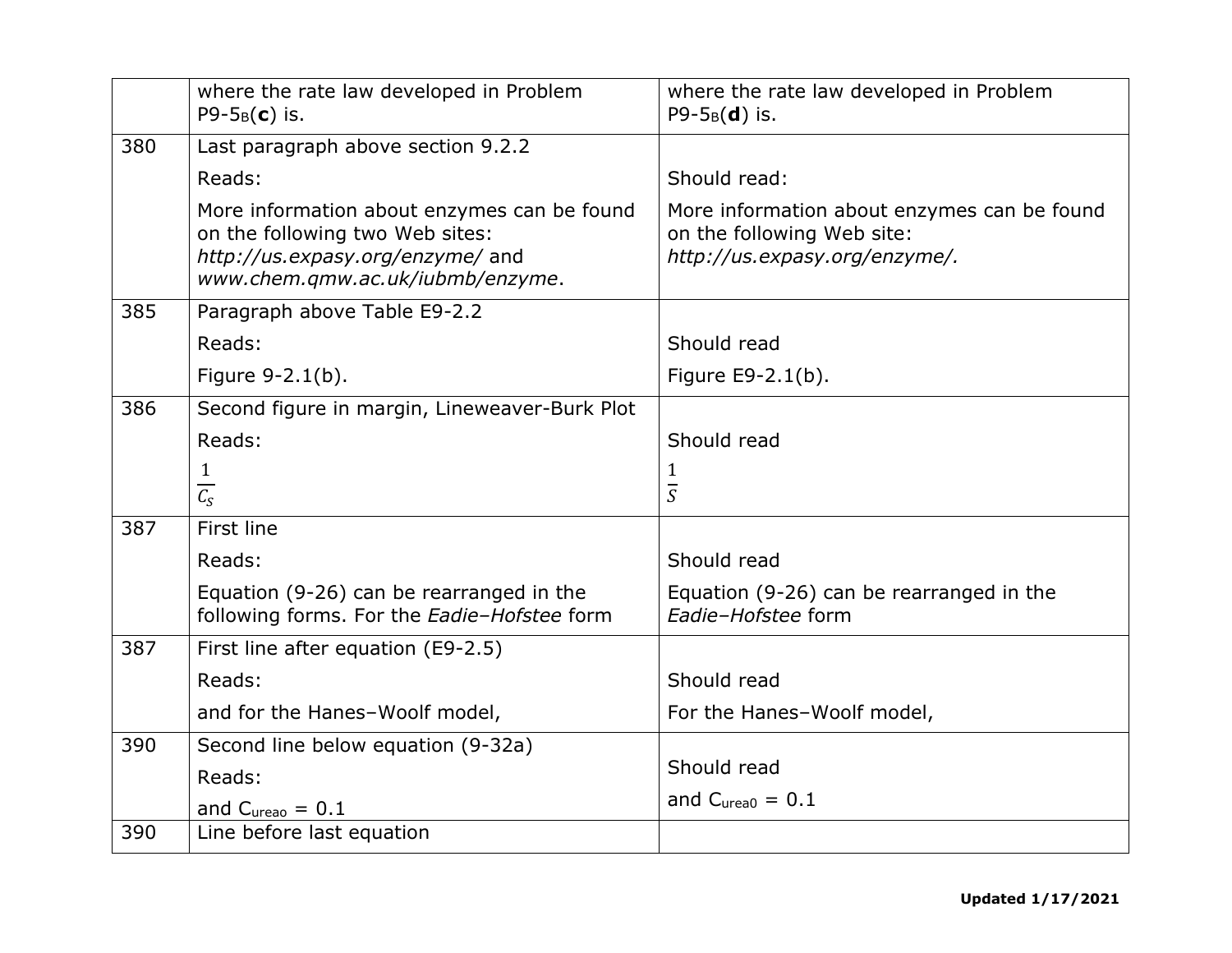|     | Reads:                                                       | Should read                                       |
|-----|--------------------------------------------------------------|---------------------------------------------------|
|     | Substituting into Equation (9-32)                            | Substituting into Equation (9-32a)                |
| 391 | Figure 9-8, y-axis label                                     |                                                   |
|     | Reads:                                                       | Should read                                       |
|     | Log rate of $0_2$ evolution (mm <sub>3</sub> /min)           | Log rate of $O2$ evolution (mm <sub>3</sub> /min) |
| 392 | Line above equation (9-36)                                   |                                                   |
|     | Reads:                                                       | Should read                                       |
|     | is also zero                                                 | to make it zero                                   |
| 394 | First sentence of section 9.3.2                              |                                                   |
|     | Reads:                                                       | Should read                                       |
|     | androgen testosterone, as enzyme that                        | androgen testosterone, an enzyme that             |
| 396 | First paragraph of section 9.3.3, second-to-last<br>sentence |                                                   |
|     | Reads:                                                       | Should read                                       |
|     | to the enzyme, it is inactive and cannot                     | to the enzyme, it becomes inactive and cannot     |
| 397 | First sentence of paragraph below Equation (9-<br>43)        |                                                   |
|     | Reads:                                                       | Should read                                       |
|     | Figure 9-14 both the slope                                   | Figure 9-14 that both the slope                   |
| 405 | Line below Figure 9-23                                       |                                                   |
|     | Reads:                                                       | Should read                                       |
|     | the constant K <sub>s</sub> is very small, with regard to    | the constant $K_s$ is very small with respect to  |
| 407 | Paragraph below Equation (9-61)                              |                                                   |
|     | Reads:                                                       | Should read                                       |
|     | 310°K                                                        | 310 K                                             |
|     |                                                              |                                                   |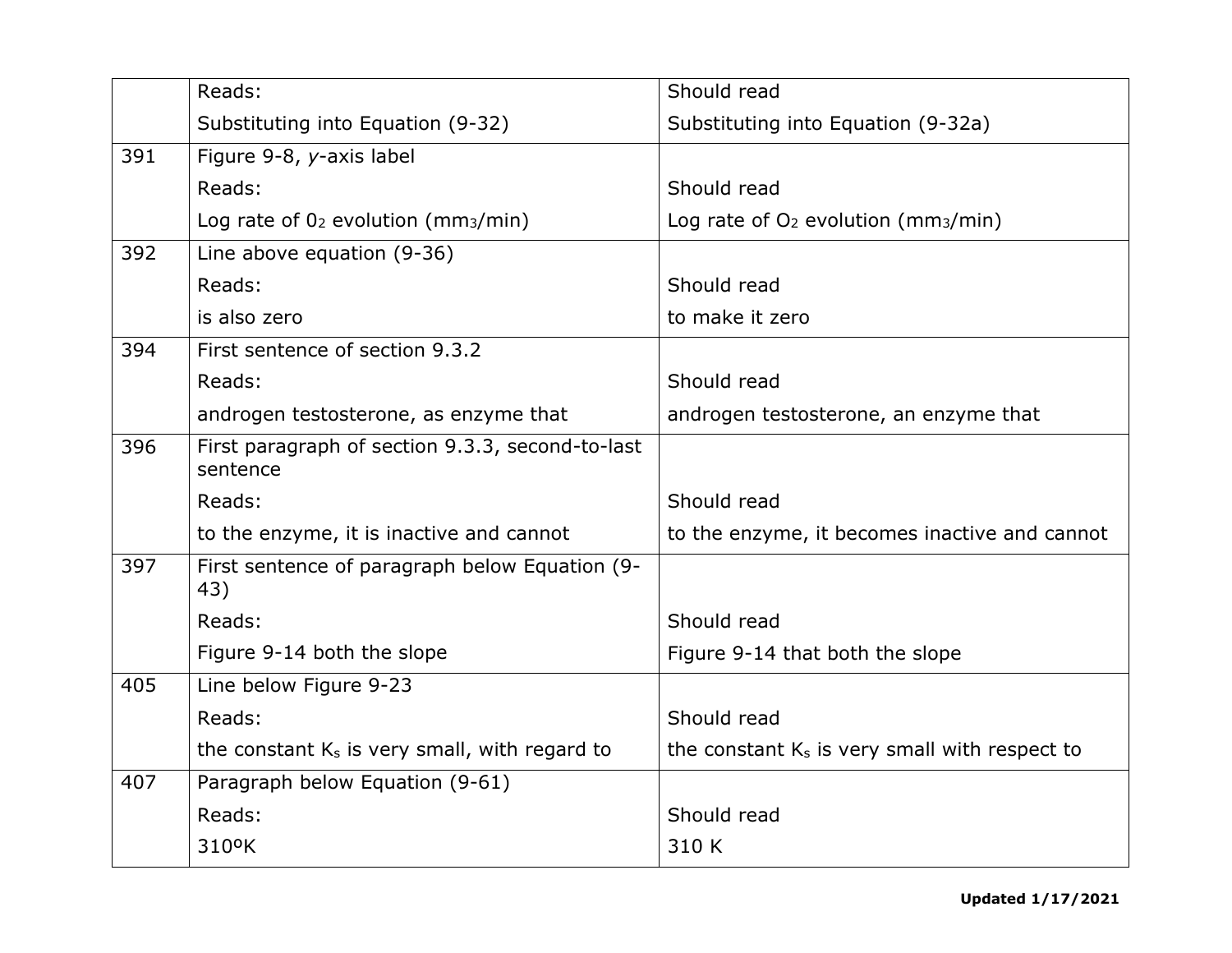| 407 | Paragraph below Equation (9-61)                             |                                                                       |
|-----|-------------------------------------------------------------|-----------------------------------------------------------------------|
|     | Reads:                                                      | Should read                                                           |
|     | 312°K                                                       | 312 K                                                                 |
| 407 | Paragraph below Equation (9-61)                             |                                                                       |
|     | Reads:                                                      | Should read                                                           |
|     | 310°K                                                       | 310 K                                                                 |
| 408 | Second line below Equation (9-64)                           |                                                                       |
|     | Reads:                                                      | Should read                                                           |
|     | (mass product/volume/time).                                 | (1/time)                                                              |
| 409 | First equation                                              |                                                                       |
|     | Reads:                                                      | Should read                                                           |
|     | $Y'_{c/s}C + Y'_{p/s}$                                      | $Y'_{s/c}C + Y'_{s/p}$                                                |
| 410 | Paragraph above Equation (9-72)                             |                                                                       |
|     | Reads:                                                      | Should read                                                           |
|     | phase is relates to the rate of product<br>formation, $r_p$ | phase is related to the rate of product<br>formation, r <sub>pn</sub> |
| 410 | Top portion of numbered Equation (9-72)                     |                                                                       |
|     | Reads:                                                      | Should read                                                           |
|     | $r_{p}$                                                     | $r_{pn}$                                                              |
| 412 | Equation (E9-4.7), numerator                                |                                                                       |
|     | Reads:                                                      | Should read                                                           |
|     | $-5.03 - 2.14$                                              | $5.03 - 2.14$                                                         |
| 412 | Equation (E9-4.12)                                          |                                                                       |
|     | Reads:                                                      | Should read                                                           |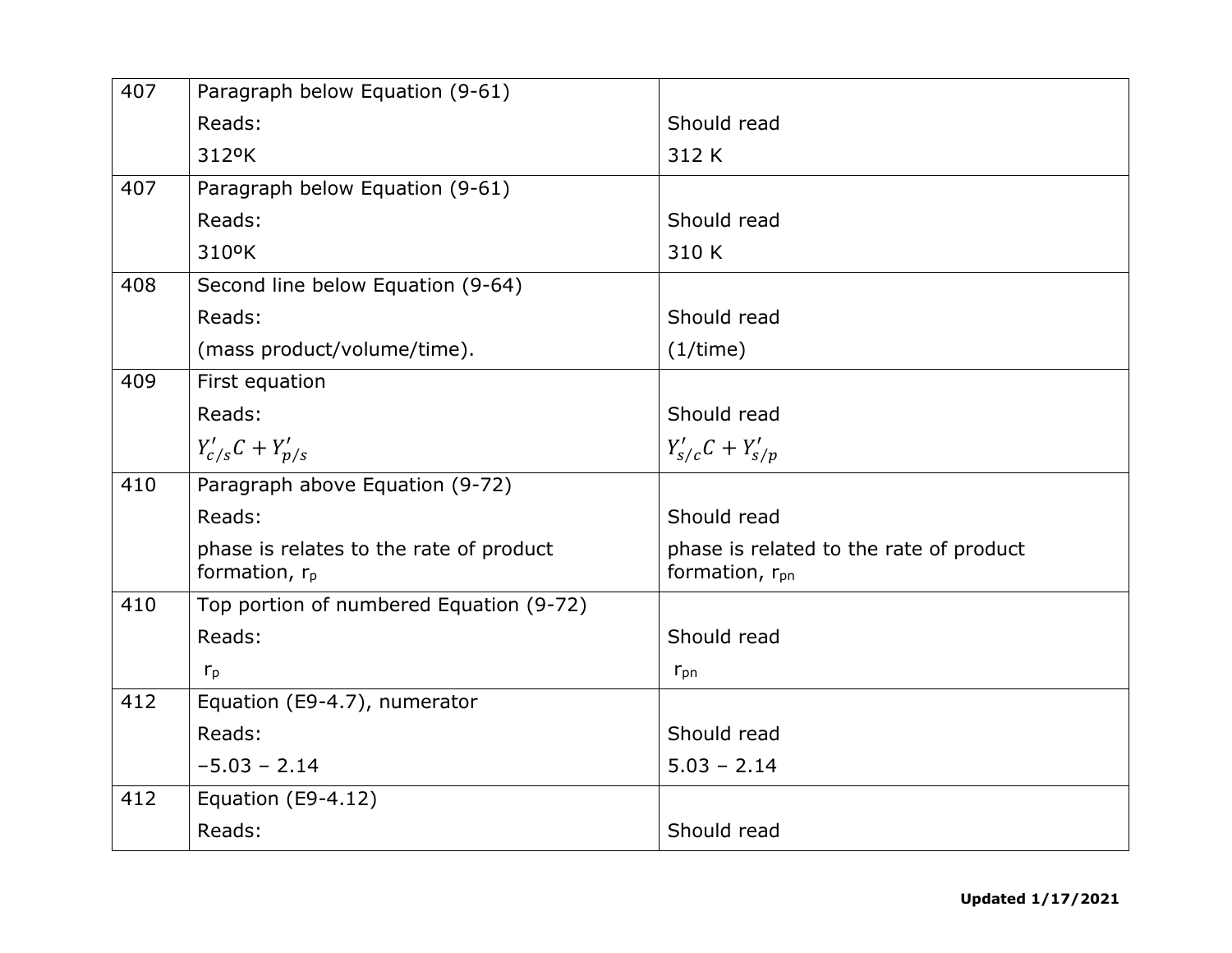|     | $r_{q1} =$                                                                                                                    | $r_{g2}$ =                                                                                                                                                            |
|-----|-------------------------------------------------------------------------------------------------------------------------------|-----------------------------------------------------------------------------------------------------------------------------------------------------------------------|
| 419 | Line above Equation (9-90)                                                                                                    |                                                                                                                                                                       |
|     | Reads:                                                                                                                        | Should read                                                                                                                                                           |
|     | Substituting for $C_s$ using Equation (9-68)                                                                                  | Substituting for C <sub>s</sub> using Equation (9-88)                                                                                                                 |
| 419 | Line above Equation (9-91)                                                                                                    |                                                                                                                                                                       |
|     | Reads:                                                                                                                        | Should read                                                                                                                                                           |
|     | and (9-54),                                                                                                                   | and $(9-51)$ ,                                                                                                                                                        |
| 424 | <b>Closure</b> paragraph                                                                                                      |                                                                                                                                                                       |
|     | Reads:                                                                                                                        | Should read                                                                                                                                                           |
|     | PSSH to reactions in such problems as P9-4 <sub>B</sub>                                                                       | PSSH to reactions in problems such as P9-4A                                                                                                                           |
| 430 | P9-1 <sub>A</sub> , part (f), subpart (i)                                                                                     |                                                                                                                                                                       |
|     | Reads:                                                                                                                        | Should read                                                                                                                                                           |
|     | Vary V <sub>max</sub> and K <sub>m</sub> between                                                                              | Vary $V_{\text{max}}$ and $K_M$ between                                                                                                                               |
| 430 | P9-1 <sub>A</sub> , part $(q)$ , subpart (ii)                                                                                 |                                                                                                                                                                       |
|     | Reads:                                                                                                                        | Should read                                                                                                                                                           |
|     | Vary the initial concentration for ethanol                                                                                    | Vary the initial concentration of ethanol                                                                                                                             |
| 431 | P9-2 $_A$ , part (c)                                                                                                          |                                                                                                                                                                       |
|     | Reads:                                                                                                                        | Should read                                                                                                                                                           |
|     | Rederive Equation (9-9) assuming the inert gas<br>$M$ (e.g., $N_2$ ) involved is also the reaction with<br>the added steps by | Rederive Equation (9-9) assuming the inert gas<br>$M$ (e.g., $N_2$ ) is also involved in the reaction with<br>the added steps by                                      |
| 431 | P9-3 $c$ , part (c)                                                                                                           |                                                                                                                                                                       |
|     | Reads:                                                                                                                        | Should read                                                                                                                                                           |
|     | Use Polymath to find out what happens when<br>$k_1 = 0.0001$ , $k_4 = 0.02$ , $k_5 = 0.05$ , and                              | Use Polymath to find out what happens when<br>$k_1 = 0.0001$ , $k_2 = 0.01$ , $k_3 = 0.01$ , $k_4 = 0.02$ ,<br>$k_5 = 0.05$ , and $k_6 = 0.005$ in appropriate units. |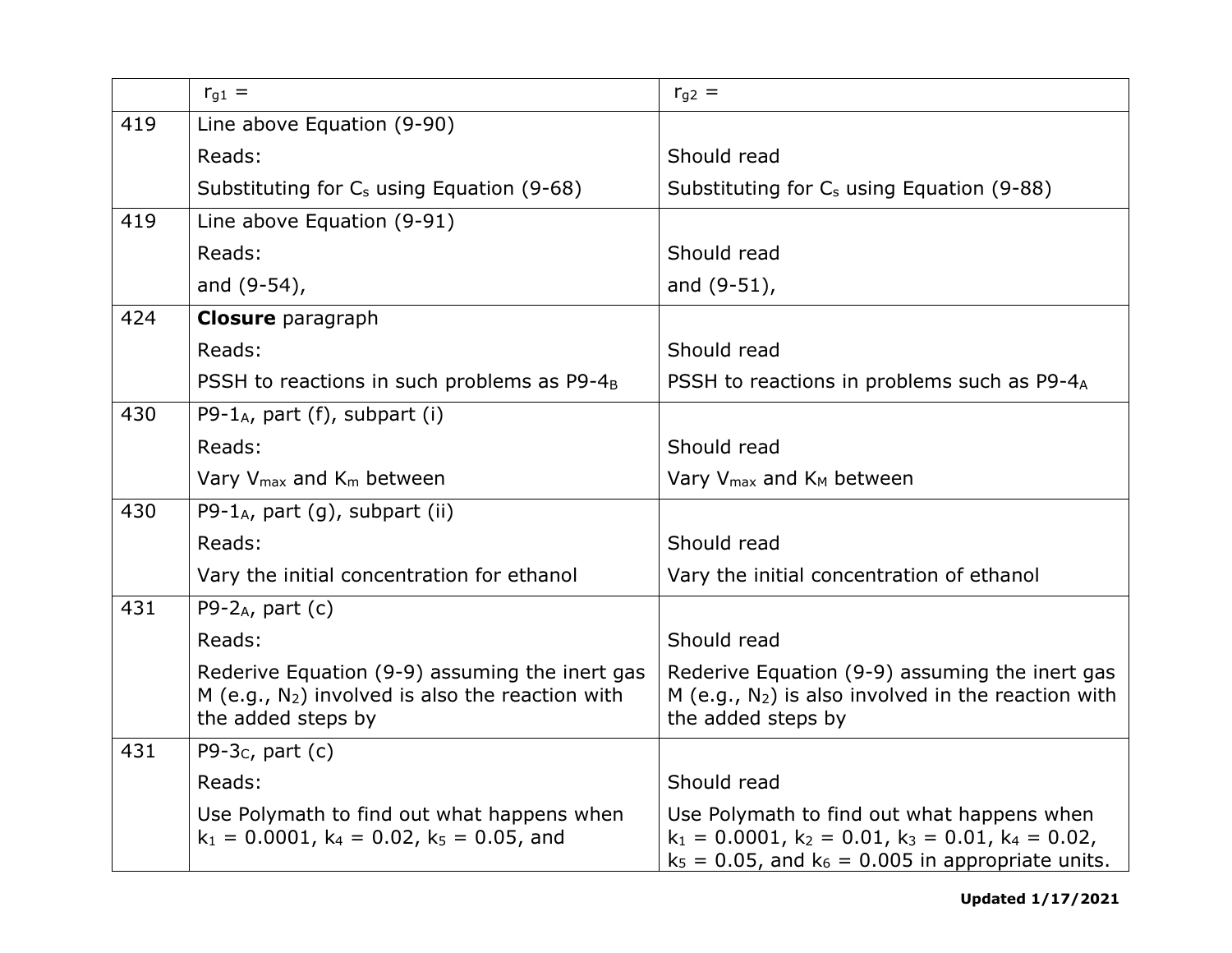|     | $k_6$ = 0.005 appropriate units. Write one<br>sentence conclusion.              | Take initial concentration of CO, H <sub>2</sub> O, HCI and<br>$O2$ to be 1.0. Write a one sentence conclusion. |
|-----|---------------------------------------------------------------------------------|-----------------------------------------------------------------------------------------------------------------|
| 432 | P9- $5_B$ , part (a)                                                            |                                                                                                                 |
|     | Reads:                                                                          | Should read                                                                                                     |
|     | parts (a), (b), and (c), suggest                                                | parts $(b)$ , $(c)$ , and $(d)$ , suggest                                                                       |
| 432 | P9- $5_B$ , part (d), numerator in equation                                     |                                                                                                                 |
|     | Reads:                                                                          | Should read                                                                                                     |
|     | $k_1 C_{H_2} C_{Br}^{3/2}$                                                      | $k_1 C_{H_2} C_{Br_2}^{3/2}$                                                                                    |
| 458 | Line next to margin figure                                                      |                                                                                                                 |
|     | Reads:                                                                          | Should read:                                                                                                    |
|     | The pentane isomerization can be written in<br>generic form as                  | The pentene isomerization can be written in<br>generic form as                                                  |
| 471 | Paragraph above Figure 10-16                                                    |                                                                                                                 |
|     | Reads:                                                                          | Should read:                                                                                                    |
|     | Figure 10-16 for the case when surface-<br>reaction limit is the limiting step. | Figure 10-16 for the case when surface-<br>reaction rate is the limiting step.                                  |
| 471 | Last paragraph, bottom of page                                                  |                                                                                                                 |
|     | Reads:                                                                          | Should read:                                                                                                    |
|     | the initial rate, $-r'_{\text{CO}}$ , and a function                            | the initial rate, $-r'_{\text{CO}}$ , as a function                                                             |
| 485 | Equation (E10-1.4)                                                              |                                                                                                                 |
|     | Reads:                                                                          | Should read:                                                                                                    |
|     | $=\frac{K_T P_{A0}(1-X)}{K_P P_{A0}X}$                                          | $=\frac{K_T P_{T0}(1-X)}{K_P P_{T0}X}$                                                                          |
|     |                                                                                 |                                                                                                                 |
| 486 | First paragraph                                                                 |                                                                                                                 |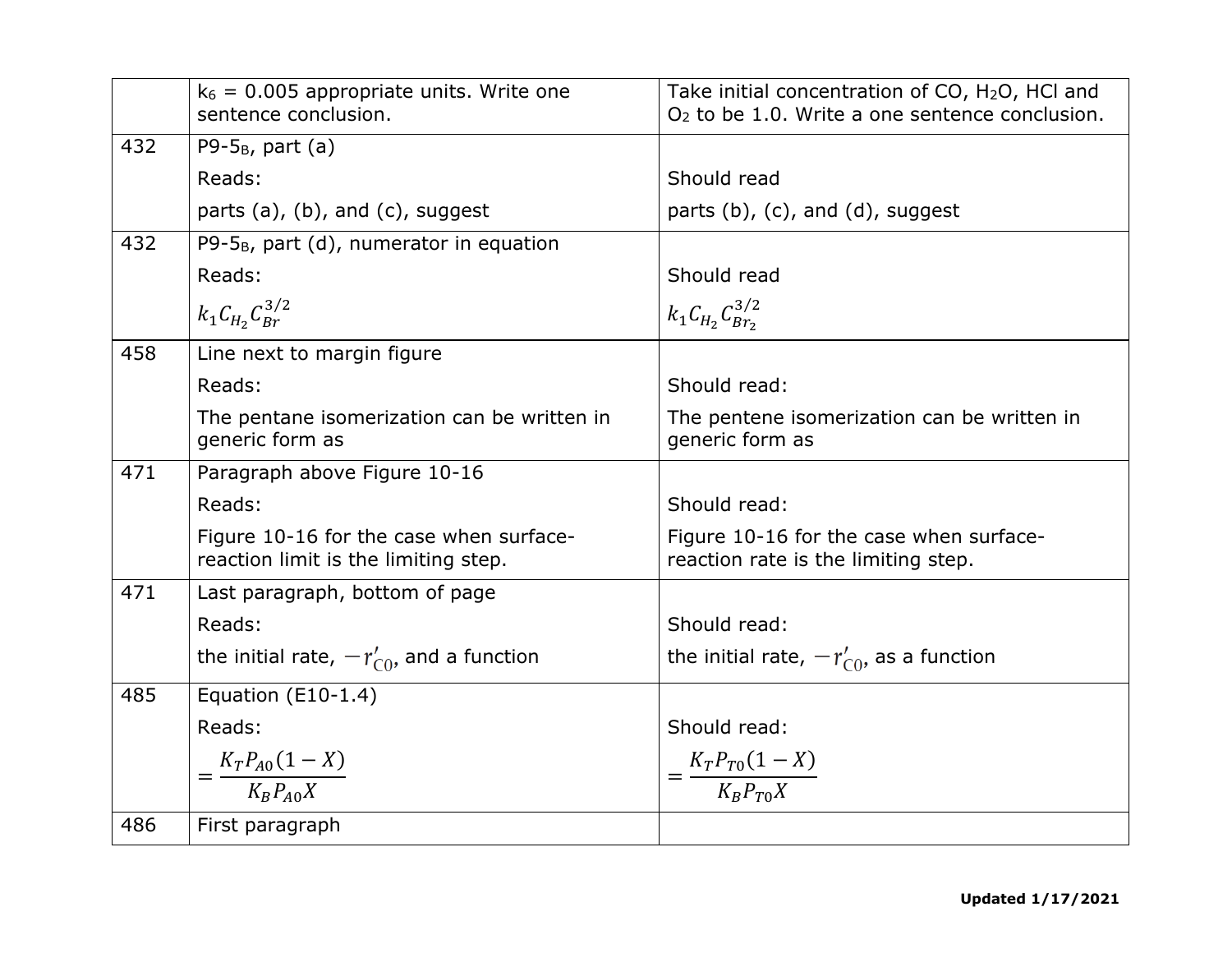|     | Reads:                                                                       | Should read:                                                                       |
|-----|------------------------------------------------------------------------------|------------------------------------------------------------------------------------|
|     | with the rate law, $-r'_{A}$ , as a function of<br>conversion, and carry out | with the rate law, $-r'_{A}$ , and carry out                                       |
| 487 | Line before 4. Evaluate:                                                     |                                                                                    |
|     | Reads:                                                                       | Should read:                                                                       |
|     | Maximum catalyst weight for conditions given.                                | This is the maximum catalyst weight for<br>conditions given.                       |
| 489 | Paragraph 4. Combine and Evaluate:                                           |                                                                                    |
|     | Reads:                                                                       | Should read:                                                                       |
|     | in terms of conversion (E10-2.3) and then                                    | in terms of conversion using Equations (E10-<br>$2.3$ ) through (E10-2.5) and then |
| 496 | Line above 10.7 Catalyst Deactivation                                        |                                                                                    |
|     | Reads:                                                                       | Should read:                                                                       |
|     | values of the parameter $K_{AE}$ , which is physically<br>impossible.        | values of the parameter $K_{EA}$ , which is physically<br>impossible.              |
| 500 | Example 10-4 Solution                                                        |                                                                                    |
|     | Reads:                                                                       | Should read:                                                                       |
|     | 1. Mol Balance:                                                              | 1. Mole Balance:                                                                   |
| 501 | Equation $(E10-4.9)$                                                         |                                                                                    |
|     | Reads:                                                                       | Should read:                                                                       |
|     | $\ln X = 1 - e^{-kt} = kt$                                                   | $X = 1 - e^{-kt}$                                                                  |
| 502 | Top of page                                                                  |                                                                                    |
|     | Reads:                                                                       | Should read:                                                                       |
|     | $R = 1.987$                                                                  | $R = 1.987 \text{ cal/mol-K}$                                                      |
| 502 | Line above Figure 10-24                                                      |                                                                                    |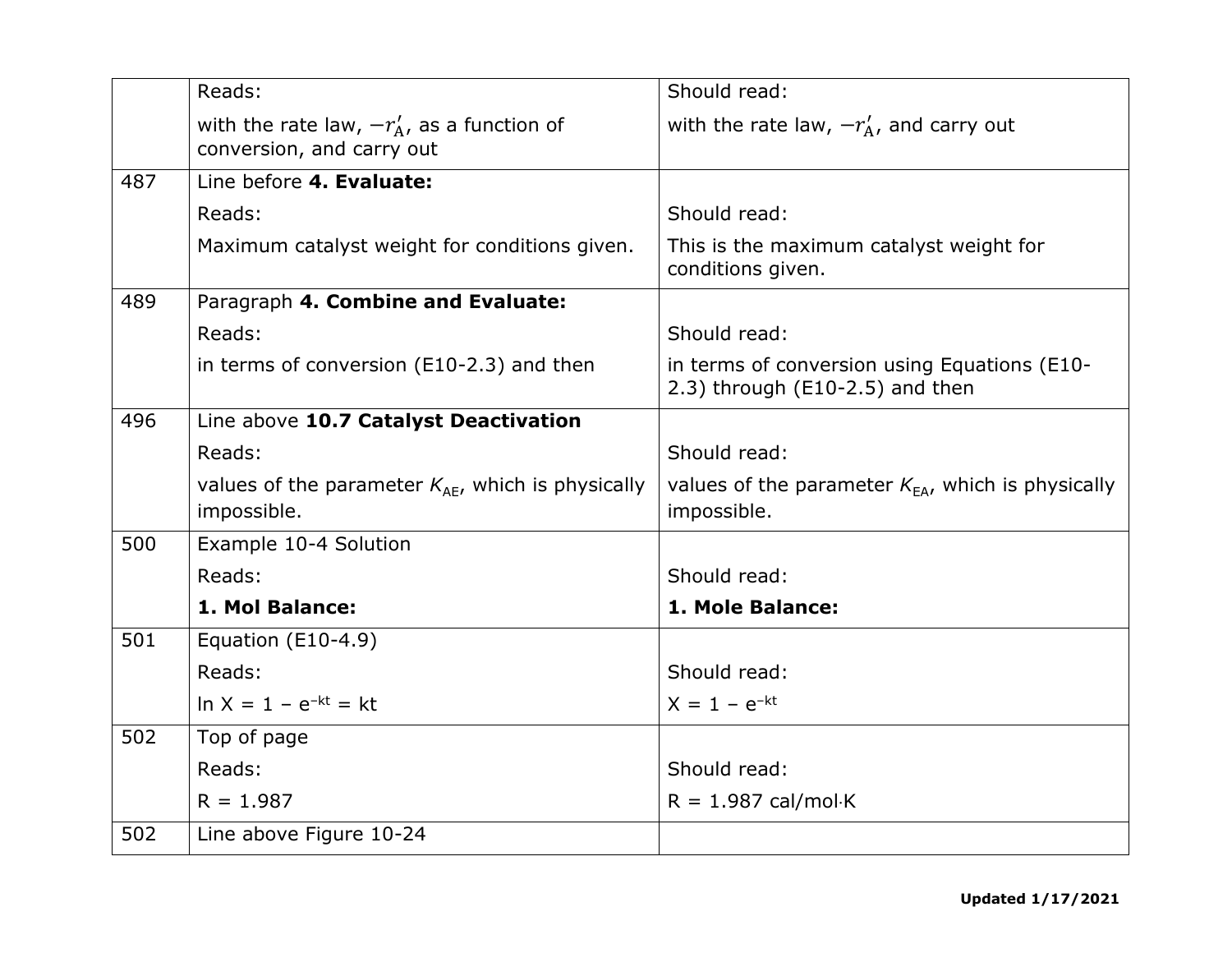|     | Reads:                                                                                                         | Should read:                                                                                             |
|-----|----------------------------------------------------------------------------------------------------------------|----------------------------------------------------------------------------------------------------------|
|     | in fixed-bed of catalyst given                                                                                 | in fixed-bed of catalyst is given as                                                                     |
| 504 | Paragraph below Figure 10-27                                                                                   |                                                                                                          |
|     | Reads:                                                                                                         | Should read:                                                                                             |
|     | concentration of poison in the gas phase is $C_{\rm P}$<br>then                                                | concentration of poison in the gas phase, $C_{p}$ ,<br>then                                              |
| 507 | Table 10-7, r.h.s.                                                                                             |                                                                                                          |
|     | Reads:                                                                                                         | Should read:                                                                                             |
|     | Paraffin dehydrogenation on Cr?Al <sub>2</sub> O <sub>3</sub> <sup>c</sup>                                     | Paraffin dehydrogenation on Cr/Al <sub>2</sub> O <sub>3</sub> <sup>c</sup>                               |
| 510 | Link in second-to-last sentence has an errant<br>space causing the link to NOT work.                           |                                                                                                          |
|     | Reads:                                                                                                         | Should read:                                                                                             |
|     | (http://umich.edu/~safeche/assets/pdf/courses<br>/ Problems/CRE/344ReactionEngrModule(3)PS-<br>Exxon.pdf)      | (http://umich.edu/~safeche/assets/pdf/courses<br>/Problems/CRE/344ReactionEngrModule(3)PS-<br>Exxon.pdf) |
| 513 | Link in footnote has an errant space causing<br>the link to NOT work.                                          |                                                                                                          |
|     | Reads:                                                                                                         | Should read:                                                                                             |
|     | (http://umich.edu/~safeche/assets/pdf/ course<br>s/Problems/CRE/344ReactionEngrModule(3)PS-<br>Exxon.pdf)      | (http://umich.edu/~safeche/assets/pdf/courses<br>/Problems/CRE/344ReactionEngrModule(3)PS-<br>Exxon.pdf) |
| 522 | Incorrect link at top of page                                                                                  |                                                                                                          |
|     | Reads:                                                                                                         | Should Read:                                                                                             |
|     | (http://umich.edu/~safeche/assets/pdf/ course<br>s/Problems/CRE/344ReactionEngrModule(3)PS2<br>0419-Exxon.pdf) | (http://umich.edu/~safeche/assets/pdf/courses<br>/Problems/CRE/344ReactionEngrModule(3)PS-<br>Exxon.pdf) |
| 523 | Equation (S10-8), numerator                                                                                    |                                                                                                          |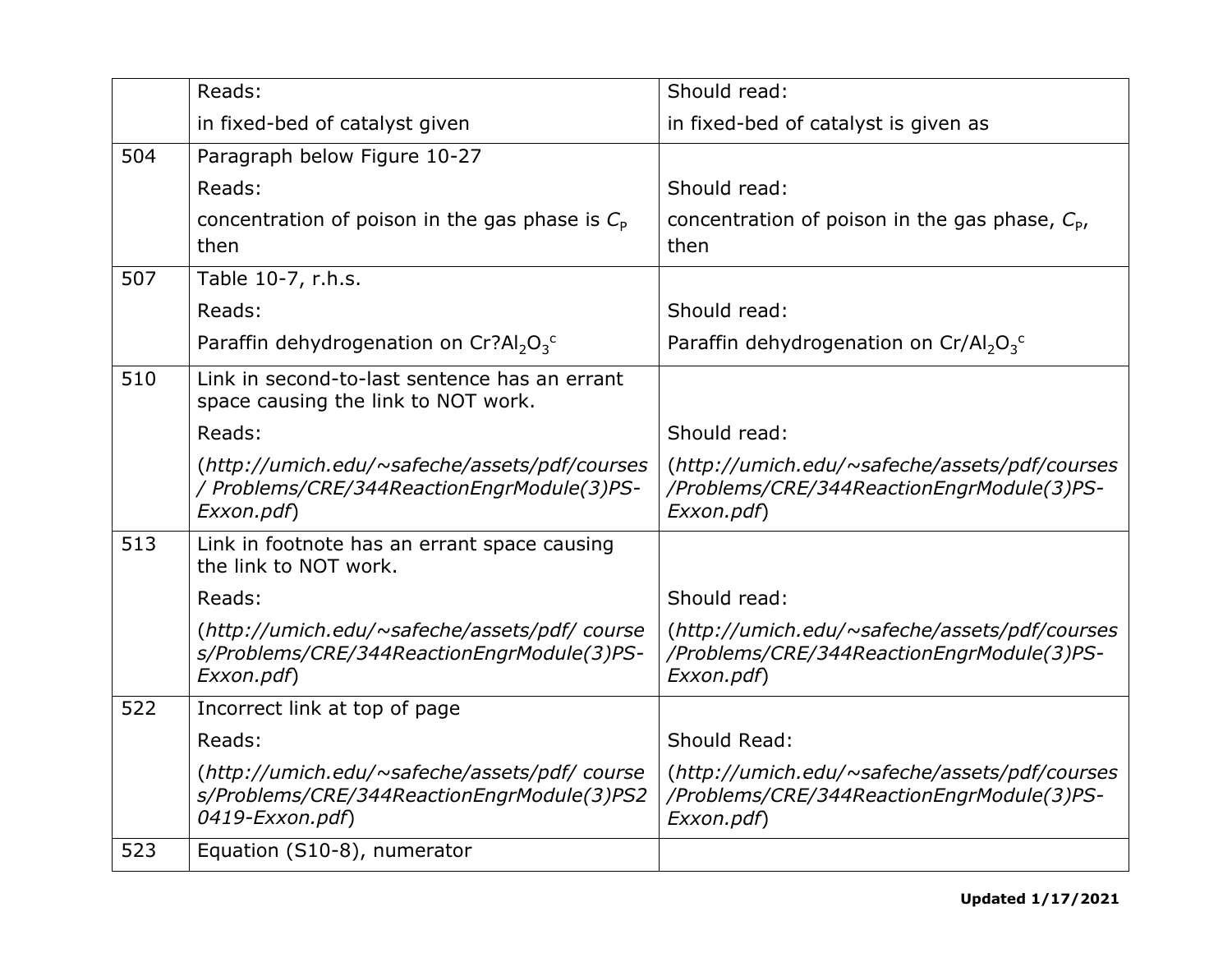|     | Reads:                                                                                                | Should read:                                                                |
|-----|-------------------------------------------------------------------------------------------------------|-----------------------------------------------------------------------------|
|     | k                                                                                                     | $\boldsymbol{k}$                                                            |
|     | $\overline{C_1k_S}K_A$                                                                                | $\overline{\mathcal{C}_t k_S K_A}$                                          |
| 527 | P10-1 $_{\rm B}$ , part (b), subpart (iii), link has an<br>errant space causing the link to NOT work. |                                                                             |
|     | Reads:                                                                                                | Should read:                                                                |
|     | (http://www.umich.edu/~elements/6e/toc/SCP<br>S, 3rdEdBook(Ch07).pdf)                                 | (http://www.umich.edu/~elements/6e/toc/SCP<br>S, 3rdEdBook(Ch07).pdf)       |
| 527 | P10-1 $_{\rm B}$ , part (c)                                                                           |                                                                             |
|     | Reads:                                                                                                | Should read:                                                                |
|     | Example 10-3: Hydrogenation Ethylene to<br>Ethane                                                     | Example 10-3: Hydrogenation of Ethylene to<br>Ethane                        |
| 530 | P10-6 <sub>B</sub> , second equation, r.h.s. of arrow                                                 |                                                                             |
|     | Reads:                                                                                                | Should read:                                                                |
|     | $C_3$ HOH $\bullet$ S                                                                                 | $C_3H_5OH\bullet S$                                                         |
| 530 | $P10-6_B$ , third equation                                                                            |                                                                             |
|     | Reads:                                                                                                | Should read:                                                                |
|     | $C_3$ HOH•S $\rightleftarrows C_3$ HOH+S                                                              | $C_3H_5OH \bullet S \rightleftarrows C_3H_5OH + S$                          |
| 544 | Paragraph below Equation (11-2), link has an<br>errant space causing the link to NOT work.            |                                                                             |
|     | Reads:                                                                                                |                                                                             |
|     | (Joule bio: http://www.corrosion-                                                                     | Should read:                                                                |
|     | doctors.org/Biographies/JouleBio.htm.)                                                                | (Joule bio: http://www.corrosion-<br>doctors.org/Biographies/JouleBio.htm.) |
| 544 | Last sentence before Equation (11-3)                                                                  |                                                                             |
|     | Reads:                                                                                                | Should read:                                                                |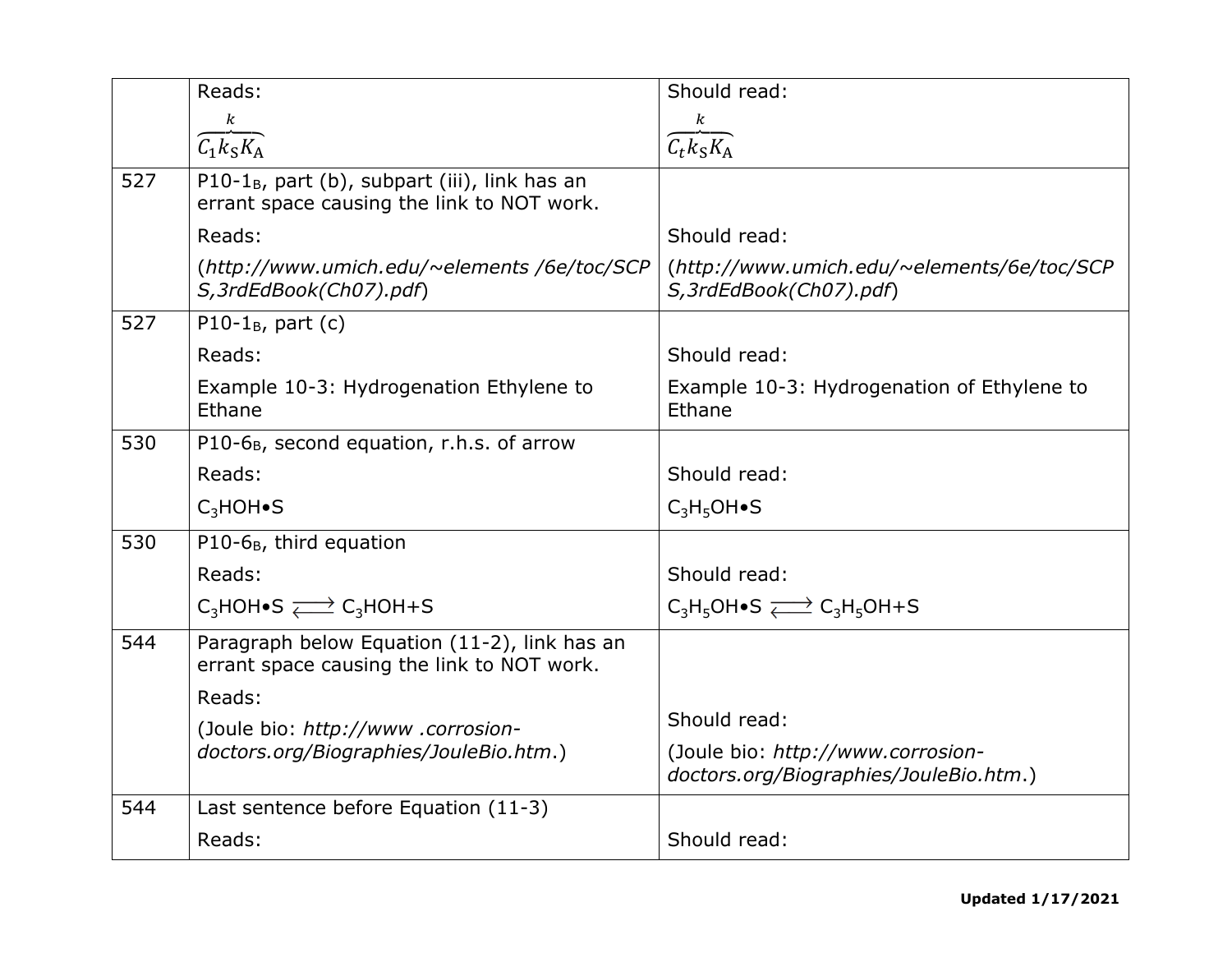|     | (moles of <i>i</i> per time)                                              | (moles of <i>i</i> per unit time)                     |
|-----|---------------------------------------------------------------------------|-------------------------------------------------------|
| 551 | Middle of page, link has an errant space<br>causing the link to NOT work. |                                                       |
|     | Reads:                                                                    | Should read:                                          |
|     | http://www.umich.edu/~elements/6e/icm/inde<br>x.html.                     | http://www.umich.edu/~elements/6e/icm/inde<br>x.html. |
| 554 | Equation $(11-19)$                                                        |                                                       |
|     | Reads:                                                                    | Should read:                                          |
|     | $+\int_{\text{T}}^{\text{T}} C_{P_c} dT =$                                | $+\int_{\mathcal{T}}^{\mathcal{T}} C_{P_i} dT =$      |
| 556 | Below Equation (11-26)                                                    |                                                       |
|     | Reads:                                                                    | Should read:                                          |
|     | in terms of kJ/mol                                                        | in terms of kJ/mol                                    |
|     | $\Delta H_{\rm Rx}^{\circ}$ (298 K) $\ldots$                              | $\Delta H_{\rm Rx}(423 \text{ K})$                    |
| 563 | First sentence in full paragraph after Table E11-<br>3.1                  |                                                       |
|     | Reads:                                                                    | Should read:                                          |
|     | $5 \text{ dm}^3$ PFR                                                      | 5 $m3$ PFR                                            |
| 565 | Below the sentence, "Using Equations<br>$(E11-3.10)$ and "                |                                                       |
|     | Reads:                                                                    | Should read:                                          |
|     | $k = 14.02 h^{-1}$                                                        | $k = 13.9 h^{-1}$                                     |
| 565 | Last paragraph, second sentence                                           |                                                       |
|     | Reads:                                                                    | Should read:                                          |
|     | We note that at the CSTR                                                  | We note that the CSTR                                 |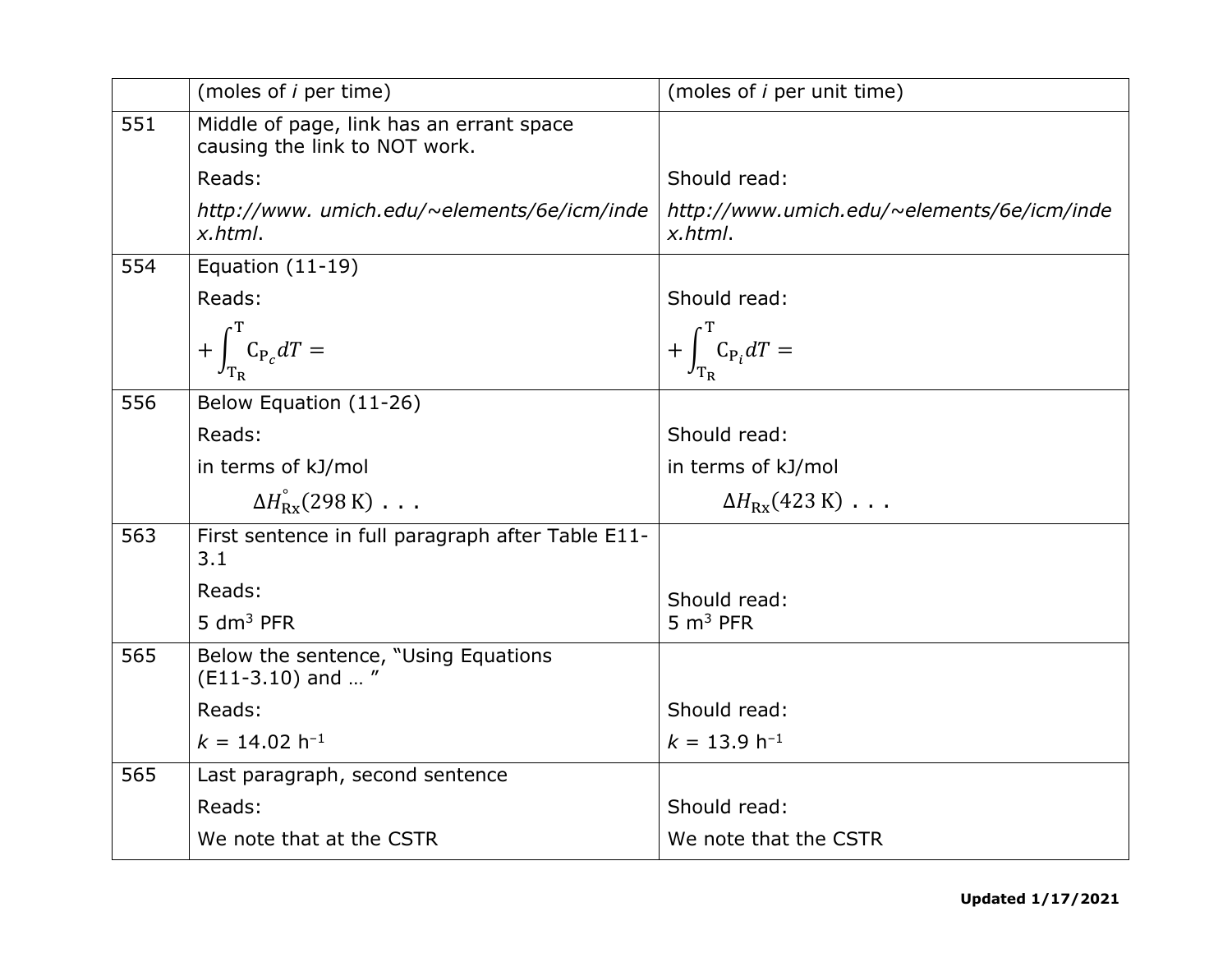| 567 | Figure 11-4                                                                 |                                                             |
|-----|-----------------------------------------------------------------------------|-------------------------------------------------------------|
|     | Reads:                                                                      | Should read:                                                |
|     | $T_{01} > T_{01}$                                                           | $T_{01} > T_0$                                              |
| 568 | Equation $(E11-4.6)$                                                        |                                                             |
|     | Reads:                                                                      | Should read:                                                |
|     | $X_{\rho} =$                                                                | $K_{\rho} =$                                                |
| 571 | End of first paragraph                                                      |                                                             |
|     | Reads:                                                                      | Should read:                                                |
|     | Equations (E11-4.5) and (E11-4.7)                                           | Equations (E11-4.11) and (E11-4.13)                         |
| 571 | Figure 11-5, change each instance of "degree"<br>$K''$ (6 times)            |                                                             |
|     | Reads:                                                                      | Should read:                                                |
|     | $\mathsf{R}$                                                                | K                                                           |
| 572 | Last line of first full paragraph                                           |                                                             |
|     | Reads:                                                                      | Should read:                                                |
|     | , 15% naphthas,                                                             | , 15% naphthenes,                                           |
| 574 | Below "Also for this example, "                                             |                                                             |
|     | Reads:                                                                      | Should read:                                                |
|     | $\dot{Q} = F_{A0} (C_{P_A} + C_{P_I} \Theta_{P_I}) (T_2 - T_1)$             | $\dot{Q} = F_{A0} (C_{P_A} + C_{P_I} \Theta_I) (T_2 - T_1)$ |
| 574 | Margin near bottom of page                                                  |                                                             |
|     | Reads:                                                                      | Should read:                                                |
|     | $X = 0.9 X_e = 0.9 \cdot 0.72$                                              | $X = 0.95 X_e = 0.95 \cdot 0.72$                            |
| 579 | Table 11-4, BLEVE link has an errant space<br>causing the link to NOT work. |                                                             |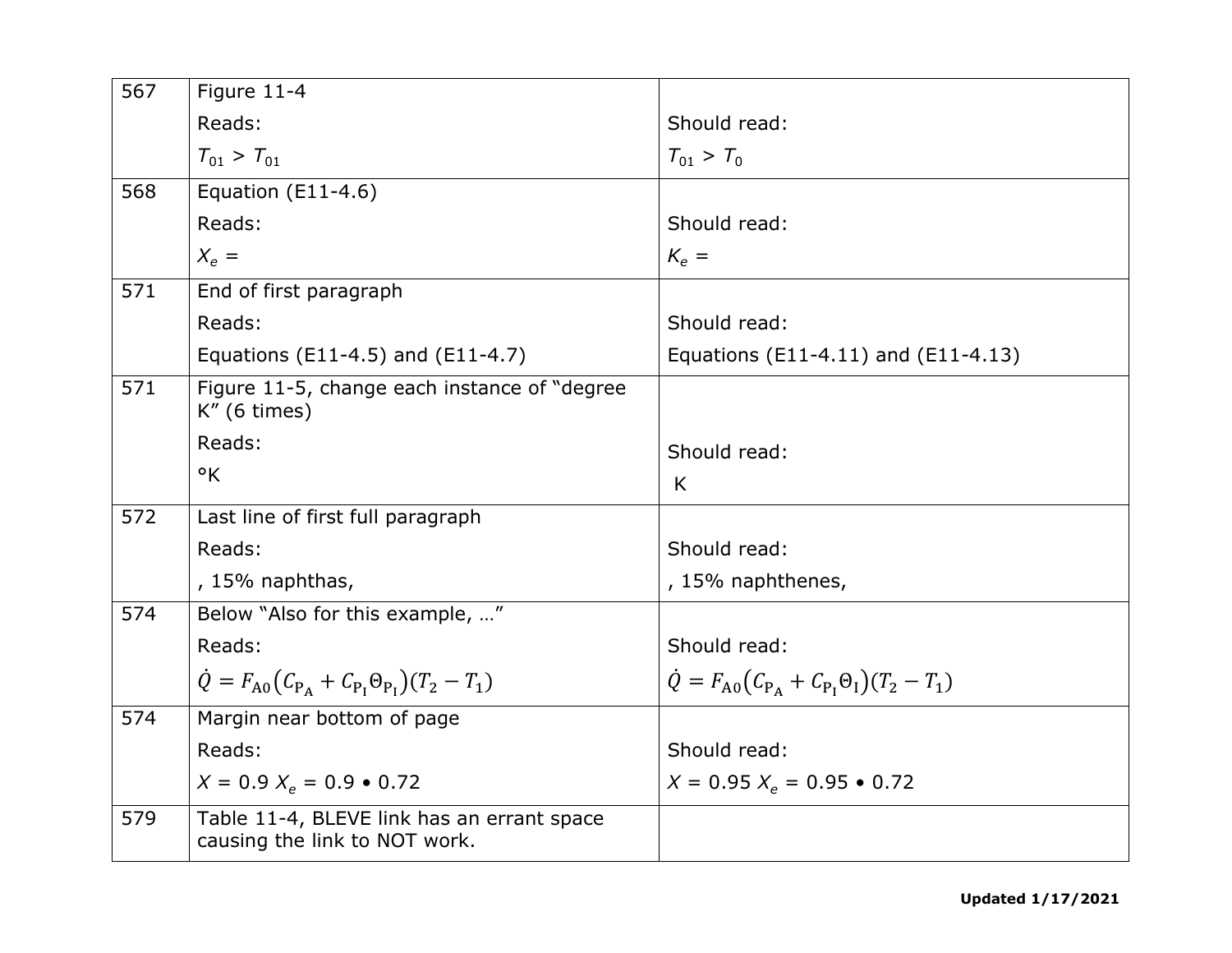|     | Reads:                                                                                | Should read:                                                                         |
|-----|---------------------------------------------------------------------------------------|--------------------------------------------------------------------------------------|
|     | https://inspectapedia.com/plumbing/ BLEVE-<br>Explosions.php                          | https://inspectapedia.com/plumbing/BLEVE-<br>Explosions.php                          |
| 579 | Table 11-4, DCS link has an errant space<br>causing the link to NOT work.             |                                                                                      |
|     | Reads:                                                                                | Should read:                                                                         |
|     | https://www.electricaltechnology.org/ 2016/08/<br>distributed-control-system-dcs.html | https://www.electricaltechnology.org/2016/08/<br>distributed-control-system-dcs.html |
| 579 | Table 11-4, HAZOP link has an errant space<br>causing the link to NOT work.           |                                                                                      |
|     | Reads:                                                                                | Should read:                                                                         |
|     | https://www.oshatrain.org/notes/2bnotes21.ht<br>ml                                    | https://www.oshatrain.org/notes/2bnotes21.ht<br>ml                                   |
| 580 | Table 11-4, HSE link has an errant space<br>causing the link to NOT work.             |                                                                                      |
|     | Reads:                                                                                | Should read:                                                                         |
|     | https://www.workplacetesting.com/ definition/1<br>6/health-safety-andenvironment-hse  | https://www.workplacetesting.com/definition/1<br>6/health-safety-andenvironment-hse  |
| 580 | Table 11-4, LOPA link has an errant space<br>causing the link to NOT work.            |                                                                                      |
|     | Reads:                                                                                | Should read:                                                                         |
|     | https://hseengineer.wordpress.com/ lopa-<br>layer-of-protection-analysis/             | https://hseengineer.wordpress.com/lopa-layer-<br>of-protection-analysis/             |
| 580 | Table 11-4, MOC link has two errant spaces<br>causing the link to NOT work.           |                                                                                      |
|     | Reads:                                                                                | Should read:                                                                         |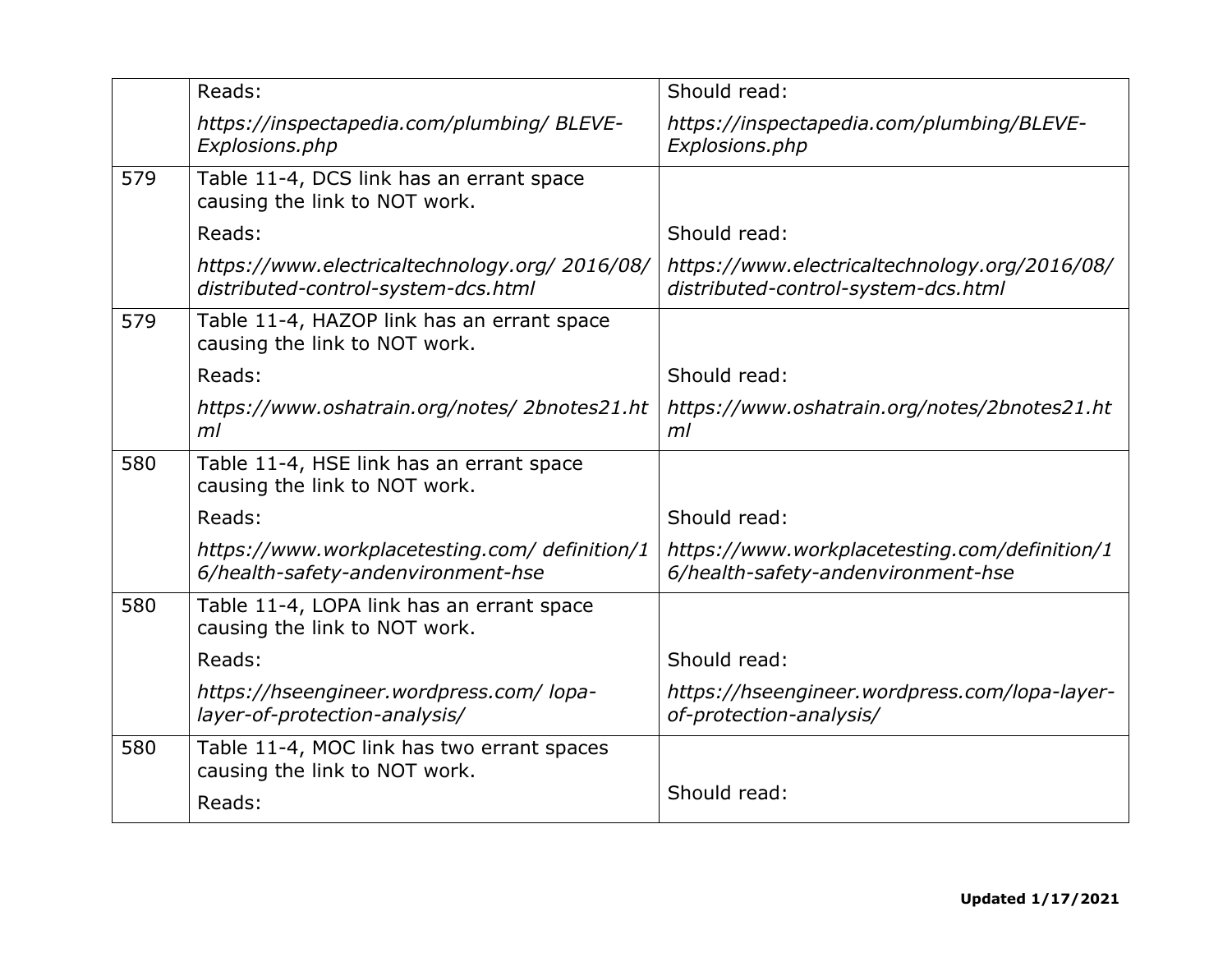|     | http://www.lni.wa.gov/safety/grantspartnershi<br>ps/partnerships/vpp/pdfs/ vppmocbestpractices<br>.pdf       | http://www.lni.wa.gov/safety/grantspartnershi<br>ps/partnerships/vpp/pdfs/vppmocbestpractices.<br>pdf       |
|-----|--------------------------------------------------------------------------------------------------------------|-------------------------------------------------------------------------------------------------------------|
| 580 | Table 11-4, MSDS link has an errant space<br>causing the link to NOT work.                                   |                                                                                                             |
|     | Reads:                                                                                                       | Should read:                                                                                                |
|     | https://www.osha.gov/Publications/ OSHA3514<br>.html                                                         | https://www.osha.gov/Publications/OSHA3514.<br>html                                                         |
| 580 | Table 11-4, PPE link has an errant space<br>causing the link to NOT work.                                    |                                                                                                             |
|     | Reads:                                                                                                       | Should read:                                                                                                |
|     | https://www.osha.gov/SLTC/ personalprotectiv<br>eequipment/                                                  | https://www.osha.gov/SLTC/personalprotective<br>equipment/                                                  |
| 580 | Table 11-4, P & IDs link has an errant space<br>causing the link to NOT work.                                |                                                                                                             |
|     | Reads:                                                                                                       | Should read:                                                                                                |
|     | https://www.lucidchart.com/pages/p-and-id-<br>discovery top                                                  | https://www.lucidchart.com/pages/p-and-id-<br>discovery top                                                 |
| 580 | Table 11-4, PSSR link has two errant spaces<br>causing the link to NOT work.                                 |                                                                                                             |
|     | Reads:                                                                                                       | Should read:                                                                                                |
|     | https://www.chemicalprocessing.com/articles/<br>2018/perform-a-proper-prestartup- safety-<br>review-5-steps/ | https://www.chemicalprocessing.com/articles/2<br>018/perform-a-proper-prestartup-safety-<br>review-5-steps/ |
| 580 | Table 11-4, PRVs link has an errant space<br>causing the link to NOT work.                                   |                                                                                                             |
|     | Reads:                                                                                                       | Should read:                                                                                                |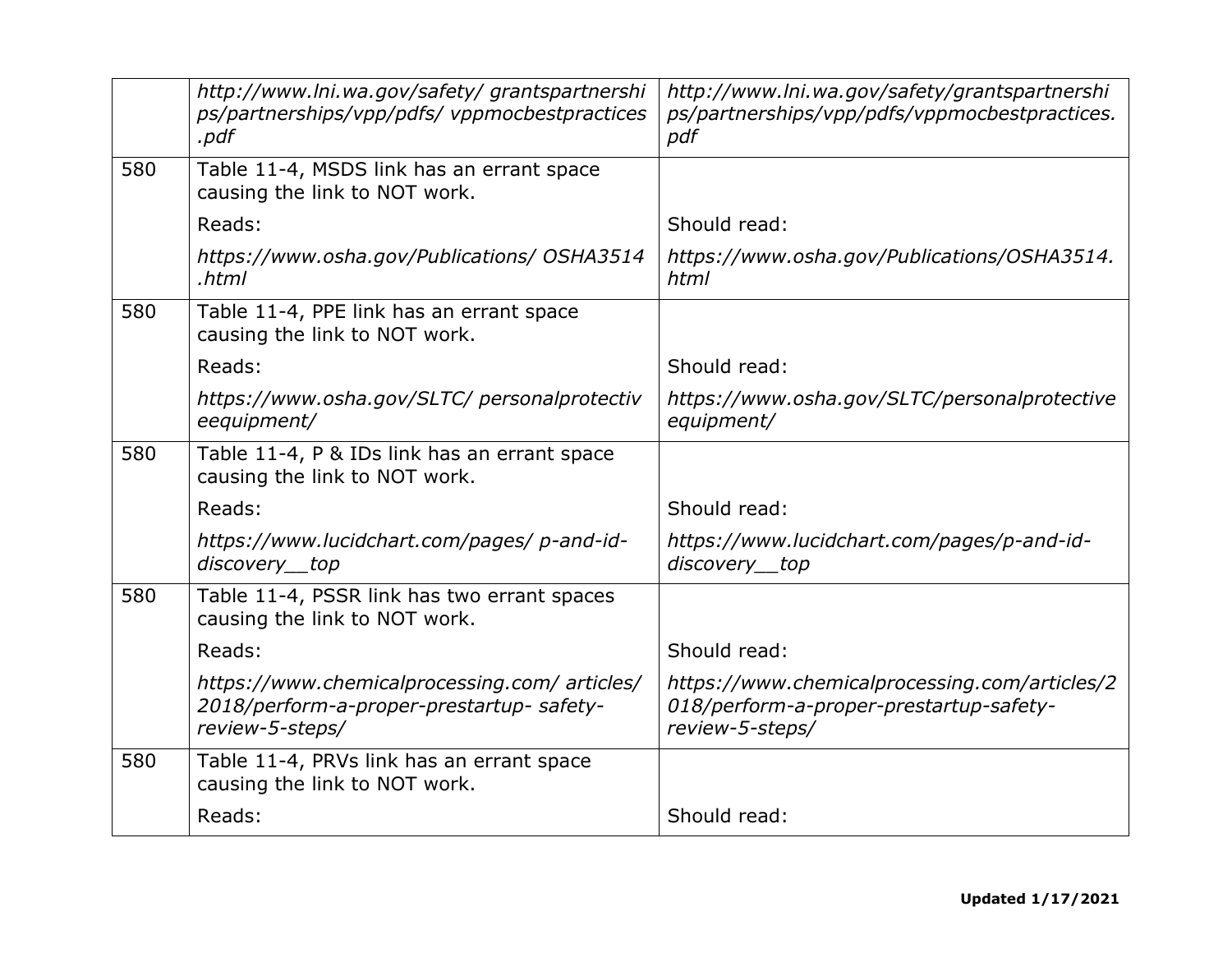|     | http://www.wermac.org/valves/valves_pressur<br>e relief.html                 | http://www.wermac.org/valves/valves_pressur<br>e relief.html                                    |
|-----|------------------------------------------------------------------------------|-------------------------------------------------------------------------------------------------|
| 580 | Table 11-4, PHA link has an errant space<br>causing the link to NOT work.    |                                                                                                 |
|     | Reads:                                                                       | Should read:                                                                                    |
|     | http://www.oshatrain.<br>org/courses/mods/736m4.html                         | https://www.oshatrain.org/courses/mods/736m<br>4.html                                           |
| 580 | Table 11-4, PSM link has an errant space<br>causing the link to NOT work.    |                                                                                                 |
|     | Reads:                                                                       | Should read:                                                                                    |
|     | https://www.osha.gov/SLTC/processsafetyman<br>agement/                       | https://www.osha.gov/SLTC/processsafetyman<br>agement/                                          |
| 580 | Table 11-4, RMP link has an errant space<br>causing the link to NOT work.    |                                                                                                 |
|     | Reads:                                                                       | Should read:                                                                                    |
|     | https://www.osha.gov/chemicalexecutiveorder/<br>psm_terminology.html         | https://www.osha.gov/chemicalexecutiveorder/<br>psm_terminology.html                            |
| 580 | Table 11-4, SIL link has an errant space<br>causing the link to NOT work.    |                                                                                                 |
|     | Reads:                                                                       |                                                                                                 |
|     | https://www.crossco.com/blog/determiningsafe                                 | Should read:                                                                                    |
|     | ty-integrity-levels-sil-your-processapplication                              | https://www.crossco.com/blog/determiningsafe<br>ty-integrity-levels-sil-your-processapplication |
| 580 | Table 11-4, SOPs link has two errant spaces<br>causing the link to NOT work. |                                                                                                 |
|     | Reads:                                                                       | Should read:                                                                                    |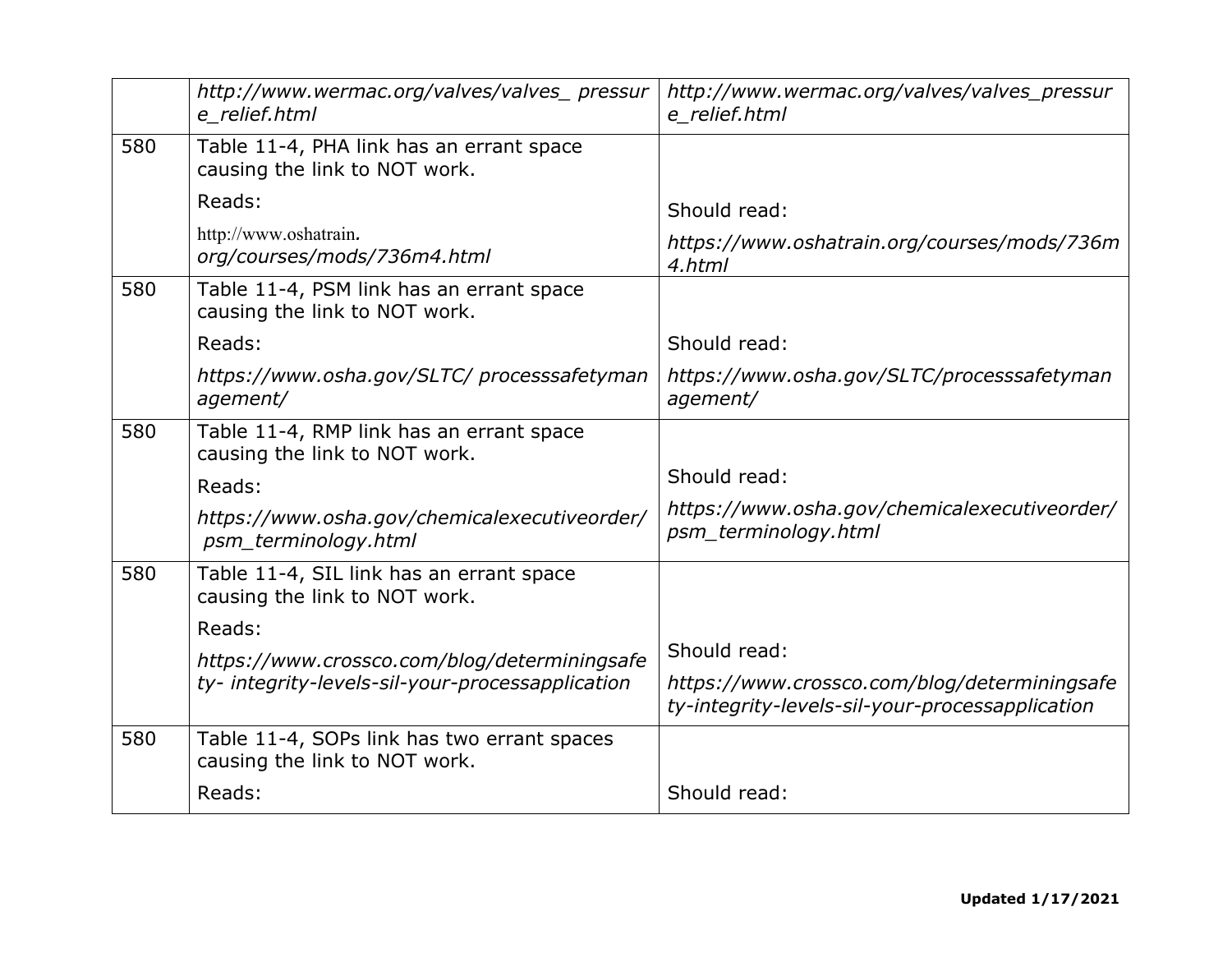|     | https://www.brampton.ca/EN/Business/ BEC/re<br>sources/Documents/What is a<br>Standard Operating Procedure (SOP).pdf | https://www.brampton.ca/EN/Business/BEC/res<br>ources/Documents/What is a<br>StandardOperating Procedure (SOP).pdf |
|-----|----------------------------------------------------------------------------------------------------------------------|--------------------------------------------------------------------------------------------------------------------|
| 581 | Paragraph above SUMMARY, link has an errant<br>space causing the link to NOT work.                                   |                                                                                                                    |
|     | Reads:                                                                                                               | Should read:                                                                                                       |
|     | http://www.umich.edu/ ~elements/6e/11chap/l<br>ive.html                                                              | http://www.umich.edu/~elements/6e/11chap/li<br>ve.html                                                             |
| 583 | $Q11-11_A$                                                                                                           |                                                                                                                    |
|     | Reads:                                                                                                               | Should read:                                                                                                       |
|     | $(F_{A0}/-r_b)$ .                                                                                                    | $(F_{A0}/-r_{A}).$                                                                                                 |
| 588 | P11-7 <sub>B</sub> , Additional information                                                                          |                                                                                                                    |
|     | Reads:                                                                                                               | Should read:                                                                                                       |
|     | $C_{F_I} = 18 \text{ cal/mol/K}$                                                                                     | $C_{P_I} = 18 \text{ cal/mol/K}$                                                                                   |
| 589 | P11-8 $_{B}$ , part (f)                                                                                              |                                                                                                                    |
|     | Reads:                                                                                                               | Should read:                                                                                                       |
|     | ( <i>Ans:</i> At $W = 800$ kg then $X = 0.3583$ )                                                                    | ( <i>Ans:</i> At $W = 1357$ kg then $X = 0.404$ )                                                                  |
| 601 | Table 12-2, 6. Solution:                                                                                             |                                                                                                                    |
|     | Reads:                                                                                                               | Should read:                                                                                                       |
|     | Equations $(T12-2.1)-(T12-2)$ are                                                                                    | Equations (T12-2.1)-(T12-2.16) are                                                                                 |
| 603 | Table 12-2, labeling on figure (c), y axis                                                                           |                                                                                                                    |
|     | Reads:                                                                                                               | y axis should read:                                                                                                |
|     | $\tau$                                                                                                               | $\chi$                                                                                                             |
| 603 | Table 12-2, labeling on figure (d), y axis                                                                           |                                                                                                                    |
|     | Reads:                                                                                                               | y axis should read:                                                                                                |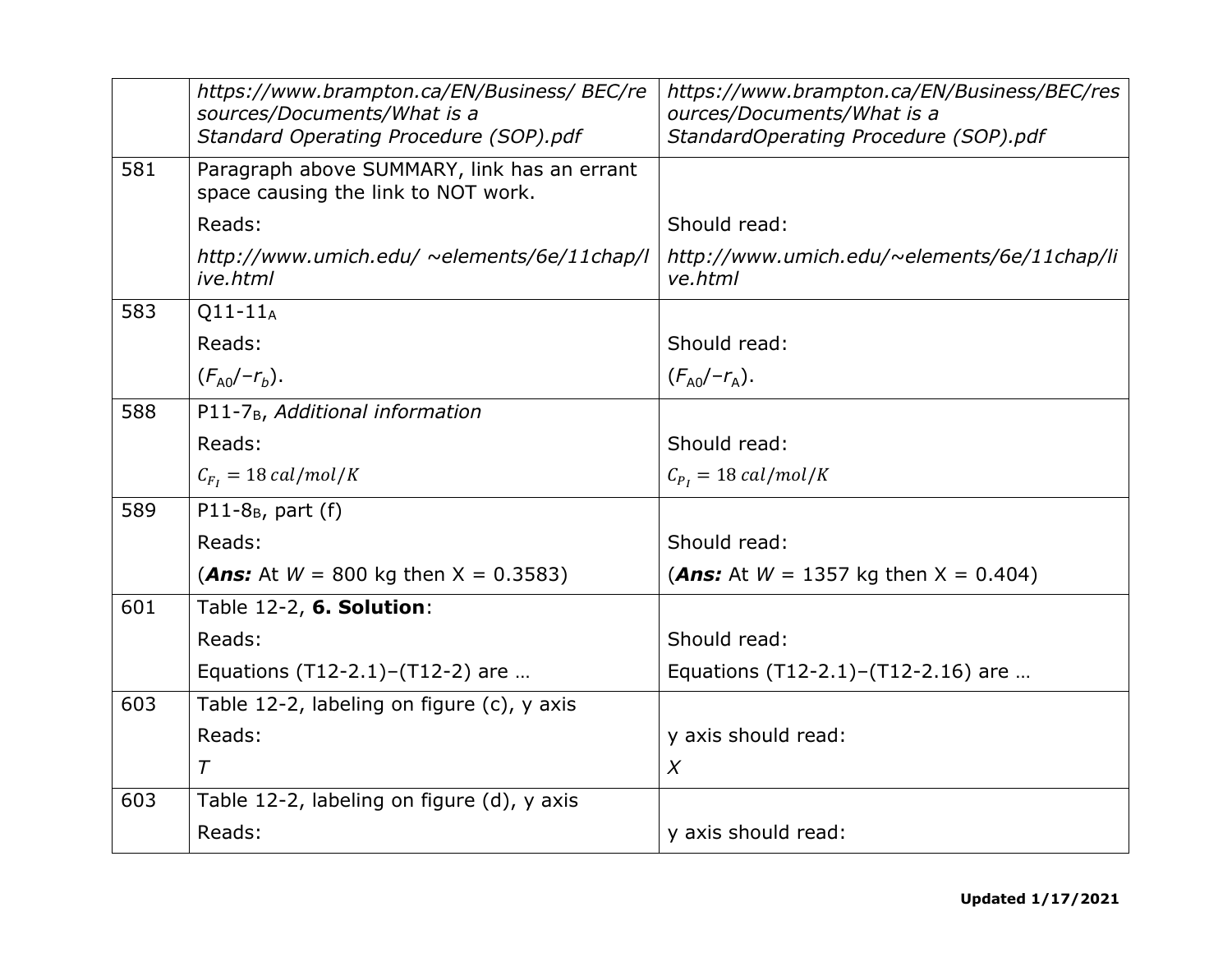|     | $\tau$                                         | $\chi$                          |
|-----|------------------------------------------------|---------------------------------|
| 606 | Figure E12-1.1, labeling on figure (b), y axis |                                 |
|     | Reads:                                         | y axis should read:             |
|     | T(K)                                           | $X, X_e$                        |
| 611 | Example 12-2, end of first paragraph           |                                 |
|     | Reads:                                         | Should read:                    |
|     | ketene and methane is <sup>2</sup>             | ketene and methane <sup>2</sup> |
| 613 | Solution 7.b.                                  |                                 |
|     | Reads:                                         | Should read:                    |
|     | Sum $C_{P_i} \Theta_i : \Theta_i C_{P_i} = $   | Sum $C_{P_i}\Theta_i$           |
| 613 | Table E12-2.1                                  |                                 |
|     | Reads:                                         | Should read:                    |
|     | $C_{\text{PA}}$                                | $C_{\rm P_A}$                   |
| 617 | Figure below Case 4                            |                                 |
|     | Reads:                                         | Should read:                    |
|     | 1034.7 K                                       | 1034.5 K                        |
| 617 | Second-to-last paragraph                       |                                 |
|     | Reads:                                         | Should read:                    |
|     | Table 12-2.5                                   | Table E12-2.5                   |
| 619 | Equation (11-28)                               |                                 |
|     | Reads:                                         | Should read:                    |
|     | $(11-28)$                                      | $(11-27)$                       |
| 620 | First paragraph                                |                                 |
|     | Reads:                                         | Should read:                    |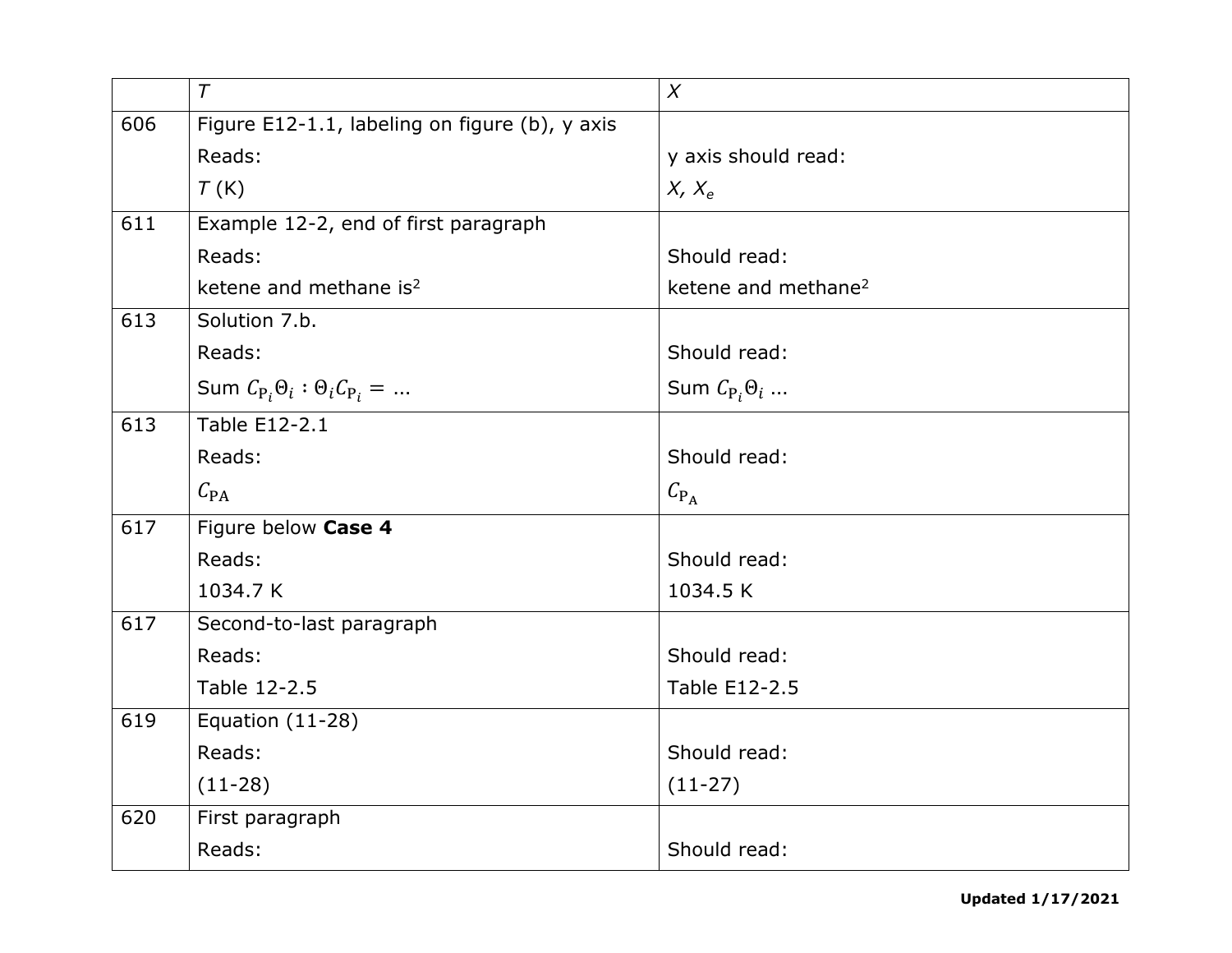|     | brackets in Equation (11-28),                                                                        | brackets in Equation (11-27),                                                  |
|-----|------------------------------------------------------------------------------------------------------|--------------------------------------------------------------------------------|
| 620 | Third margin note, next to Equation (12-13)                                                          |                                                                                |
|     | Reads:                                                                                               | Should read:                                                                   |
|     | $(T_{1a} > T_{2a} > T)$                                                                              | $(T_{a1} > T_{a2} > T)$                                                        |
| 621 | Paragraph above Equation (12-21), second<br>sentence                                                 |                                                                                |
|     | Reads:                                                                                               | Should read (adding comma):                                                    |
|     | Equation (11-27), neglecting $\Delta C_{\rm p}$ , in $\Delta H_{\rm Rx}$<br>substituting             | Equation (11-27), neglecting $\Delta C_p$ in $\Delta H_{Rx}$ ,<br>substituting |
| 625 | Line below Equation (E12-3.2)                                                                        |                                                                                |
|     | Reads:                                                                                               | Should read:                                                                   |
|     | $k = 16.96 10^{12}$ exp                                                                              | $k = 16.96 \times 10^{12}$ exp                                                 |
| 629 | Paragraph above Equation (E12-4.4)                                                                   |                                                                                |
|     | Reads:                                                                                               | Should read:                                                                   |
|     | given in Equation (E12-3.13),                                                                        | given in Equation (E12-3.14),                                                  |
| 631 | Below Figure E12-3.2A, link in last sentence<br>has an errant space causing the link to NOT<br>work. |                                                                                |
|     | Reads:                                                                                               | Should read:                                                                   |
|     | http://www.umich.edu/~elements/6e/software<br>/Polymath_fooling_tutorial.pdf                         | http://www.umich.edu/~elements/6e/software/<br>Polymath_fooling_tutorial.pdf   |
| 632 | Figure 12-8, K should be kappa                                                                       |                                                                                |
|     | Reads:                                                                                               | Should read:                                                                   |
|     | $K = 0$                                                                                              | $\kappa = 0$                                                                   |
| 632 | Figure 12-8                                                                                          |                                                                                |
|     |                                                                                                      |                                                                                |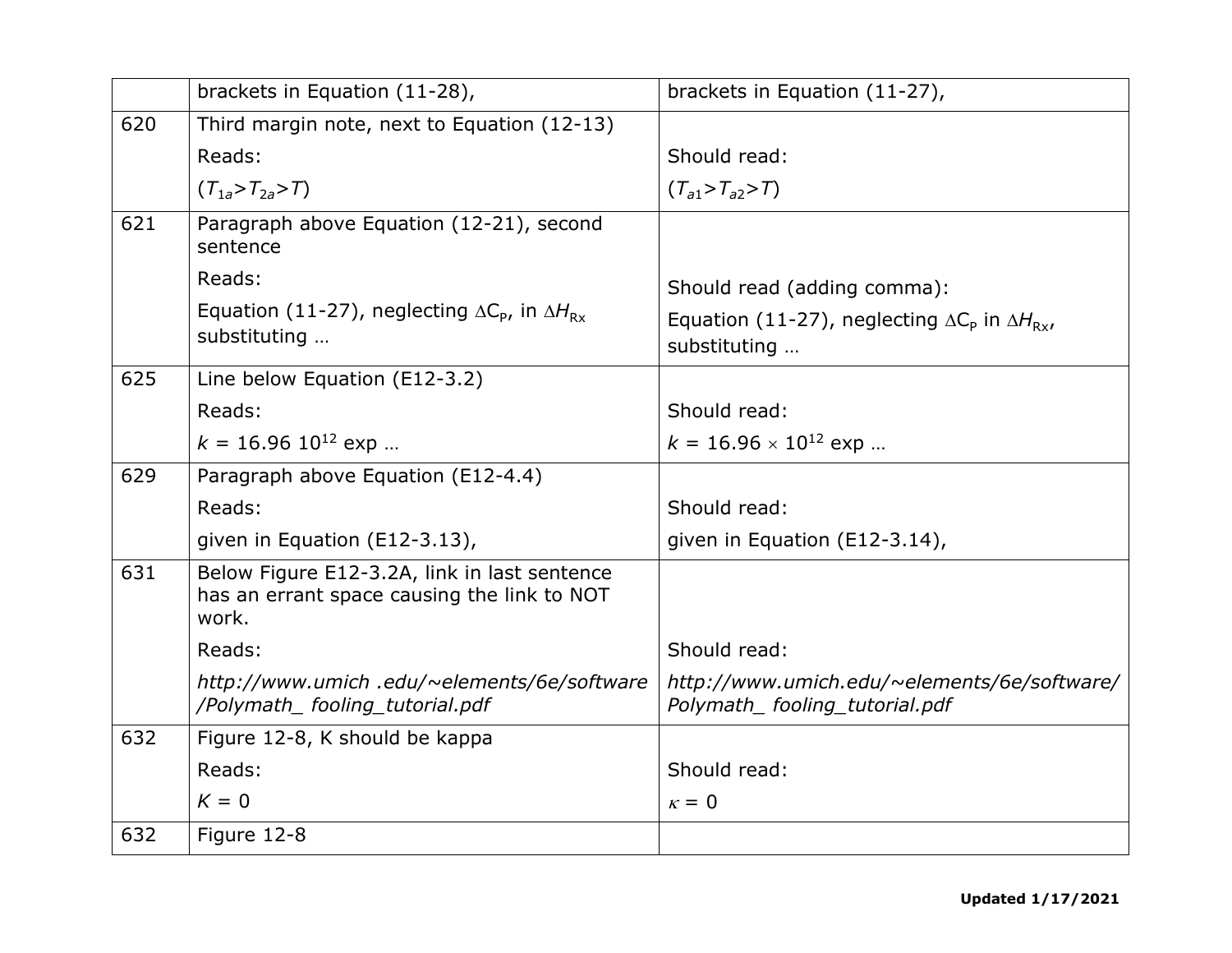|     | Reads:                                                       | Should read:                               |
|-----|--------------------------------------------------------------|--------------------------------------------|
|     | Increase $K$                                                 | Increase $\kappa$                          |
| 637 | Last paragraph, last line                                    |                                            |
|     | Reads:                                                       | Should read:                               |
|     | (cf. Problem $P12-1(j)$ )                                    | (cf. Problem $P12-1_A(j)$ )                |
| 639 | Example 12-5, Equation (E12-5.1), above<br>arrow             |                                            |
|     | Reads:                                                       | Should read:                               |
|     | k <sub>1</sub>                                               | k <sub>1</sub> A                           |
| 639 | Example 12-5, Equation (E12-5.2), above<br>arrow             |                                            |
|     | Reads:                                                       | Should read:                               |
|     | k <sub>2</sub>                                               | k <sub>2A</sub>                            |
| 639 | Example 12-5, Additional Information                         |                                            |
|     | Reads:                                                       | Should read:                               |
|     | $Ua = 4000 \text{ J/m}^3 \text{ s} \cdot {}^{\circ}\text{C}$ | $Ua = 4000$ J/dm <sup>3</sup> s $\cdot$ °C |
| 641 | Table E12-5.1, Explicit equations, line 12                   |                                            |
|     | Reads:                                                       | Should read:                               |
|     | 12 Cc = $Cto^*(Fc/Ft)^*(To/T)$                               | 12 Cc = $Cto^{*}(Fc/Ft)^{*}(To/T)$         |
| 647 | <b>5. Parameters</b>                                         |                                            |
|     | Reads:                                                       | Should read:                               |
|     | (24) $C_{A0} = 0.2$ mol/dm <sup>3</sup>                      | (24) $C_{T0} = 0.2$ mol/dm <sup>3</sup>    |
| 647 | <b>5. Parameters</b>                                         |                                            |
|     | Reads:                                                       | Should read:                               |
|     |                                                              | (32) $\Delta H_{Rx1B}$                     |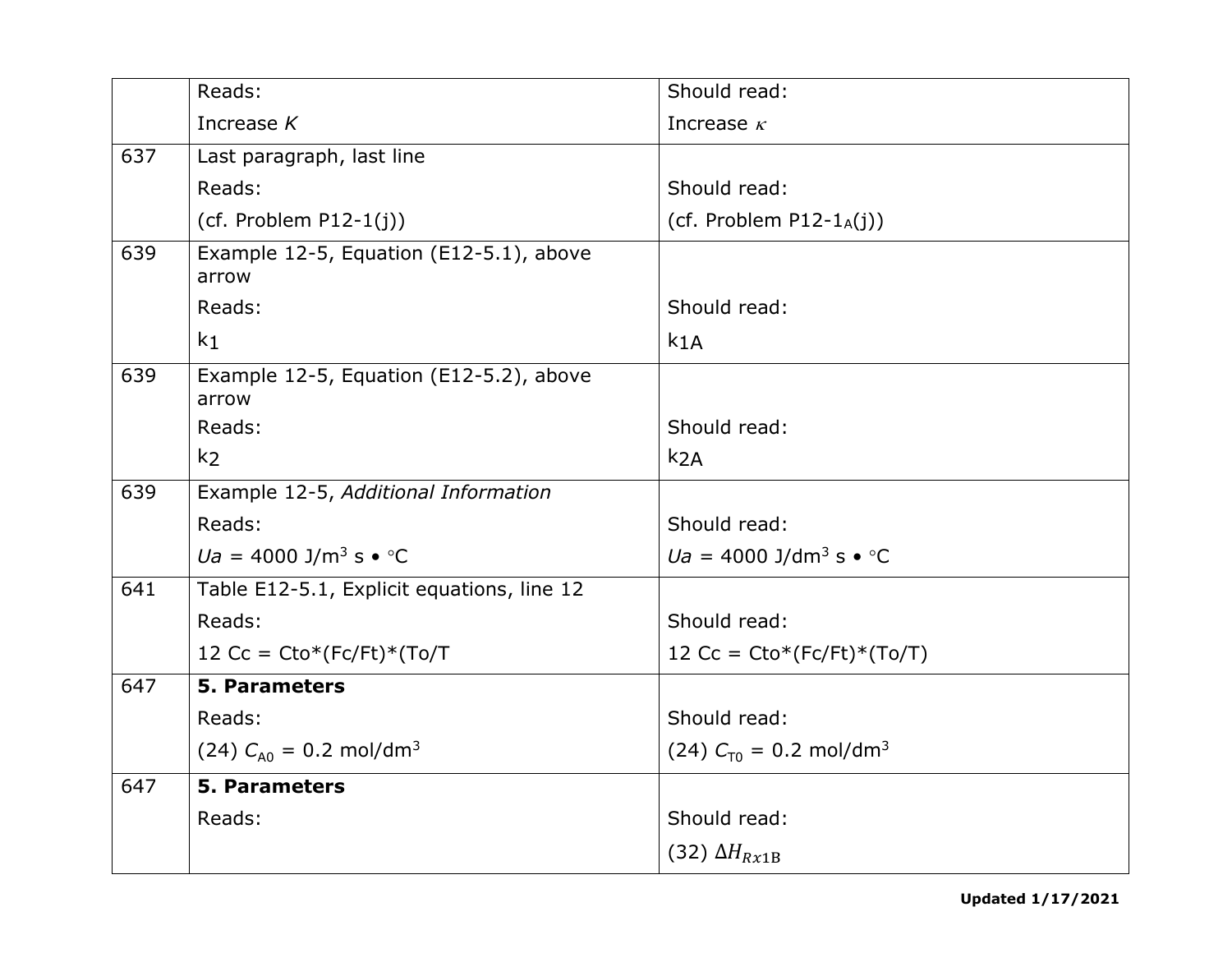|     | (32) $\Delta H_{Rx1B}^{\circ}$                                             |                                                                           |
|-----|----------------------------------------------------------------------------|---------------------------------------------------------------------------|
| 647 | <b>5. Parameters</b>                                                       |                                                                           |
|     | Reads:                                                                     | Should read:                                                              |
|     | (33) $\Delta H_{Rx1A}^{\circ}$                                             | (33) $\Delta H_{Rx1A}$                                                    |
| 650 | <b>Analysis:</b> paragraph, second sentence                                |                                                                           |
|     | Reads:                                                                     | Should read:                                                              |
|     | exchanger, (i.e., 930 K).                                                  | exchanger, (i.e., 886 K).                                                 |
| 650 | <b>Analysis:</b> paragraph, second-to-last sentence                        |                                                                           |
|     | Reads:                                                                     | Should read:                                                              |
|     | In Figure $12 - 7.2(a)$                                                    | In Figure E12-7.2(a)                                                      |
| 650 | Part (c), denominator of equation                                          |                                                                           |
|     | Reads:                                                                     | Should read:                                                              |
|     | $\dot{mc}C_{\rm P}$                                                        | $\dot{m} \mathcal{C}_{\text{P}_{\text{CO}}}$                              |
| 652 | Last line before section 12.7                                              |                                                                           |
|     | Reads:                                                                     | Should read:                                                              |
|     | temperature below 750 K.                                                   | temperature below 700 K.                                                  |
| 653 | Last line on page                                                          |                                                                           |
|     | Reads:                                                                     | Should read:                                                              |
|     | See Example 13-7 and                                                       | See Example 13-6 and                                                      |
| 654 | First line, link has an errant space causing the<br>link to NOT work.      |                                                                           |
|     | Reads:                                                                     | Should Read:                                                              |
|     | (https://www.csb.gov/t2-<br>laboratoriesinc- .reactive-chemical-explosion/ | (https://www.csb.gov/t2-laboratoriesinc-<br>.reactive-chemical-explosion/ |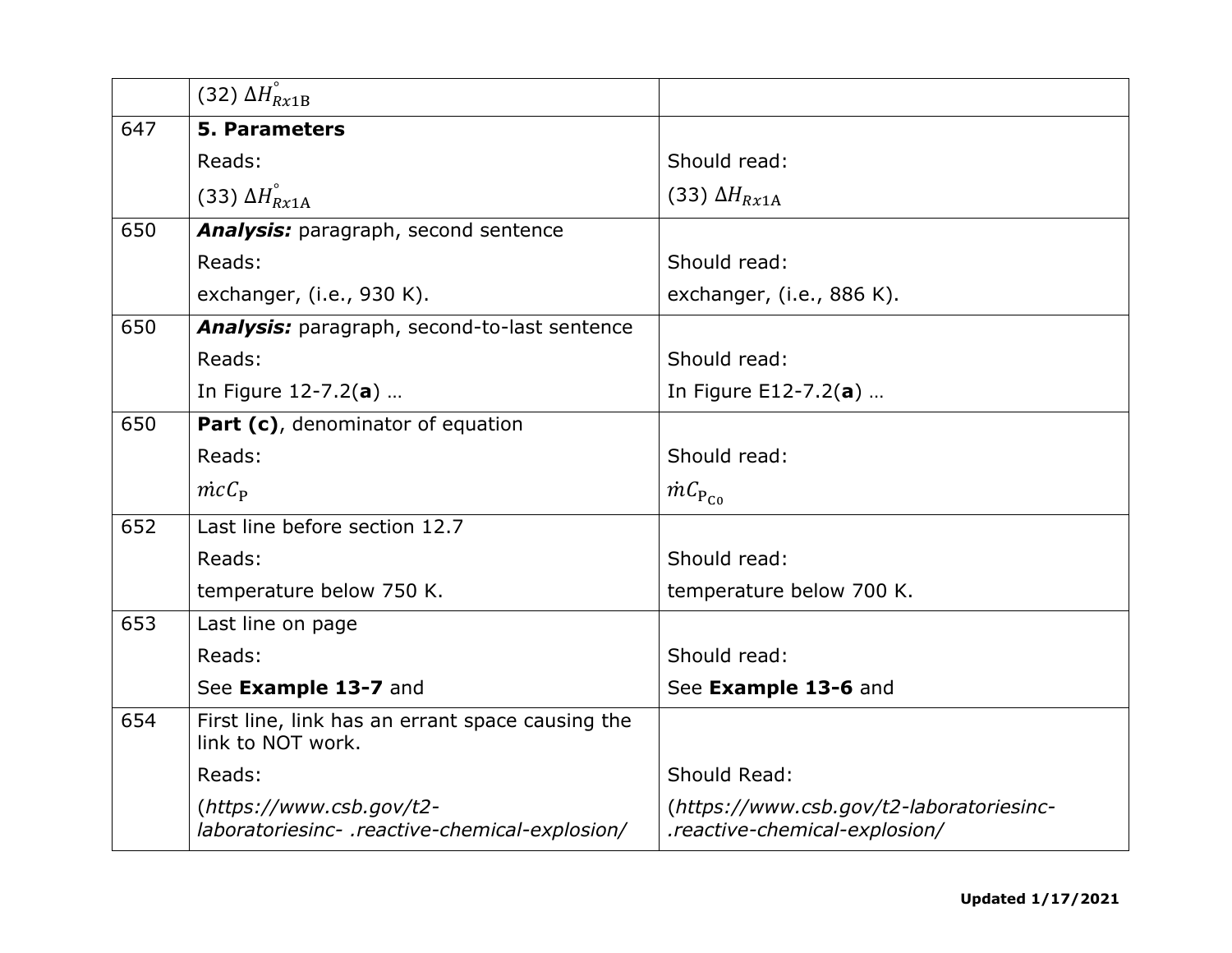| 665 | P12-5 $c$ , part (b)                                        |                                                   |
|-----|-------------------------------------------------------------|---------------------------------------------------|
|     | Reads:                                                      | Should read:                                      |
|     | Hint: Plot $Q_r$ and $Q_q$ as a function of                 | Hint: Plot $X_{MB}$ and $X_{EB}$ as a function of |
| 667 | P12-9A, Additional information                              |                                                   |
|     | Reads:                                                      | Should read:                                      |
|     | $C_{P_A} = 18 \text{ cal/mol/K}$                            | $C_{P_I} = 18 \text{ cal/mol/K}$                  |
| 667 | P12-9 <sub>A</sub> , Additional information                 |                                                   |
|     | Reads:                                                      | Should read:                                      |
|     | $C_{P_{Coul}} = 18 \; cal/mol$                              | $C_{P_{cool}} = 18 \, \text{cal/mol/K}$           |
| 668 | P12-12 $c$ , part (b)                                       |                                                   |
|     | Reads:                                                      | Should read:                                      |
|     | $Ua =$                                                      | $\frac{Ua}{U}$ =                                  |
|     |                                                             | $\rho_b$                                          |
| 670 | P12-13 <sub>B</sub> , part (c), last sentence contains link |                                                   |
|     | with an errant space causing the link to NOT<br>work.       | Should Read:                                      |
|     | Reads:                                                      | http://www.umich.edu/~elements/6e/12chap/i        |
|     | http://www.umich.edu/~elements/ 6e/12chap/i                 | clicker_ch12_q1.html                              |
|     | clicker_ch12_q1.html                                        |                                                   |
| 670 | P12-15 <sub>B</sub> , Additional information:               |                                                   |
|     | Reads:                                                      | Should read:                                      |
|     | $E = 40000$ cal/mol•K                                       | $E = 40000$ cal/mol                               |
| 672 | P12-18 <sub>C</sub> , sentence below equation               |                                                   |
|     | Reads:                                                      | Should read:                                      |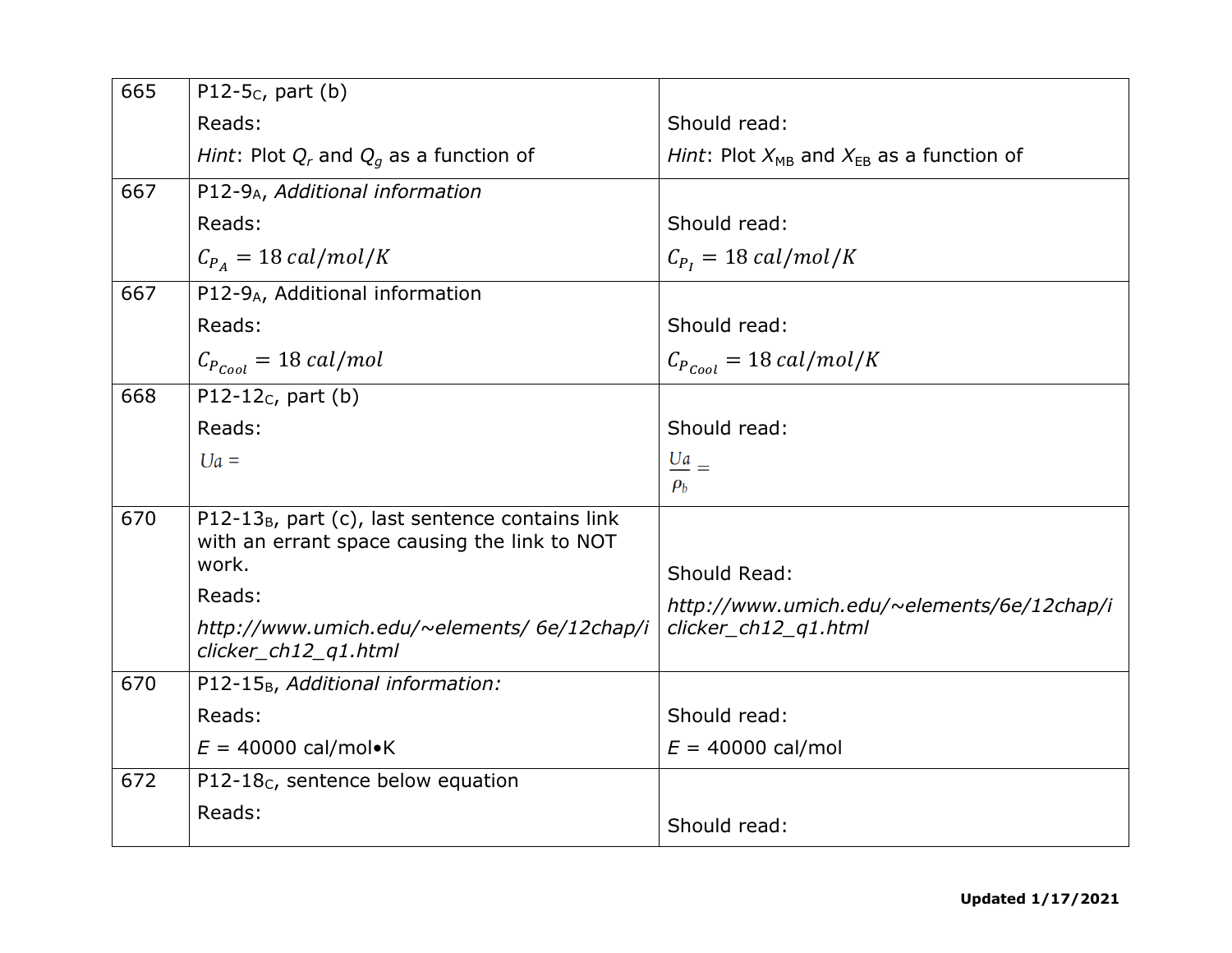|     | the reactor at a 450-K flow rate of 10 mol/s,<br>and a concentration of 0.25 mol/dm <sup>3</sup> . | the reactor at a 450 K, flow rate of 10 mol/s,<br>and a concentration of 1.9 mol/dm <sup>3</sup> . |
|-----|----------------------------------------------------------------------------------------------------|----------------------------------------------------------------------------------------------------|
| 672 | P12-18 <sub>C</sub> , Additional information                                                       |                                                                                                    |
|     | Reads:                                                                                             | Should read:                                                                                       |
|     | $C_{A0} = 1$ mol/dm <sup>3</sup>                                                                   | $C_{A0} = 1.9$ mol/dm <sup>3</sup>                                                                 |
| 675 | P12-23 <sub>B</sub> , Additional information                                                       |                                                                                                    |
|     | Reads:                                                                                             | Should read:                                                                                       |
|     | $K_{2C2} = 4000$ dm <sup>9</sup> /mol <sup>3</sup> •min@310 K                                      | $K_{2C2} = 4000$ dm <sup>6</sup> /mol <sup>2</sup> •min@310 K                                      |
| 677 | P12-26 $c$ , part (f), second-to-last sentence                                                     |                                                                                                    |
|     | Reads:                                                                                             | Should read:                                                                                       |
|     | For an entering stream to ethylbenzene                                                             | For an entering steam to ethylbenzene                                                              |
| 678 | P12-27 <sub>B</sub> , last sentence before part (a)                                                |                                                                                                    |
|     | Reads:                                                                                             | Should read:                                                                                       |
|     | fed to the rector at a                                                                             | fed to the reactor at a                                                                            |
| 686 | Equation (13-19), numerator                                                                        |                                                                                                    |
|     | Reads:                                                                                             | Should read:                                                                                       |
|     | $[-\Delta H_{Rx}(T_0)]X$                                                                           | $[-\Delta H_{Rx}(T)]X$                                                                             |
| 686 | Equation (2-9), incorrect equation number                                                          |                                                                                                    |
|     | Reads:                                                                                             | Should read:                                                                                       |
|     | $(2-9)$                                                                                            | $(2-7)$                                                                                            |
| 687 | End of second paragraph                                                                            |                                                                                                    |
|     | Reads:                                                                                             | Should read:                                                                                       |
|     | (see page 717)                                                                                     | (see page $715$ )                                                                                  |
| 687 | Fourth paragraph, third line                                                                       |                                                                                                    |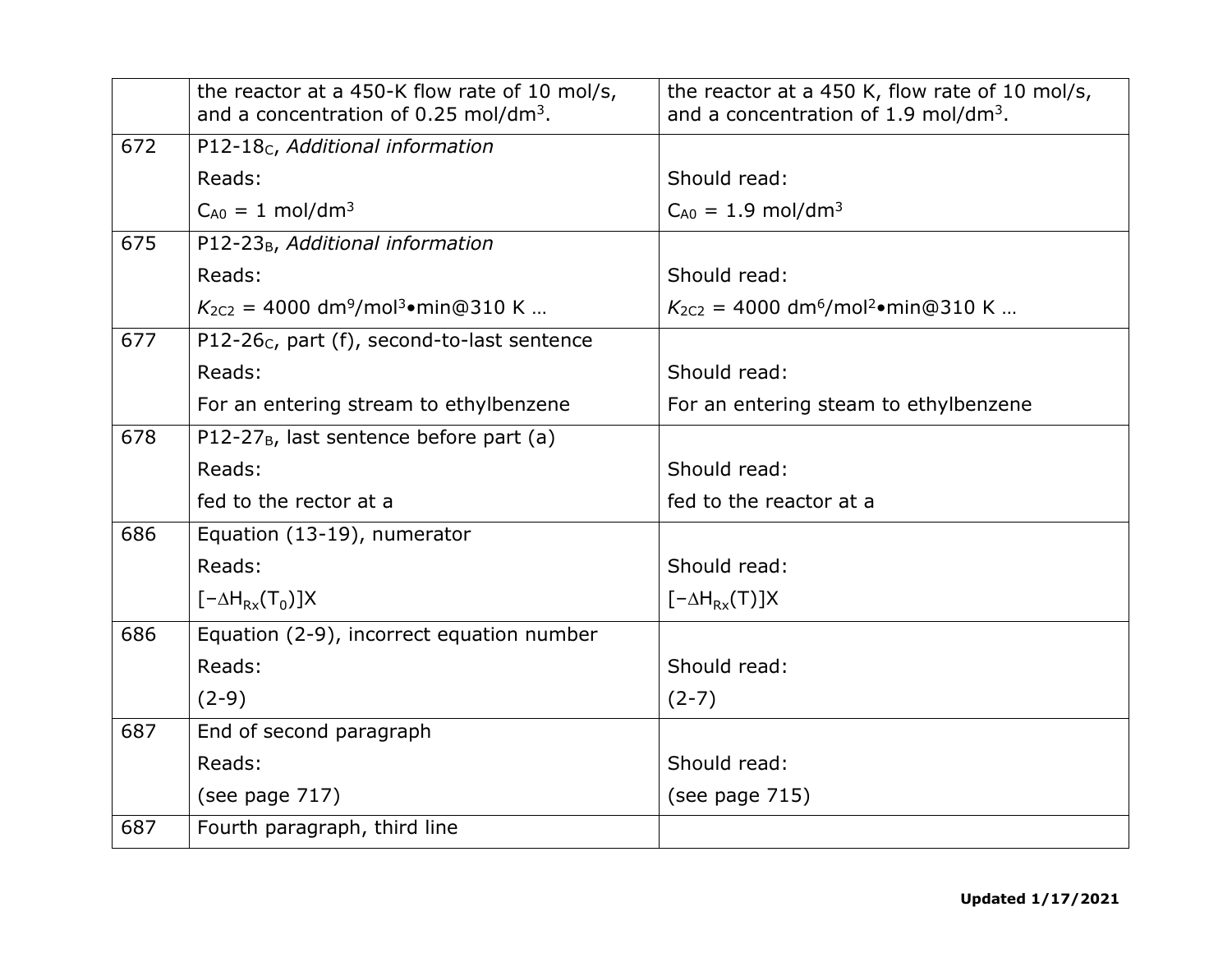|     | Reads:                                              | Should read:                                        |
|-----|-----------------------------------------------------|-----------------------------------------------------|
|     | pure ethylene oxide                                 | pure propylene oxide                                |
| 687 | In box under fourth paragraph                       |                                                     |
|     | Reads:                                              | Should read:                                        |
|     | A: Ethylene oxide:                                  | A: Propylene oxide:                                 |
| 688 | Paragraph above Equation (E13-1.6)                  |                                                     |
|     | Reads:                                              | Should read:                                        |
|     | (E13-1.5) in the form of Equation (3-21), we<br>get | (E13-1.5) in the form of Equation (3-25), we<br>get |
| 689 | Equation (E13-1.7) Numerator                        |                                                     |
|     | Reads:                                              | Should read:                                        |
|     | $[-\Delta H_{Rx}(T_0)]X$                            | $[-\Delta H_{Rx}(T)]X$                              |
| 691 | Table E13-1.3, Initial value, line 1                |                                                     |
|     | Reads:                                              | Should read:                                        |
|     | 4.18                                                | 4.16                                                |
| 691 | Table E13-1.3, Final value, line 1                  |                                                     |
|     | Reads:                                              | Should read:                                        |
|     | 4.18                                                | 4.16                                                |
| 691 | Table E13-1.3, Explicit equations, line 4           |                                                     |
|     | Reads:                                              | Should read:                                        |
|     | 4.18                                                | 4.16                                                |
| 692 | Figure E13-1.5,                                     |                                                     |
|     | Reads:                                              | Should read:                                        |
|     | as heat-removed trajectories.                       | and heat-removed trajectories.                      |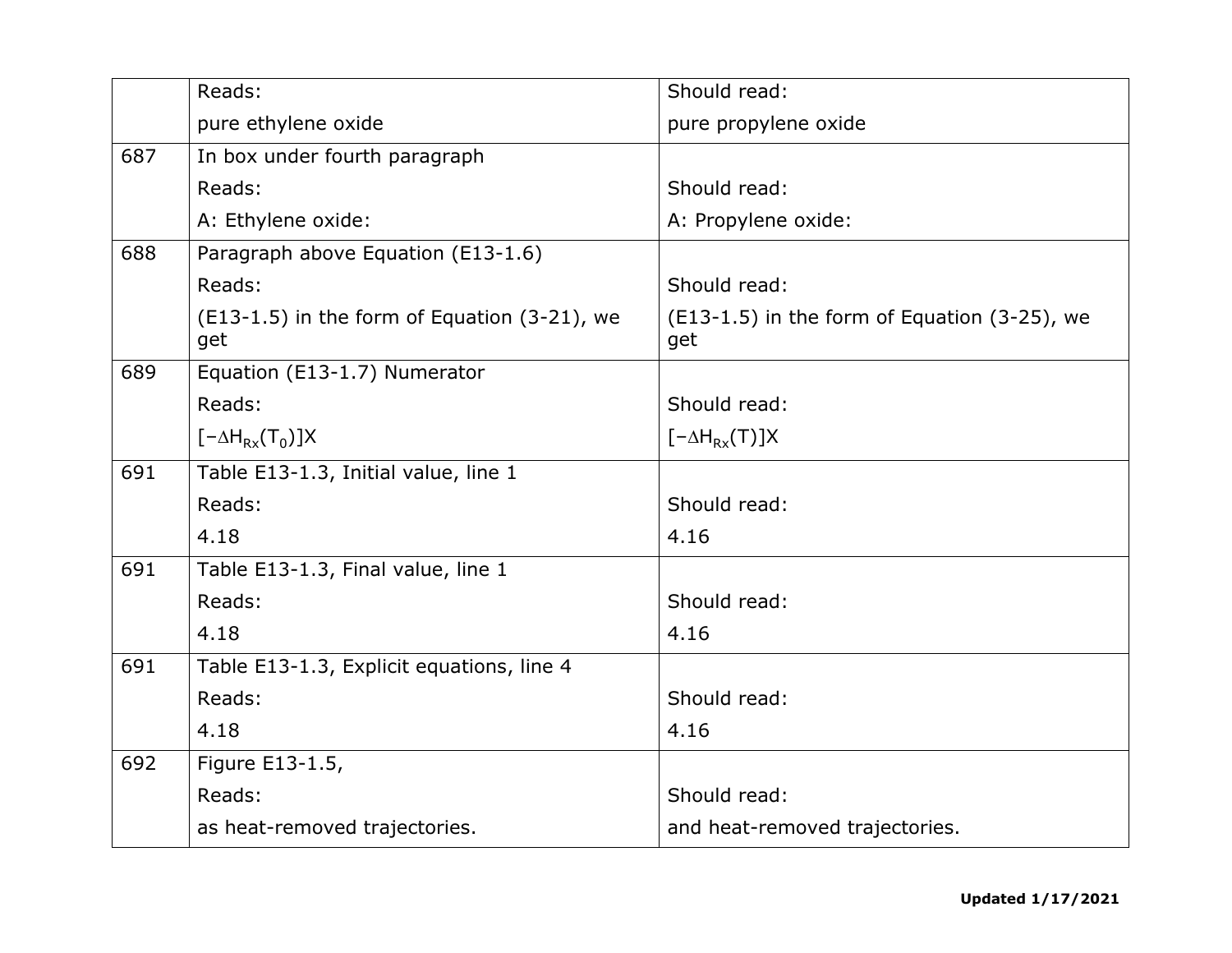| 692 | <b>Analysis</b> paragraph                                                                                                            |                                                                                                      |
|-----|--------------------------------------------------------------------------------------------------------------------------------------|------------------------------------------------------------------------------------------------------|
|     | Reads:                                                                                                                               | Should read:                                                                                         |
|     | As seen in Figure E13-1.6                                                                                                            | As seen in Figure E13-1.2                                                                            |
| 693 | End of paragraph below figure, link has an                                                                                           |                                                                                                      |
|     | errant space causing the link to NOT work.                                                                                           | Should Read:                                                                                         |
|     | Reads:                                                                                                                               |                                                                                                      |
|     | (http://umich.edu/~safeche/assets/pdf/courses<br>/Problems/344ReactionEngrModule (1)PS-<br>$T2.pdf$ .                                | (http://umich.edu/~safeche/assets/pdf/courses<br>/Problems/344ReactionEngrModule(1)PS-<br>$T2.pdf$ . |
| 695 | Bottom half of page, incorrect Equation number<br>in two places, one in the sentence,<br>"Substituting" and one next to the equation |                                                                                                      |
|     | Reads:                                                                                                                               | Should Read:                                                                                         |
|     | $(3-21)$                                                                                                                             | $(3-25)$                                                                                             |
| 698 | Table E13-2.1, Explicit equations, line 9                                                                                            |                                                                                                      |
|     | Reads:                                                                                                                               | Should read:                                                                                         |
|     | 9 Vaqam = $(mbo+mw)/rhoaqam \#m3$                                                                                                    | 9 Vagam = $3.9 \#m3$                                                                                 |
| 701 | In text below Equation (13-9), incorrect<br>equation number                                                                          |                                                                                                      |
|     | Reads:                                                                                                                               | Should Read:                                                                                         |
|     | $(12-9)$                                                                                                                             | $(13-9)$                                                                                             |
| 702 | End of second paragraph                                                                                                              |                                                                                                      |
|     | Reads:                                                                                                                               | Should Read:                                                                                         |
|     | Problem P13-1 $_B$ (d) (vii).                                                                                                        | Problem P13-1 $_B$ (d) (viii).                                                                       |
| 702 | Second paragraph of section 13.3.1, last<br>sentence                                                                                 |                                                                                                      |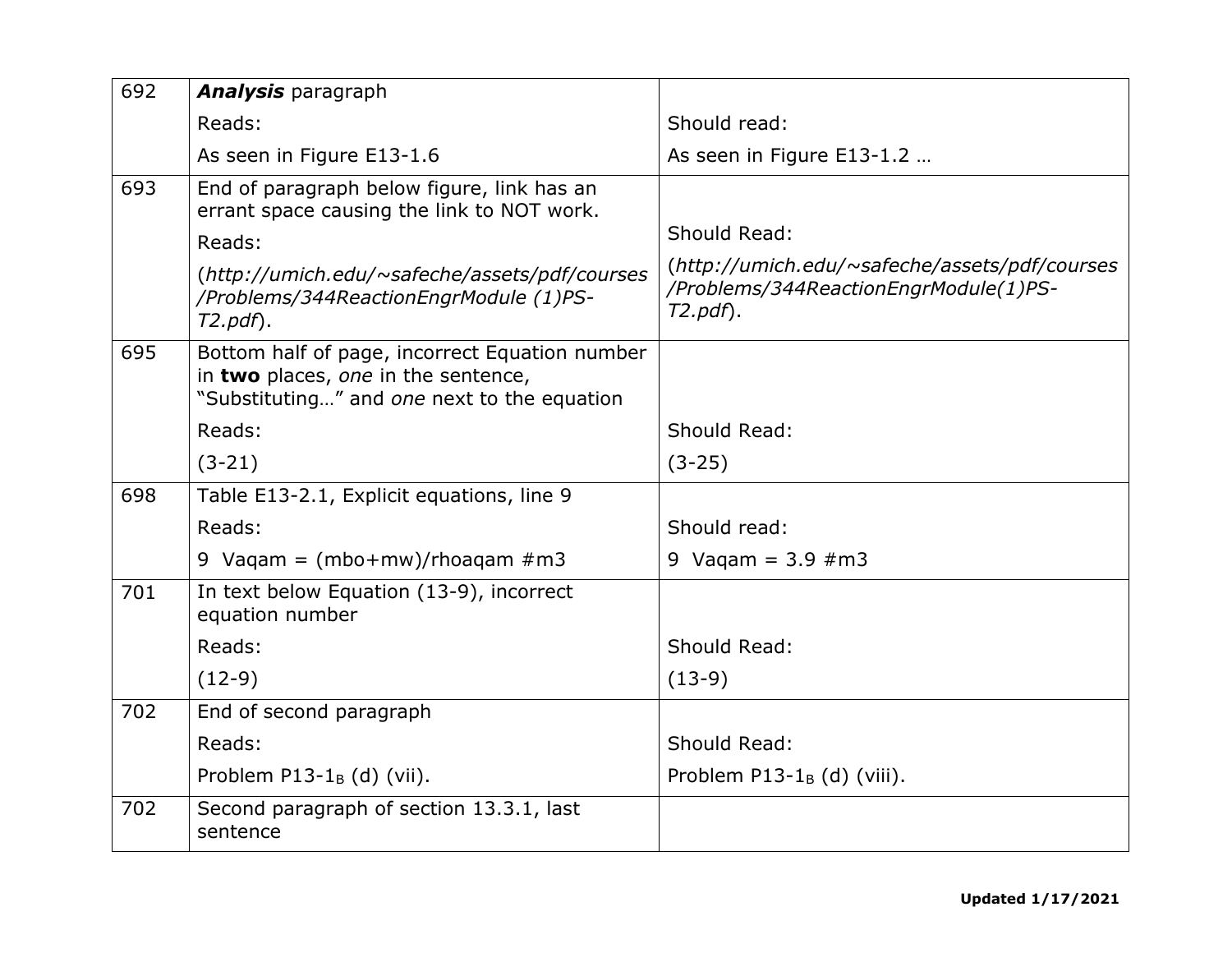|     | Reads:                                                                                                        |                                                                                                              |
|-----|---------------------------------------------------------------------------------------------------------------|--------------------------------------------------------------------------------------------------------------|
|     | This analysis, summarized in Figure PRS13.5                                                                   | Should Read:                                                                                                 |
|     |                                                                                                               | This analysis, summarized in Figure R13.5                                                                    |
| 708 | Equation (13-22), two times                                                                                   |                                                                                                              |
|     | Reads:                                                                                                        | Should Read:                                                                                                 |
|     | $C_{\rm Pw}$                                                                                                  | $C_{\rm P_C}$                                                                                                |
| 708 | Equation (E13-4.9), two times                                                                                 |                                                                                                              |
|     | Reads:                                                                                                        | Should Read:                                                                                                 |
|     | $C_{\rm P_{\rm W}}$                                                                                           | $C_{P_C}$                                                                                                    |
| 709 | Table E13-4.1, Explicit equations, line 29,<br>change Cpw to Cpc                                              |                                                                                                              |
|     | Reads:                                                                                                        | Should read:                                                                                                 |
|     | 29 Qr2 = $mc*Cpw*(T-Ta1)*(1-exp(-UA/mc/Cpw))$                                                                 | 29 Qr2 = $mc*Cpc*(T-Ta1)*(1-exp(-UA/mc/Cpc))$                                                                |
| 709 | Table E13-4.1, Explicit equations, line 30,                                                                   |                                                                                                              |
|     | Reads:                                                                                                        | Should read:                                                                                                 |
|     | 30 Ta2 = T-(T-Ta1)*exp(-UA/mc/Cpw)                                                                            | 30 Ta2 = T-(T-Ta1)*exp(-UA/mc/Cpc)                                                                           |
| 710 | Last line on page, link has a space after "CRE/"<br>causing the link to NOT work                              |                                                                                                              |
|     | Reads:                                                                                                        | Should Read:                                                                                                 |
|     | (http://umich.edu/~safeche/assets/pdf/courses<br>/Problems/CRE/ 344ReactionEngrModule(2)PS-<br>Monsanto.pdf). | (http://umich.edu/~safeche/assets/pdf/courses<br>/Problems/CRE/344ReactionEngrModule(2)PS-<br>Monsanto.pdf). |
| 715 | End of first paragraph, link has a space after<br>"Engr" causing the link to NOT work.                        |                                                                                                              |
|     | Reads:                                                                                                        | Should Read:                                                                                                 |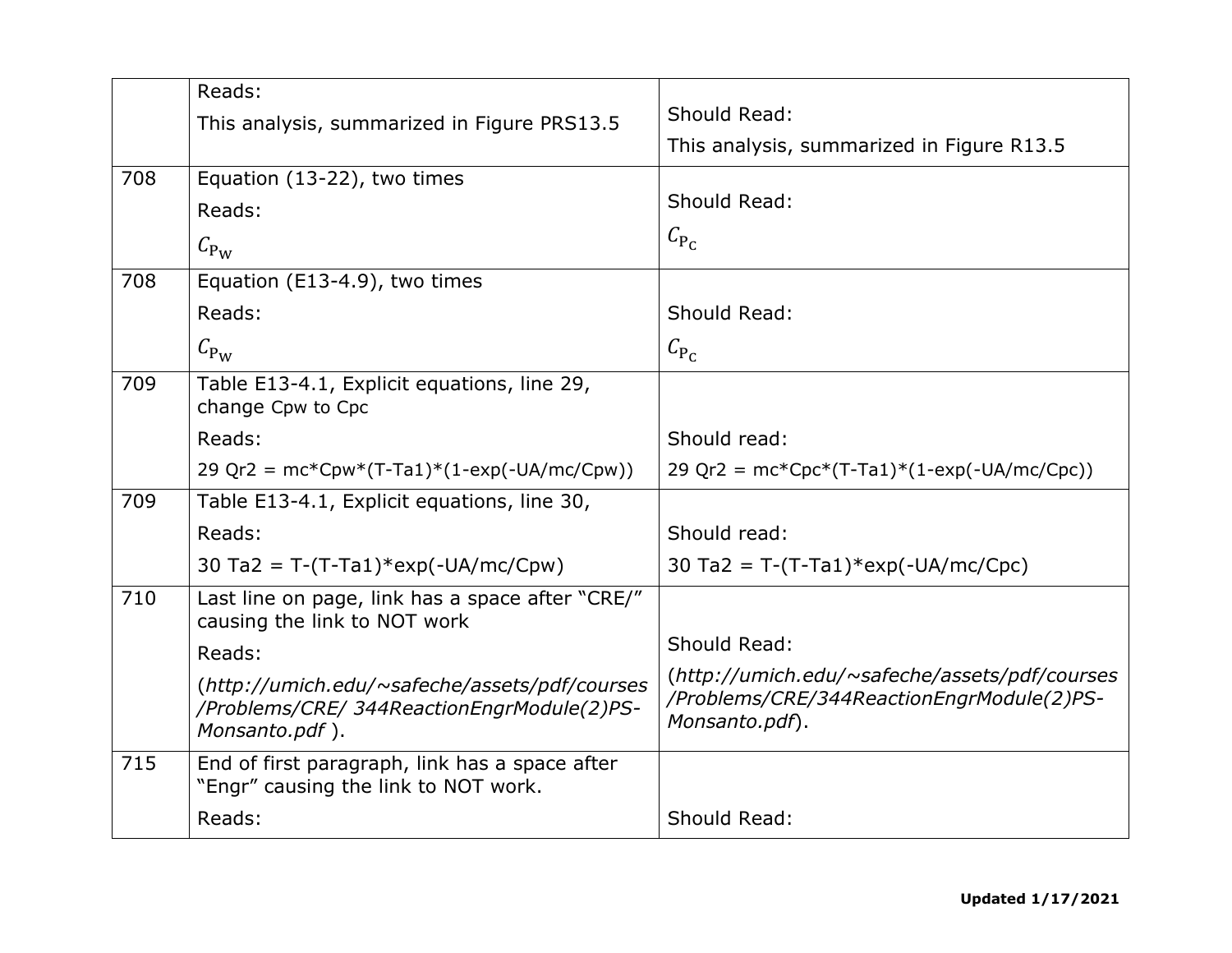| (See http://umich.edu/~safeche/assets/pdf/co<br>urses/CRE/344ReactionEngr Module(1)PS-<br>$T2.pdf.$ )        | (See http://umich.edu/~safeche/assets/pdf/co<br>urses/CRE/344ReactionEngrModule(1)PS-<br>$T2.pdf.$ )     |
|--------------------------------------------------------------------------------------------------------------|----------------------------------------------------------------------------------------------------------|
| End of first paragraph, move period outside<br>parenthesis                                                   |                                                                                                          |
| Reads:                                                                                                       | Should Read:                                                                                             |
| (See http://umich.edu/~safeche/assets/pdf/co<br>urses/CRE/344ReactionEngr Module(1)PS-<br>$T2.pdf.$ )        | (See http://umich.edu/~safeche/assets/pdf/co<br>urses/CRE/344ReactionEngrModule(1)PS-<br>$T2.pdf$ .      |
| Last sentence of second paragraph                                                                            |                                                                                                          |
| Reads:                                                                                                       | Should Read:                                                                                             |
| T2 Laboratores Safety Modules                                                                                | T2 Laboratories Safety Modules                                                                           |
| End of second paragraph, incorrect link                                                                      |                                                                                                          |
| Reads:                                                                                                       | Should Read:                                                                                             |
| (http://umich.edu/~safeche/assets/pdf/course<br>s/Problems/344ReactionEngineeringModule(2)P<br>S050818.pdf). | (http://umich.edu/~safeche/assets/pdf/courses<br>/Problems/CRE/344ReactionEngrModule(1)PS-<br>$T2.pdf$ . |
| Pre-exponential factor near bottom of page,<br>opposite "Rate laws" margin note                              |                                                                                                          |
| Reads:                                                                                                       | Should read:                                                                                             |
| $A_{1A} = 5.73 \times 10^2$                                                                                  | $A_{1A} = 4 \times 10^{14}$                                                                              |
| Activation Energy near bottom of page                                                                        |                                                                                                          |
| Reads:                                                                                                       | Should read:                                                                                             |
| with $E_{1A} = 128000$ J/mol K                                                                               | with $E_{1A} = 128000$ J/mol                                                                             |
|                                                                                                              |                                                                                                          |
| Pre-exponential factor near bottom of page                                                                   |                                                                                                          |
|                                                                                                              |                                                                                                          |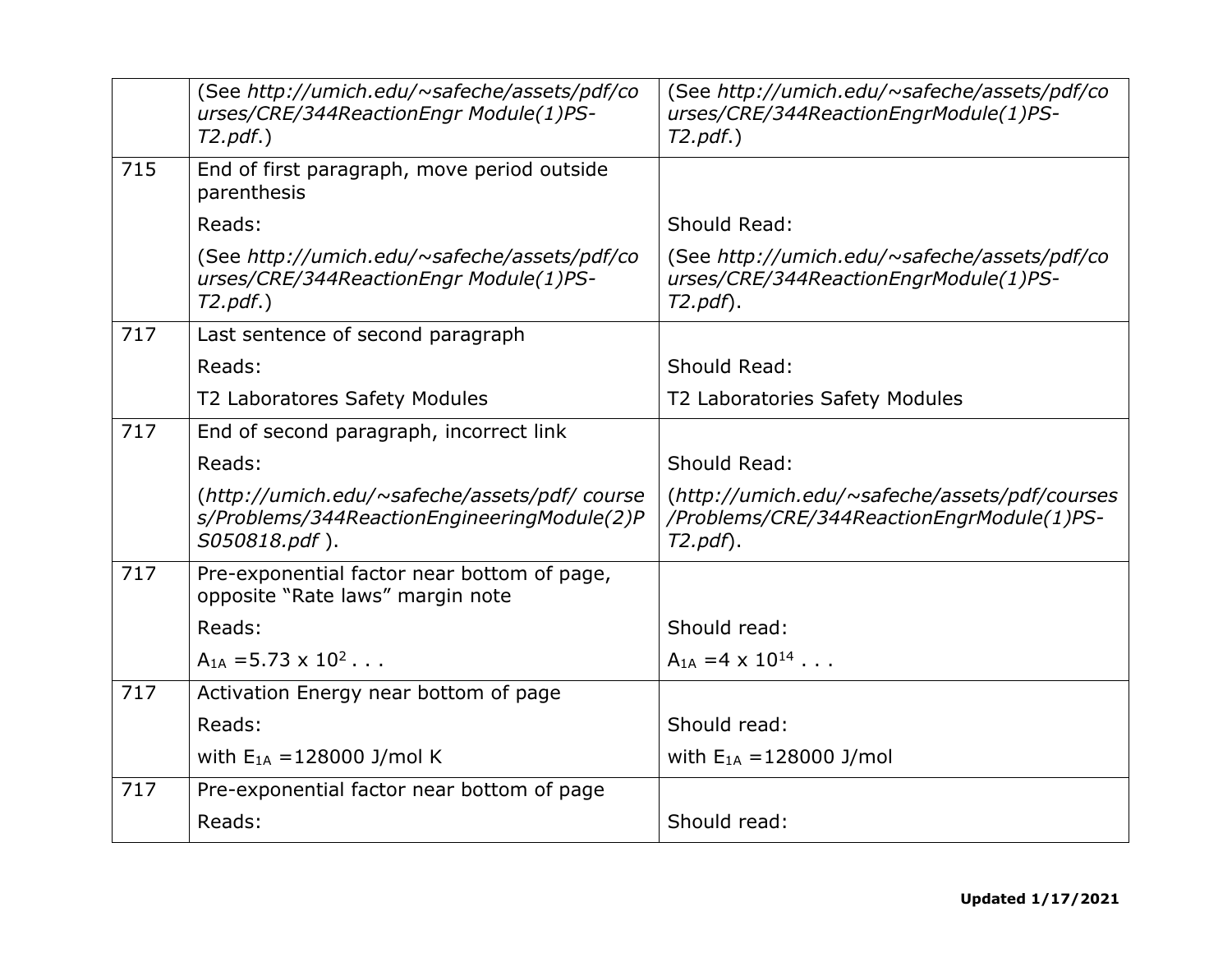|     | $A_{2S} = 9.41 \times 10^{16}$                                                                                  | $A_{2S} = 1 \times 10^{84}$                                                                                     |
|-----|-----------------------------------------------------------------------------------------------------------------|-----------------------------------------------------------------------------------------------------------------|
| 717 | Activation Energy near bottom of page                                                                           |                                                                                                                 |
|     | Reads:                                                                                                          | Should read:                                                                                                    |
|     | with $E_{2S} = 800000$ J/mol K                                                                                  | with $E_{2S} = 800000$ J/mol                                                                                    |
| 719 | Middle of page (above Equation (E13-6.7)                                                                        |                                                                                                                 |
|     | Reads:                                                                                                          | Should read:                                                                                                    |
|     | Substituting for $N_D$ in Equation (E13-6.3)                                                                    | Substituting for $N_D$ in Equation (E13-6.4)                                                                    |
| 720 | Below (5) Stoichiometry:                                                                                        |                                                                                                                 |
|     | Reads:                                                                                                          | Should read:                                                                                                    |
|     | Neglect reactor-liquid volume change form loss<br>of product gases.                                             | Neglect reactor-liquid volume change from loss<br>of product gases.                                             |
| 721 | Above Table E13-6.1, link has an errant space<br>causing the link to NOT work.                                  |                                                                                                                 |
|     | Reads:                                                                                                          | Should Read:                                                                                                    |
|     | http://www.umich.edu/~elements/6e/tutorials/<br>Polymath Tutorial to solve numerically unsta<br>ble_systems.pdf | http://www.umich.edu/~elements/6e/tutorials/<br>Polymath Tutorial to solve numerically unsta<br>ble_systems.pdf |
| 721 | Table E13-6.1, Differential equations, line 2                                                                   |                                                                                                                 |
|     | Reads:                                                                                                          | Should read:                                                                                                    |
|     | $2 d(CB)/d(t) = SW1*r1A$<br>change in concentration of cyclomethylpentadiene                                    | $2 d(CB)/d(t) = SW1*r1A$<br>change in concentration of sodium                                                   |
| 721 | Table E13-6.1, Explicit equations, line 3                                                                       |                                                                                                                 |
|     | Reads:                                                                                                          | Should read:                                                                                                    |
|     | $3$ DHRx1A = -45400<br>J/mol Na                                                                                 | $3$ DHRx1A = -45400<br>J/mol A                                                                                  |
| 721 | Table E13-6.1, Explicit equations, line 6                                                                       |                                                                                                                 |
|     |                                                                                                                 |                                                                                                                 |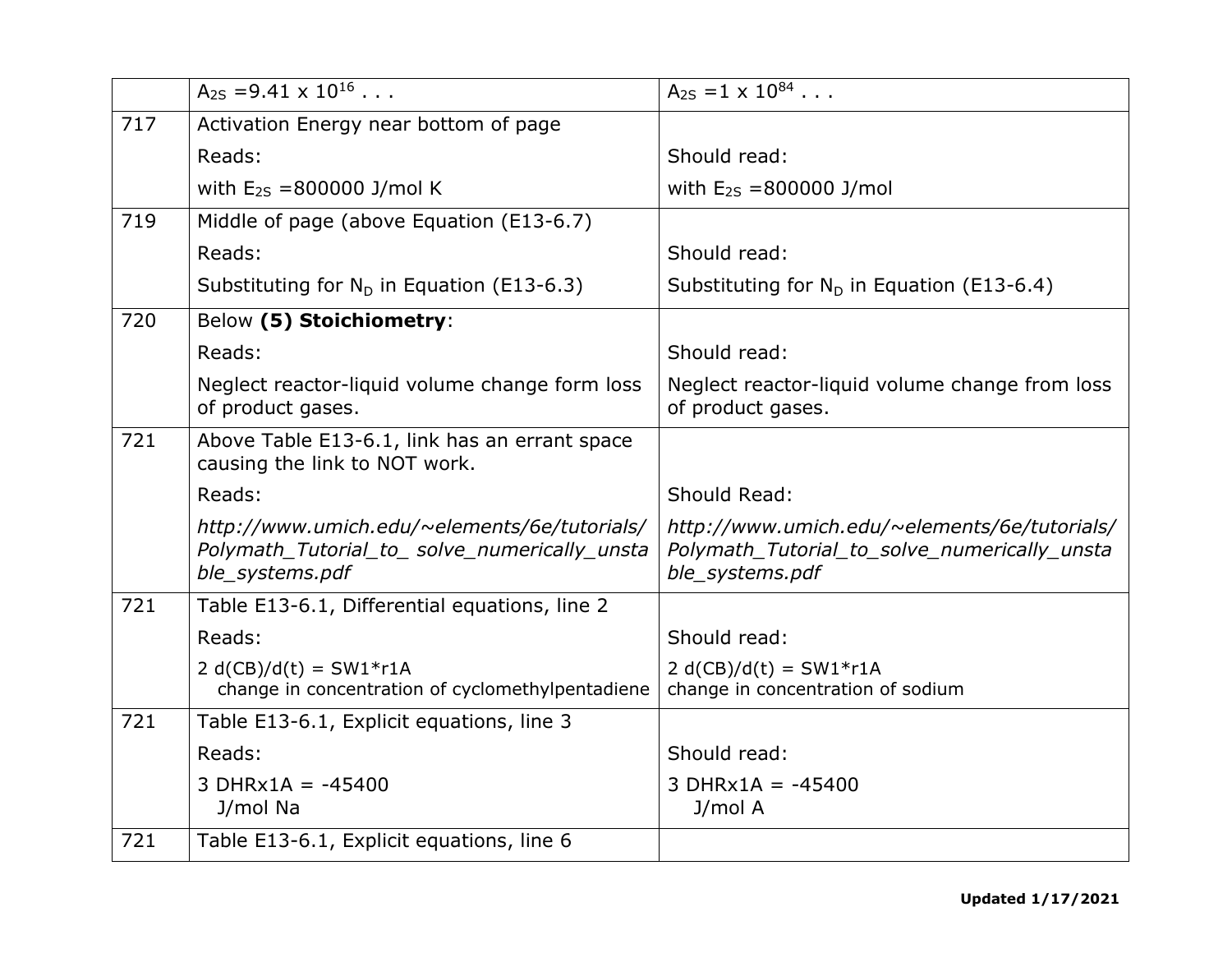|     | Reads:                                           | Should read:                                                  |
|-----|--------------------------------------------------|---------------------------------------------------------------|
|     | $6 A1A = 4E14$                                   | $6 A1A = 4E14$                                                |
|     | per hour                                         | dm3/mol/hr                                                    |
| 721 | Table E13-6.1, Explicit equations, line 7        |                                                               |
|     | Reads:                                           | Should read:                                                  |
|     | $7 E1A = 128000$                                 | $7 E1A = 128000$                                              |
|     | J/kmol/K                                         | J/mol                                                         |
| 721 | Table E13-6.1, Explicit equations, line 10       |                                                               |
|     | Reads:                                           | Should read:                                                  |
|     | $10$ E2S = 800000                                | $10 E2S = 800000$                                             |
|     | J/kmol/K                                         | J/mol                                                         |
| 721 | Table E13-6.1, Explicit equations, line 11,      |                                                               |
|     | Reads:                                           | Should read:                                                  |
|     | 11 k2S = $A2S*exp$ -E2S/(8.31*T))                | 11 k2S = $A2S*exp(-E2S/(8.31*T))$<br>rate constant reaction 2 |
|     | rate constant reaction 2                         |                                                               |
| 723 | Second line under <b>Analysis:</b>               |                                                               |
|     | Reads:                                           | Should read:                                                  |
|     | to rise and initiate a second a reaction,        | to rise and initiate a second reaction,                       |
| 723 | Third line under <b>Analysis:</b>                |                                                               |
|     | Reads:                                           | Should read:                                                  |
|     | solvent dygline had not                          | solvent diglyme had not                                       |
| 726 | Equation (S13-5), right side, start of numerator |                                                               |
|     | Reads:                                           | Should read:                                                  |
|     | $\dot{Q}_q$                                      | $\dot{Q_{gs}}$                                                |
|     | $(r_A V)(\Delta H_{\rm Rx})$                     | $(r_A V)(\Delta H_{\rm Rx})$                                  |
| 726 | Equation (S13-10), both numerators               |                                                               |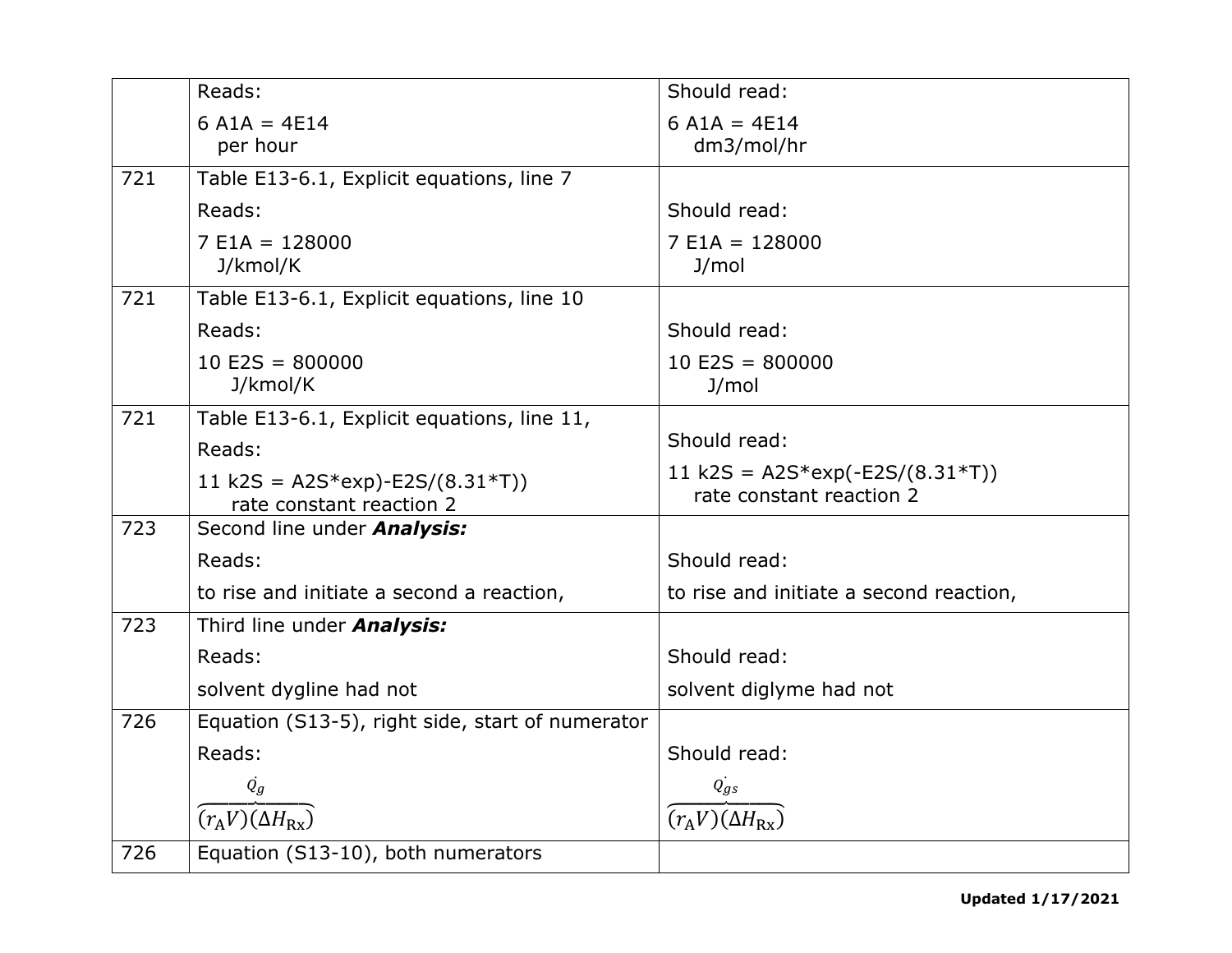|     |                                                                                                               | Should read:                                                                                                |
|-----|---------------------------------------------------------------------------------------------------------------|-------------------------------------------------------------------------------------------------------------|
|     | Reads:                                                                                                        |                                                                                                             |
|     | $[-\Delta H_{Rx}(T_0)]X$                                                                                      | $[-\Delta H_{Rx}(T)]X$                                                                                      |
| 727 | Equation (S13-13), numerator                                                                                  |                                                                                                             |
|     | Reads:                                                                                                        | Should read:                                                                                                |
|     | $(T - T_0) + m_c C_{P_c}$                                                                                     | $(T - T_0) - \dot{m}_c C_{P_c}$                                                                             |
| 729 | Problem P13-1 $_{B}$ , part (a), subpart (v), second<br>line                                                  |                                                                                                             |
|     | Reads:                                                                                                        | Should read:                                                                                                |
|     | $\ldots$ = 403 Btu <sup>o</sup> R), neglect $\ldots$                                                          | $\mu = 403$ Btu/ <sup>o</sup> R), neglect $\mu$                                                             |
| 732 | Problem P13-1 $_B$ , part (f), link has an errant<br>space causing the link to NOT work.                      |                                                                                                             |
|     | Reads:                                                                                                        | Should Read:                                                                                                |
|     | (http://umich.edu/~safeche/assets/pdf/courses<br>/Problems/CRE/ 344ReactionEngrModule(1)PS-<br>$T2.pdf$ .     | (http://umich.edu/~safeche/assets/pdf/courses<br>/Problems/CRE/344ReactionEngrModule(1)PS-<br>$T2.pdf$ .    |
| 732 | Problem P13-1 <sub>B</sub> , part (f), subpart (vi) link has<br>an errant space causing the link to NOT work. |                                                                                                             |
|     | Reads:                                                                                                        |                                                                                                             |
|     | (http://umich.edu/~safeche/assets/pdf/courses                                                                 | Should Read:                                                                                                |
|     | /Problems/344ReactionEngineering Module(2)P                                                                   |                                                                                                             |
|     | S050818.pdf)                                                                                                  | (http://umich.edu/~safeche/assets/pdf/courses<br>/Problems/344ReactionEngineeringModule(2)PS<br>050818.pdf) |
| 732 | Problem P13-1 <sub>B</sub> , part (f), subpart (viii)                                                         |                                                                                                             |
|     | Reads:                                                                                                        | Should Read:                                                                                                |
|     |                                                                                                               | value of UA below which you would observe<br>runaway.                                                       |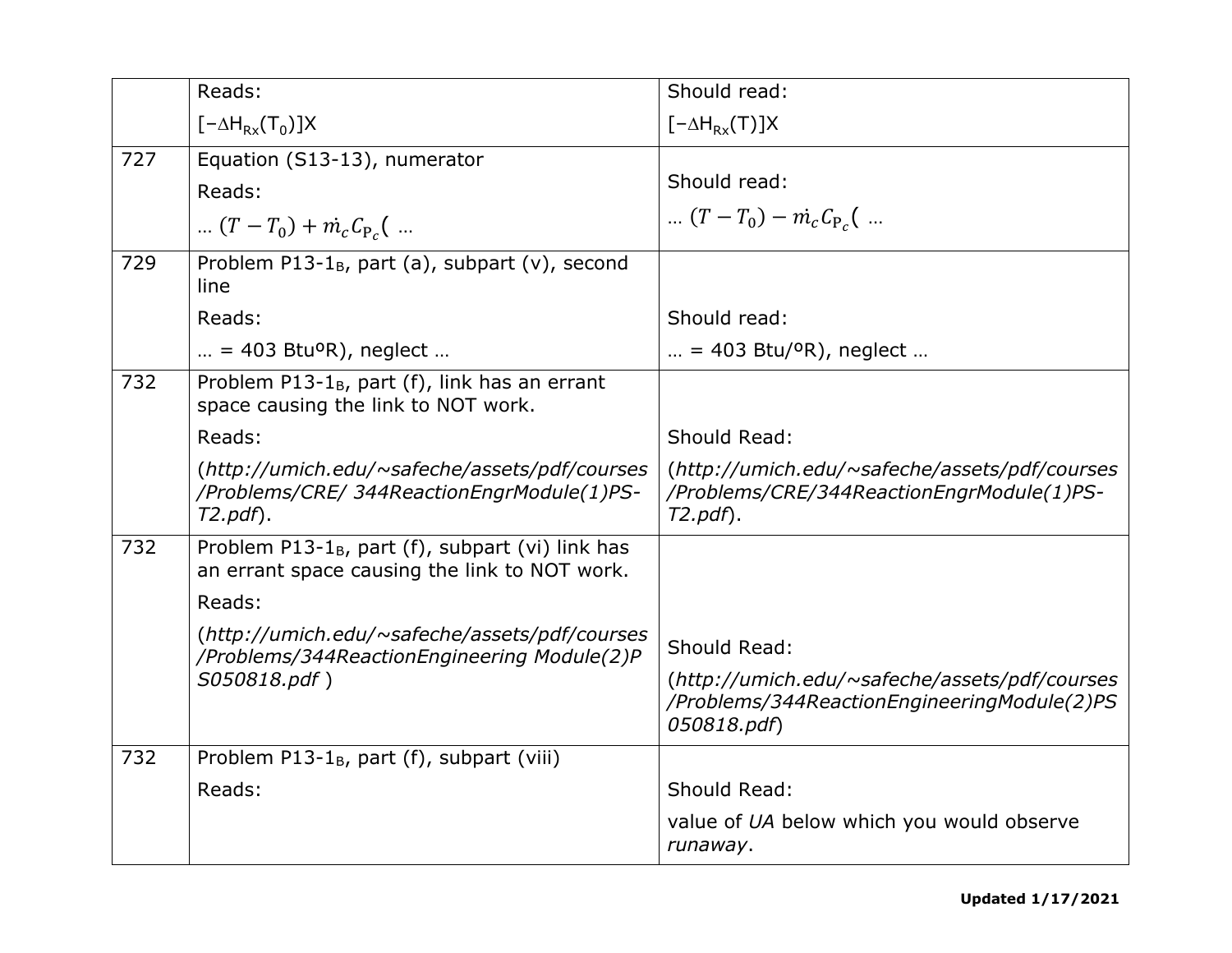|     | value of UA that you observe a runaway to find<br>the value of UA below which you would observe |                                                                         |
|-----|-------------------------------------------------------------------------------------------------|-------------------------------------------------------------------------|
| 733 | runaway.<br>Problem P13-3 <sub>B</sub>                                                          |                                                                         |
|     | Reads:                                                                                          | Should read:                                                            |
|     | and $P12-7_A$ is                                                                                | and P12-7 <sub>B</sub> is                                               |
| 733 | Problem $P13-3_B$ , part (b)                                                                    |                                                                         |
|     | Reads:                                                                                          | Should read:                                                            |
|     | Plot and analyze the temperature $Q_r$ , $Q_q$ and<br>conversion                                | Plot and analyze the temperature, $Q_r$ , $Q_q$ and<br>conversion       |
| 735 | Problem P13-7 <sub>B</sub>                                                                      |                                                                         |
|     | Reads:                                                                                          | Should read:                                                            |
|     | The irreversible reaction liquid phase in<br>Problems P11-4A and P12-7A                         | The irreversible liquid phase reaction in<br>Problems P11-4A and P12-7B |
| 736 | Problem P13-9 <sub>B</sub> , below Additional information                                       |                                                                         |
|     | Reads:                                                                                          | Should read:                                                            |
|     | $k_{2A} = \frac{1}{3} \times 10^{-3}$ (dm <sup>3</sup> /mol) <sup>2</sup> /s                    | $k_{2A} = \frac{1}{2} \times 10^{-3}$ (dm <sup>3</sup> /mol)/s          |
| 736 | Problem P13-9 <sub>B</sub> , below Additional information                                       |                                                                         |
|     | Reads:                                                                                          | Should read:                                                            |
|     | $k_{3C} = 0.6 \times 10^{-3}$ (dm <sup>3</sup> /mol) <sup>2</sup> /s                            | $k_{3C} = 0.6 \times 10^{-3}$ (dm <sup>3</sup> /mol)/s                  |
| 737 | Problem P13-11 <sub>B</sub> , second line                                                       |                                                                         |
|     | Reads:                                                                                          | Should read:                                                            |
|     | expand Problem P9-7                                                                             | expand Problem P9- $7_A$                                                |
| 755 | Paragraph below Figure 14-5, last line                                                          |                                                                         |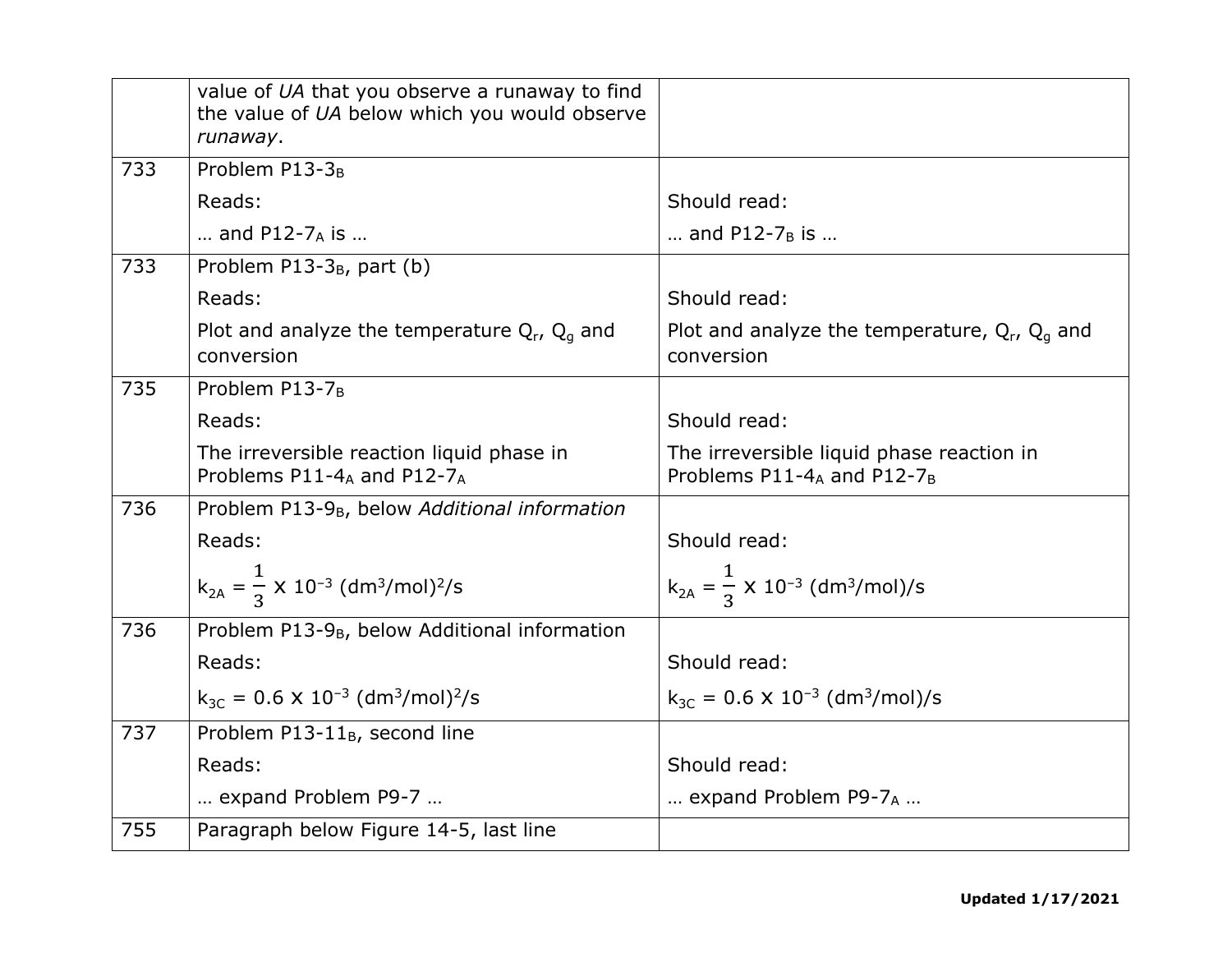|     | Reads:                                                            | Should read:                                                         |
|-----|-------------------------------------------------------------------|----------------------------------------------------------------------|
|     | use $k_r \gg k_s$ so that                                         | use $k_r \gg k_c$ so that                                            |
| 757 | First paragraph, first sentence                                   |                                                                      |
|     | Reads:                                                            | Should read:                                                         |
|     | (kJ/particle)                                                     | (kJ/particle/s)                                                      |
| 757 | Paragraph above Example 14-2, last line                           |                                                                      |
|     | Reads:                                                            | Should read:                                                         |
|     | particle, 0.1 cm,                                                 | particle, 1 cm,                                                      |
| 762 | Above Equation (14-60)                                            |                                                                      |
|     | Reads:                                                            | Should read:                                                         |
|     | where $K_S$ is the burning rate constant, $S^{-1}$ . <sup>†</sup> | where $K_S$ is the burning rate constant, $m^2s^{-1}$ . <sup>†</sup> |
| 762 | After Solution, first sentence                                    |                                                                      |
|     | Reads:                                                            | Should read:                                                         |
|     | 273 K is $0.046$ mol/dm <sup>3</sup> .                            | 273 K is $0.0446$ mol/dm <sup>3</sup> .                              |
| 769 | After Solution, second paragraph                                  |                                                                      |
|     | Reads:                                                            | Should read:                                                         |
|     | Rearranging Equation (14-64) gives us                             | Rearranging Equation (14-75) gives us                                |
| 769 | Equation (E14-4.5)                                                |                                                                      |
|     | Reads:                                                            | Should read:                                                         |
|     | $1.42 \times 10^{-5}$ m <sup>2</sup> /s                           | $1.42 \times 10^{-4}$ m <sup>2</sup> /s                              |
| 769 | Above Equation (E14-4.6)                                          |                                                                      |
|     | Reads:                                                            | Should read:                                                         |
|     | Substituting Re' and Sc into Equation (14-65)                     | Substituting Re' and Sc into Equation (14-76)                        |
| 770 | <b>Incorrect Equation number</b>                                  |                                                                      |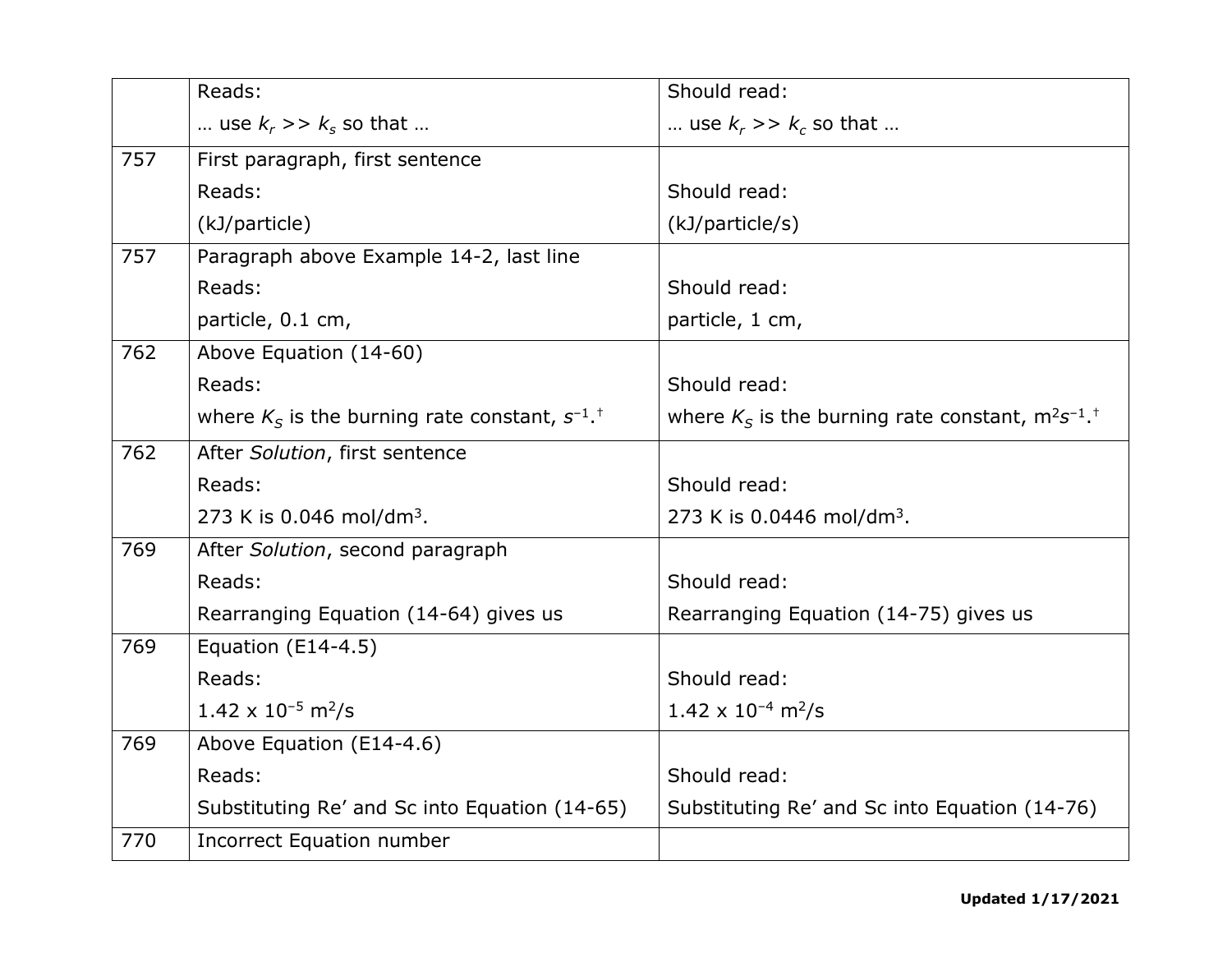|     | Reads:                                                                                                                                                                                                                                                                                                                                                                          | Should read:                                                        |
|-----|---------------------------------------------------------------------------------------------------------------------------------------------------------------------------------------------------------------------------------------------------------------------------------------------------------------------------------------------------------------------------------|---------------------------------------------------------------------|
|     | $(14-79)$                                                                                                                                                                                                                                                                                                                                                                       | $(14-80)$                                                           |
| 776 | <b>Equation (14-77)</b>                                                                                                                                                                                                                                                                                                                                                         |                                                                     |
|     | Reads:                                                                                                                                                                                                                                                                                                                                                                          | Should read:                                                        |
|     | $\left[\frac{k_c d_p}{D_{AP}}\left(\frac{\phi}{1-\phi}\right)^1_{\gamma}\right] = \left[\frac{U d_p \rho}{\mu(1-\phi)\gamma}\right] \left(\frac{\mu}{\rho D_{AP}}\right)^{1/3} \quad \left \left \frac{k_c d_p}{D_{AP}}\left(\frac{\phi}{1-\phi}\right)^1_{\gamma}\right  = \left \frac{U d_p \rho}{\mu(1-\phi)\gamma}\right ^{1/2} \left(\frac{\mu}{\rho D_{AP}}\right)^{1/3}$ |                                                                     |
| 779 | Second paragraph, last line                                                                                                                                                                                                                                                                                                                                                     |                                                                     |
|     | Reads:                                                                                                                                                                                                                                                                                                                                                                          | Should read:                                                        |
|     | sugar dust plan explosion                                                                                                                                                                                                                                                                                                                                                       | sugar plant dust explosion                                          |
| 782 | Problem P14-1 <sub>B</sub> , part (a), subpart (ii)                                                                                                                                                                                                                                                                                                                             |                                                                     |
|     | Reads:                                                                                                                                                                                                                                                                                                                                                                          | Should read:                                                        |
|     | diffusity                                                                                                                                                                                                                                                                                                                                                                       | diffusivity                                                         |
| 784 | Problem P14-4 <sub>B</sub>                                                                                                                                                                                                                                                                                                                                                      |                                                                     |
|     | Reads:                                                                                                                                                                                                                                                                                                                                                                          | Should read:                                                        |
|     | Use the $K_s$ values of the parameter values,                                                                                                                                                                                                                                                                                                                                   | Use the $K_s$ values and other parameter values,                    |
| 786 | Problem P14-9 <sub>B</sub> , first line                                                                                                                                                                                                                                                                                                                                         |                                                                     |
|     | Reads:                                                                                                                                                                                                                                                                                                                                                                          | Should read:                                                        |
|     | where $-r'_4$ = moles of A reacting per unit area<br>catalyst per                                                                                                                                                                                                                                                                                                               | where $-r''_4$ = moles of A reacting per unit area<br>per unit time |
| 787 | Problem P14-12 <sub>D</sub>                                                                                                                                                                                                                                                                                                                                                     |                                                                     |
|     | Reads:                                                                                                                                                                                                                                                                                                                                                                          | Should read:                                                        |
|     | ( <i>Ans:</i> $t = 5,616$ years)                                                                                                                                                                                                                                                                                                                                                | ( <i>Ans:</i> $t = 2,808$ years)                                    |
| 792 | Line above Equation (15-2)                                                                                                                                                                                                                                                                                                                                                      |                                                                     |
|     | Reads:                                                                                                                                                                                                                                                                                                                                                                          | Should read:                                                        |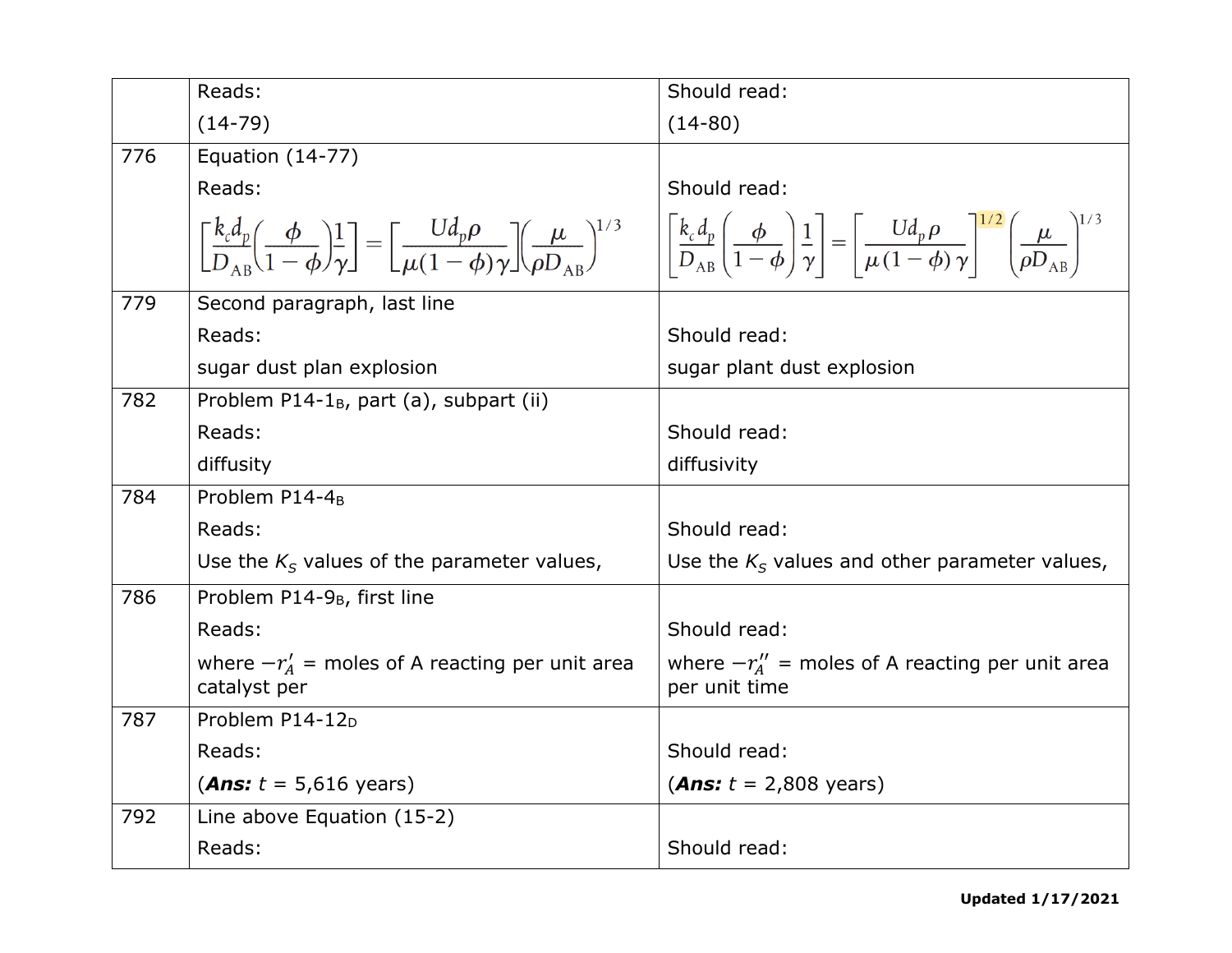|     | Substituting in Equation (14-1) one obtains       | Substituting in Equation (15-1) one obtains |
|-----|---------------------------------------------------|---------------------------------------------|
| 792 | Paragraph below Equation (15-2), last line        |                                             |
|     | Reads:                                            | Should read:                                |
|     | Problem P15-18 <sub>B</sub> ,                     | Problem P15-17 <sub>B</sub>                 |
| 793 | First paragraph, last sentence                    |                                             |
|     | Reads:                                            | Should read:                                |
|     | shown in Figures 10-6, 14-1, and 15-2.            | shown in Figures 10-5, 14-1, and 15-2.      |
| 796 | First paragraph, last sentence                    |                                             |
|     | Reads:                                            | Should read:                                |
|     | arrows in Figures 15-3.                           | arrows in Figures 15-4.                     |
| 807 | Line above Equation (15-38)                       |                                             |
|     | Reads:                                            | Should read:                                |
|     | in Equation (15-59) we obtain                     | in Equation (15-37) we obtain               |
| 811 | Second-to-last margin note                        |                                             |
|     | Reads:                                            | Should read:                                |
|     | falsified kinetic                                 | falsified kinetic is                        |
| 812 | runaway reactions.<br>Last margin note, last line | runaway reactions.                          |
|     | Reads:                                            | Should read:                                |
|     | in Example 15-4.                                  | in Example 15-3.                            |
| 815 | Middle of the page, fourth paragraph              |                                             |
|     | Reads:                                            | Should read:                                |
|     | (cf. Equation 14-46).                             | (cf. Equation $(14-45)$ ).                  |
| 815 | Line below Equation (14-60)                       |                                             |
|     | Reads:                                            | Should read:                                |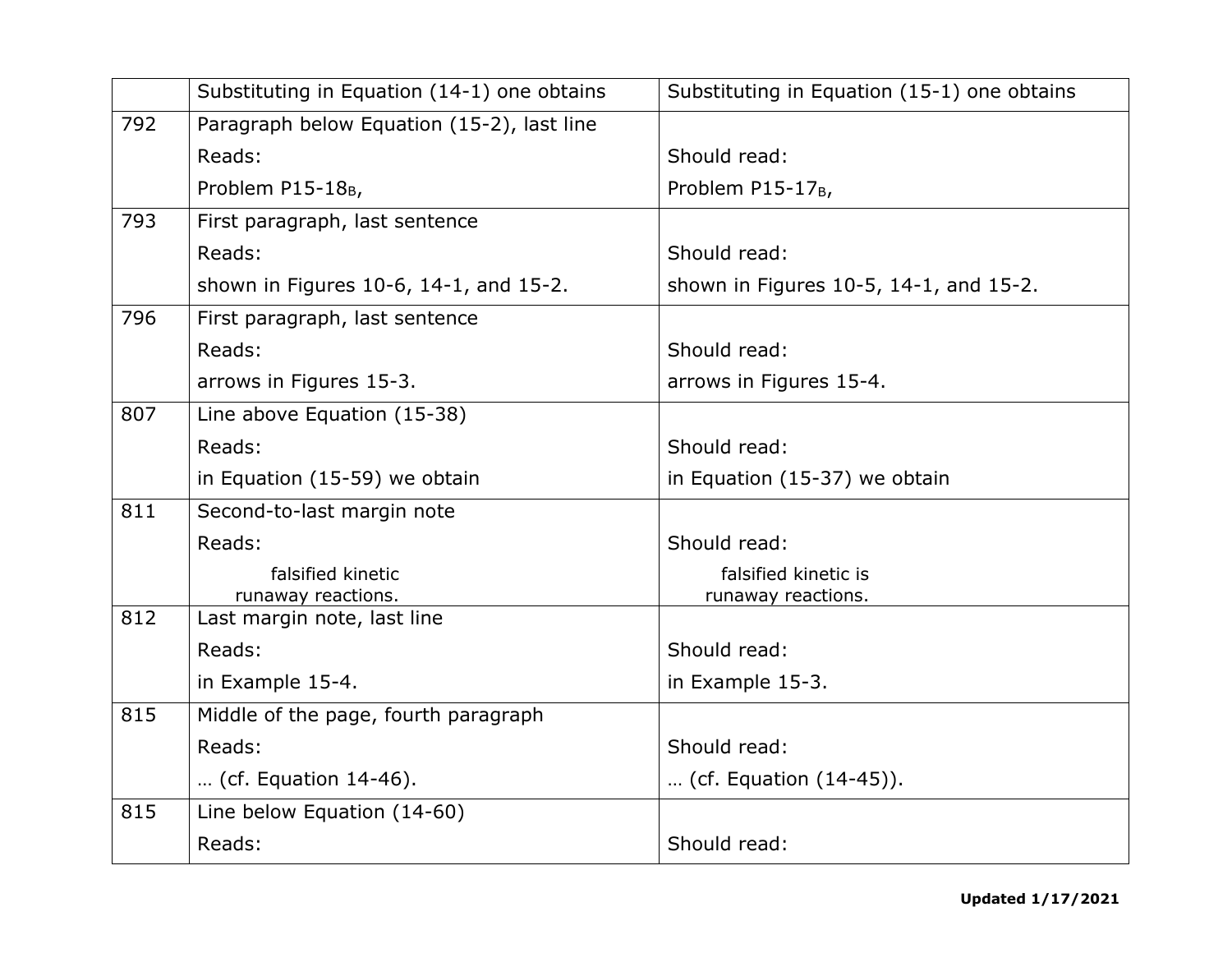|     | is very small, then                           | is very large, then                           |
|-----|-----------------------------------------------|-----------------------------------------------|
| 818 | First paragraph                               |                                               |
|     | Reads:                                        | Should read:                                  |
|     | Chapter 18 (cf. Equation (18-16)).            | Chapter 18 (cf. Equation (18-10)).            |
| 818 | Paragraph below Equation (15-67)              |                                               |
|     | Reads:                                        | Should read:                                  |
|     | solution to Equations $(15-67)$ and $(18-16)$ | solution to Equations $(15-67)$ and $(18-10)$ |
| 819 | Equation above figure in bottom half of page  |                                               |
|     | Reads:                                        | Should read:                                  |
|     | = $(1.4 \times 10^{-6} \text{ g/m}^3)$        | = $(1.4 \times 10^6 \text{ g/m}^3)$           |
| 819 | Bottom of the page, list item 6               |                                               |
|     | Reads:                                        | Should read:                                  |
|     | concentration of 0.004%,                      | concentration to 0.004%,                      |
| 823 | First equation, numerator                     |                                               |
|     | Reads:                                        | Should read:                                  |
|     | = $(1.4 \times 10^{-6} \text{ g/m}^3)$        | = $(1.4 \times 10^6 \text{ g/m}^3)$           |
| 825 | Last paragraph                                |                                               |
|     | Reads:                                        | Should read:                                  |
|     | See Professional Reference Shelf R12.1        | See Professional Reference Shelf R15.1        |
| 835 | Figure P15-4 <sub>A</sub> , y-axis label      |                                               |
|     | Reads:                                        | Should read:                                  |
|     | $ln(-r'_A)$                                   | $ln(-r'_A)$                                   |
| 835 | Problem P15-5 <sub>B</sub>                    |                                               |
|     | Reads:                                        | Should read:                                  |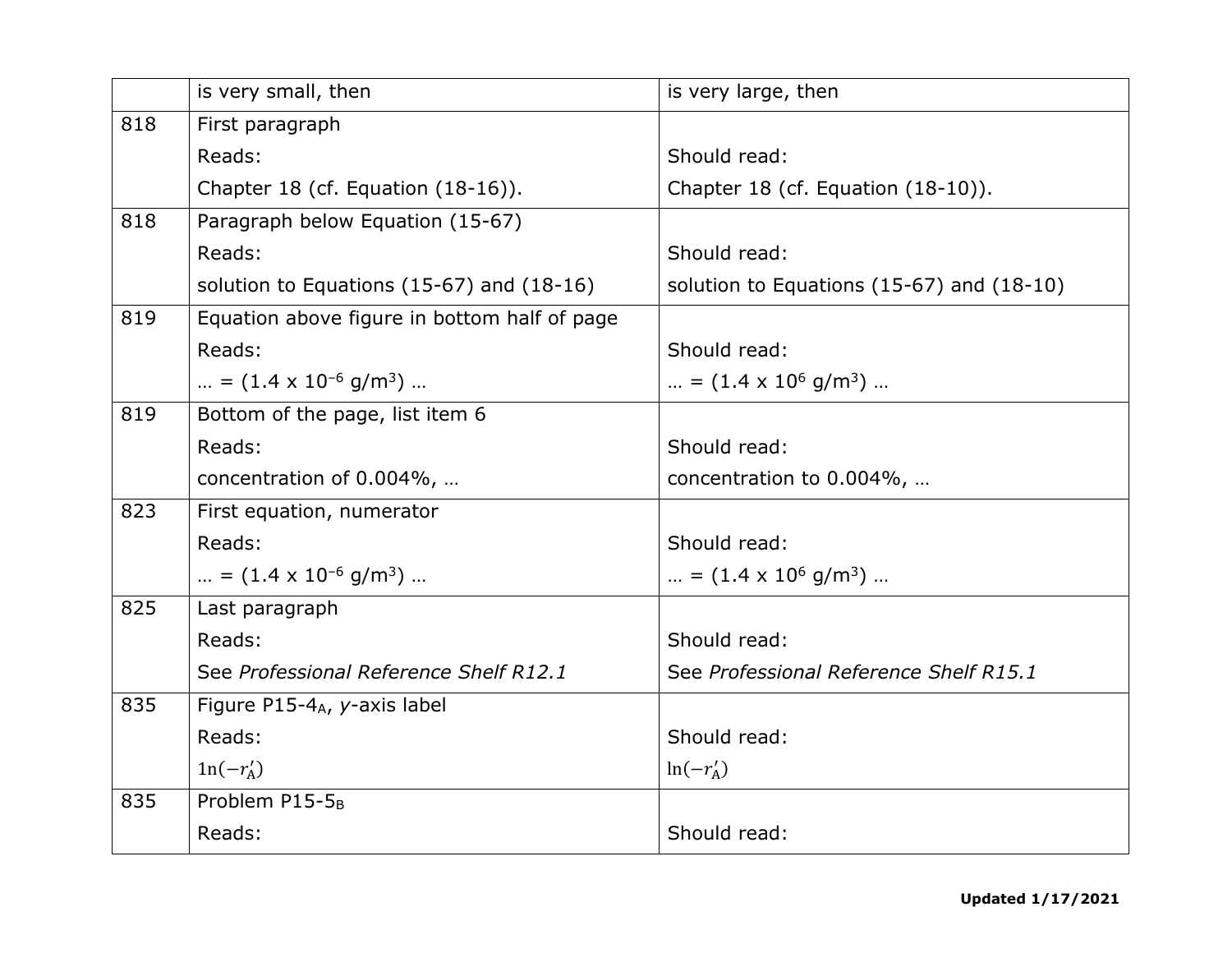|     | (see Figure 15-3).                                                                              | (see Figure $15-3_B$ ).                                                                       |
|-----|-------------------------------------------------------------------------------------------------|-----------------------------------------------------------------------------------------------|
| 836 | Problem P15-6 <sub>B</sub> , part (c)                                                           |                                                                                               |
|     | Reads:                                                                                          | Should read:                                                                                  |
|     | of the tail. The rate of reaction in the tail is                                                | of the tail. The rate of reaction, i.e., the molar<br>flow into the tail, is                  |
| 838 | Problem $P15-10_B$ , part (f)                                                                   |                                                                                               |
|     | Reads:                                                                                          | Should read:                                                                                  |
|     | similar to the one shown in Figure 15-5.                                                        | similar to the one shown in Figure 15-6.                                                      |
| 838 | Problem P15-11 $c$                                                                              |                                                                                               |
|     | Reads:                                                                                          | Should read:                                                                                  |
|     | limiting yielded a specific reaction rate of<br>0.05 m <sup>6</sup> /mol · g-cat · s. Calculate | limiting yielded a specific reaction rate of<br>50 m <sup>4</sup> /mol • g-cat • s. Calculate |
| 839 | Problem P15-14 <sub>B</sub>                                                                     |                                                                                               |
|     | Reads:                                                                                          | Should read:                                                                                  |
|     | Derive Equation (15-39). Hint: Multiply both<br>sides of Equation (15-25)                       | Derive Equation (15-35). Hint: Multiply both<br>sides of Equation (15-26)                     |
| 840 | Problem P15-17 <sub>B</sub> , part (a)                                                          |                                                                                               |
|     | Reads:                                                                                          | Should read:                                                                                  |
|     | Show that the dimensionless                                                                     | Show that in dimensionless                                                                    |
| 841 | Problem $P15-17_B$ , part (c)                                                                   |                                                                                               |
|     | Reads:                                                                                          | Should read:                                                                                  |
|     | concentration at $z = 0$ and $C_A =$                                                            | concentration at $z = 0$ is $C_A =$                                                           |
| 848 | Figure 16-4, $x$ -axis label is missing                                                         |                                                                                               |
|     | Reads:                                                                                          | Should read:                                                                                  |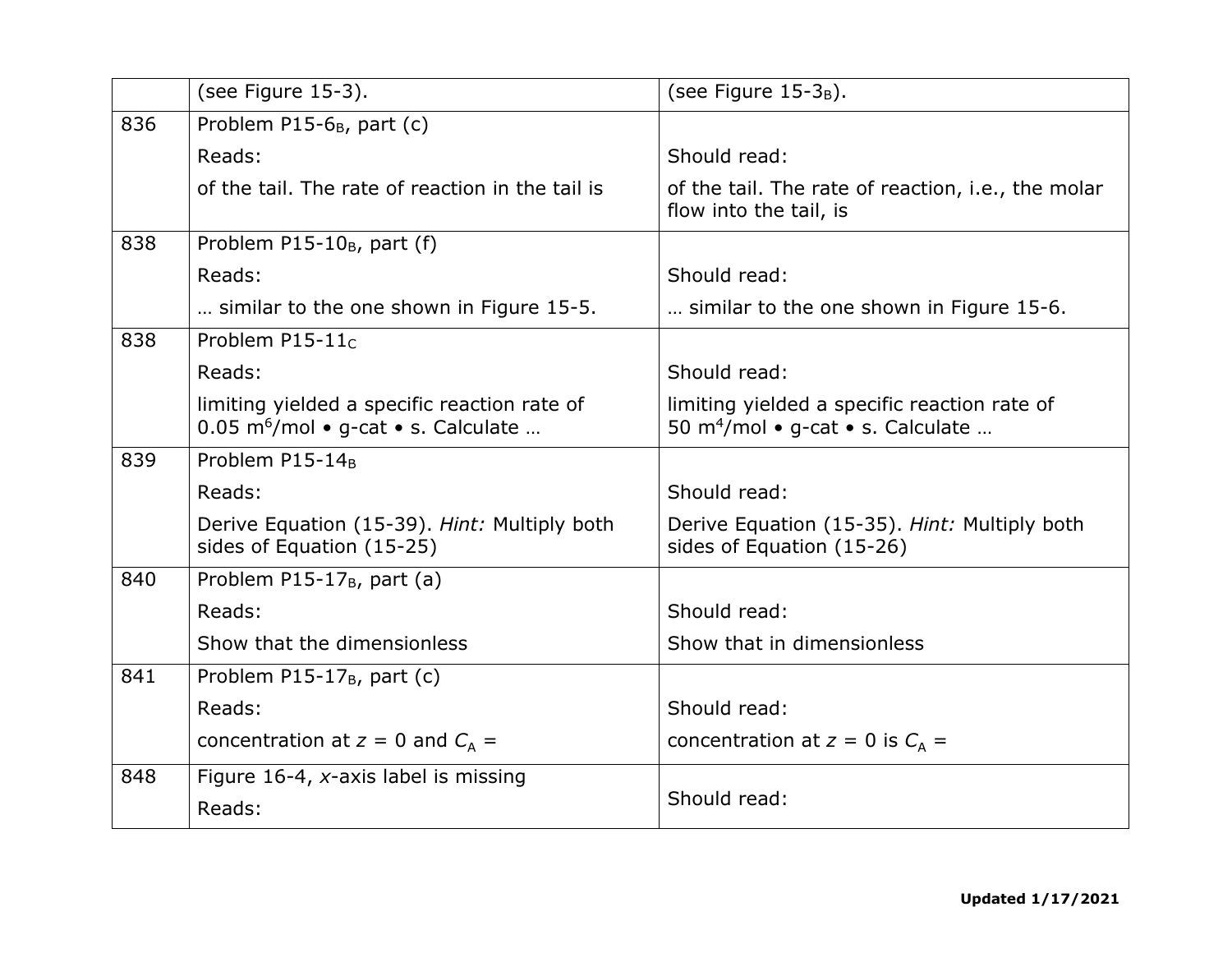|     | Step injection                                                                           | Step injection                                                                                       |
|-----|------------------------------------------------------------------------------------------|------------------------------------------------------------------------------------------------------|
|     | $\mathcal C$<br>$\Omega$                                                                 | C<br>t<br>0                                                                                          |
| 850 | Top of page, item (3)                                                                    |                                                                                                      |
|     | Reads:                                                                                   | Should read:                                                                                         |
|     | LEP 16-1.                                                                                | for LEP16-1.                                                                                         |
| 856 | Table E16-2.1, table title                                                               |                                                                                                      |
|     | Reads:                                                                                   | Should read:                                                                                         |
|     | <b>CONTRUCT</b>                                                                          | <b>CONSTRUCT</b>                                                                                     |
| 858 | Figure E16-2.2, label                                                                    |                                                                                                      |
|     | Reads:                                                                                   | Should read:                                                                                         |
|     | Toil                                                                                     | Tail                                                                                                 |
| 859 | End of paragraph above Equation (16-21)                                                  |                                                                                                      |
|     | Reads:                                                                                   | Should read:                                                                                         |
|     | <b>CSTR</b>                                                                              | <b>CSTR</b> is                                                                                       |
| 864 | Paragraph below Equation (16-45),                                                        |                                                                                                      |
|     | Reads:                                                                                   | Should read:                                                                                         |
|     | Combining Equations (16-42) and (16-45), and<br>then using Equation (16-40) that relates | Combining Equations (16-42), (16-43) and<br>(16-45), and then using Equation (16-39) that<br>relates |
| 865 | Figure 16-9 (a), labeling on l.h.s.                                                      |                                                                                                      |
|     | Reads:                                                                                   | Should read:                                                                                         |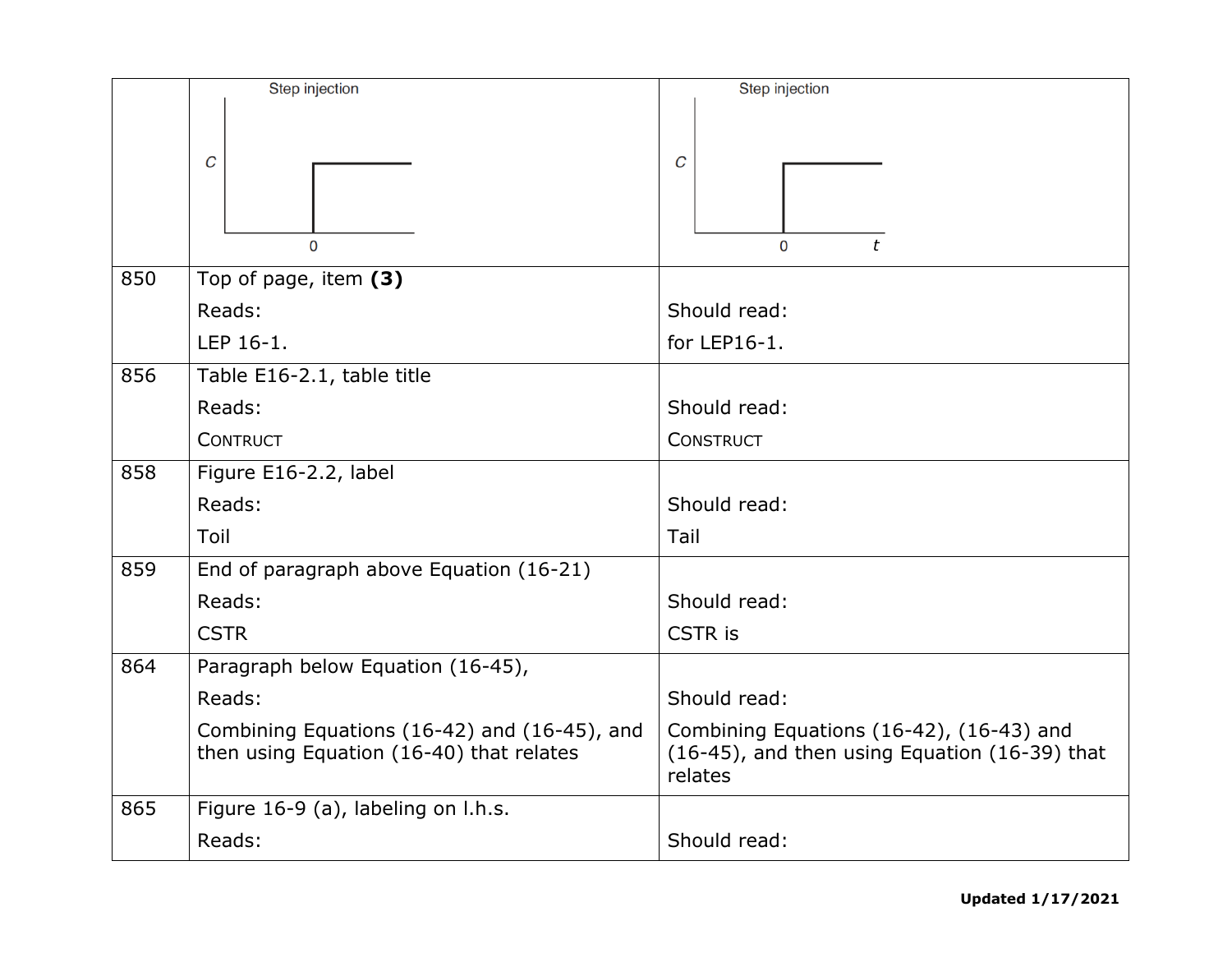|     | $E(\theta)$                                                     | $E(\Theta)$                                    |
|-----|-----------------------------------------------------------------|------------------------------------------------|
| 865 | Figure 16-9 (b), labeling on l.h.s.                             |                                                |
|     | Reads:                                                          | Should read:                                   |
|     | $F(\theta)$                                                     | $F(\Theta)$                                    |
| 865 | Figure $16-9$ (b), x-axis                                       |                                                |
|     | Reads:                                                          | Should read:                                   |
|     | [label is missing]                                              | $\Theta$                                       |
| 865 | Last paragraph                                                  |                                                |
|     | Reads:                                                          | Should read:                                   |
|     | For example, if one uses as a tracer chemicals                  | For example, if one uses tracer chemicals      |
| 869 | Third margin note                                               |                                                |
|     | Reads:                                                          | Should read:                                   |
|     | the conversion was                                              | the conversion was                             |
|     |                                                                 | not                                            |
| 871 | Figure 16-13, center graph, top label                           |                                                |
|     | Reads:                                                          | Should read:                                   |
|     | $e^{-t/\tau}$                                                   | $\mathbf 1$<br>$\frac{1}{\epsilon}e^{-t/\tau}$ |
|     |                                                                 | $\tau$                                         |
| 875 | Figure 16-21, l.h.s., label on y-axis                           |                                                |
|     | Reads:                                                          | Should read:                                   |
|     | $v_b$                                                           | $\frac{v_b}{\Box}$                             |
|     | $v_0$                                                           | $v_0$                                          |
| 879 | Item 7 at top of page, r.h.s. of figure (b), label<br>on y-axis |                                                |
|     | Reads:                                                          | Should read:                                   |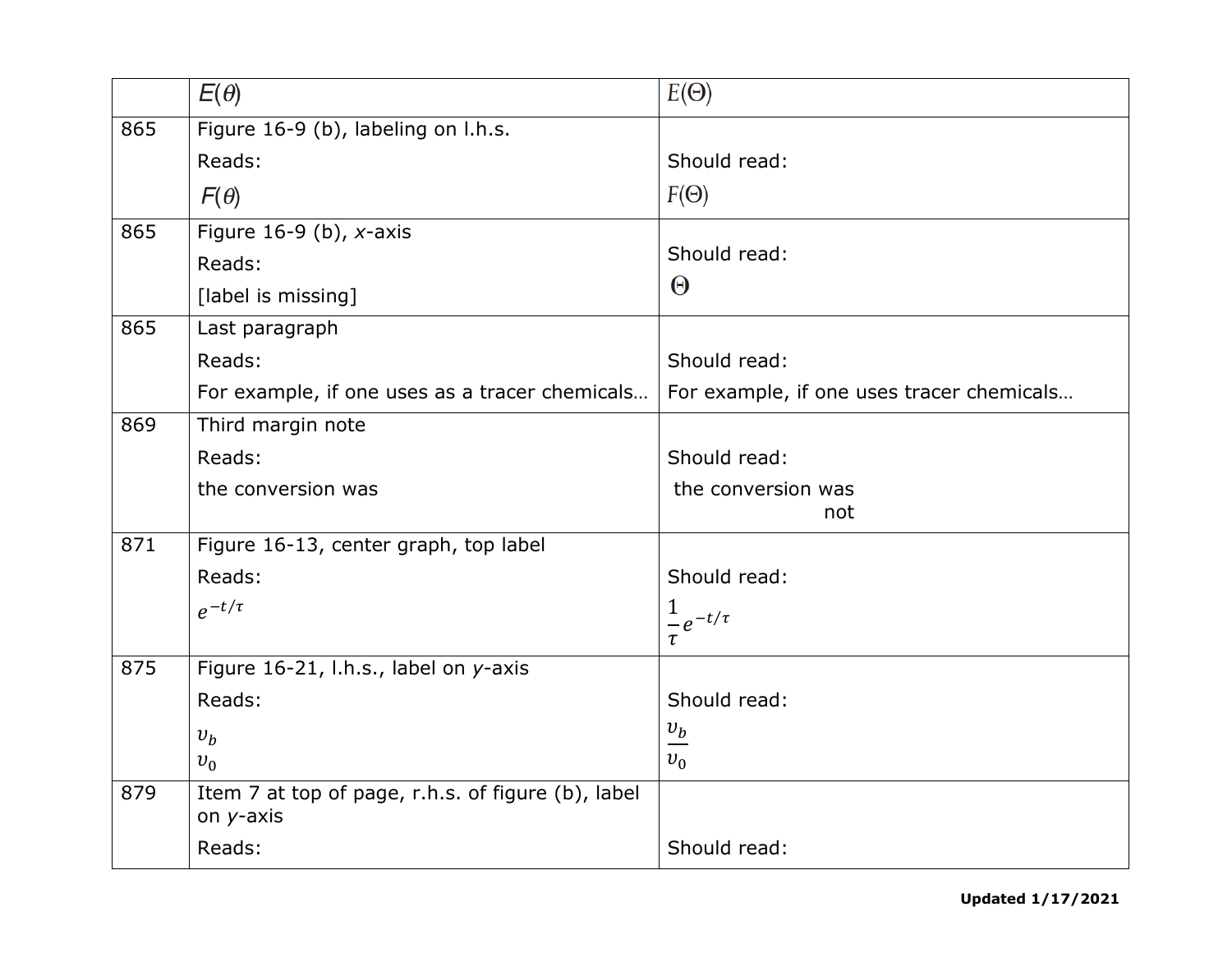|     | $v_h$                                                                                                                                          | $\overline{v_b}$                                                    |
|-----|------------------------------------------------------------------------------------------------------------------------------------------------|---------------------------------------------------------------------|
|     | $v_0$                                                                                                                                          | $v_0$                                                               |
| 879 | <b>Expanded Material on the Web Site, item 4</b>                                                                                               |                                                                     |
|     | Reads:                                                                                                                                         | Should read:                                                        |
|     | <b>Solved Problems</b>                                                                                                                         | <b>Additional Homework Problems</b>                                 |
| 879 | Living Example Problems, item 2                                                                                                                |                                                                     |
|     | Reads:                                                                                                                                         | Should read:                                                        |
|     | 2. Living Example 16-2T:                                                                                                                       | 2. Living Example 16-1T:                                            |
| 879 | Living Example Problems, item 3                                                                                                                |                                                                     |
|     | Reads:                                                                                                                                         | Should read:                                                        |
|     | 3. Living Example $16-2$ (a) and (b)                                                                                                           | 3. Living Example 16-2 (a) and $(c)$ :                              |
| 884 | $P16-11_B$ , part (k)                                                                                                                          |                                                                     |
|     | Reads:                                                                                                                                         | Should read:                                                        |
|     | Problems $P17-14c$ and $P18-12c$ .                                                                                                             | Problems P17-14 <sub>c</sub> and P18-12 <sub>D</sub> .              |
| 892 | Paragraph below Equation (17-2), last<br>sentence, first link contains erroneous word<br>causing the link to NOT work. Add space after<br>html |                                                                     |
|     | Reads:                                                                                                                                         | Should Read:                                                        |
|     | (http://www.umich.edu/~elements/6e/17chap/<br>prof-compare.htmland                                                                             | (http://www.umich.edu/~elements/6e/17chap/<br>prof-compare.html and |
| 892 | Paragraph below Equation (17-2), last<br>sentence, incorrect link                                                                              |                                                                     |
|     | Reads:                                                                                                                                         | Should Read:                                                        |
|     | http://www.umich.edu/~elements/6e/17chap/s<br>ummary.html-top1a1                                                                               | http://umich.edu/~elements/5e/17chap/summ<br>ary.html#top1a         |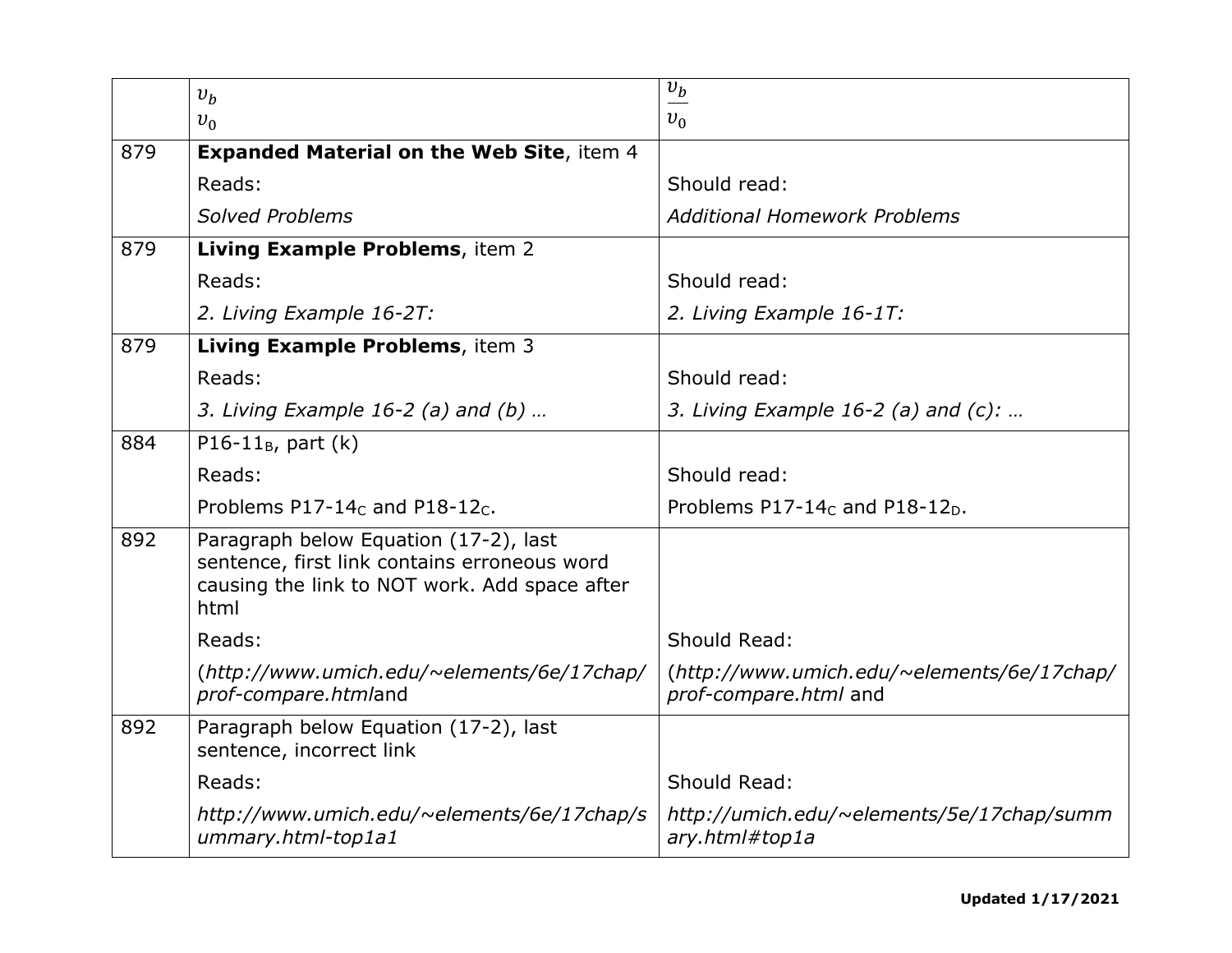| 896 | Last paragraph at bottom of the page                                                        |                                                                                 |
|-----|---------------------------------------------------------------------------------------------|---------------------------------------------------------------------------------|
|     | Reads:                                                                                      | Should Read:                                                                    |
|     | We saw in Example 16-1.1 that                                                               | We saw in Example 16-1 that                                                     |
| 898 | Unnumbered equation below Solution                                                          |                                                                                 |
|     | Reads:                                                                                      | Should Read:                                                                    |
|     | $\frac{V}{\sqrt{2}}$                                                                        | $\frac{V}{\sqrt{2}}$                                                            |
|     | $v_0$                                                                                       | $v_0$                                                                           |
| 898 | Equation (17-3.5), r.h.s. denominator                                                       |                                                                                 |
|     | Reads:                                                                                      | Should Read:                                                                    |
|     | $v_0$                                                                                       | $v_0$                                                                           |
| 899 | Equation (E17-3.10)                                                                         |                                                                                 |
|     | Reads:                                                                                      | Should Read:                                                                    |
|     | $E_1$ 0 for                                                                                 | $E_1 = 0$ for                                                                   |
| 903 | Paragraph below Equation (17-14), last line                                                 |                                                                                 |
|     | Reads:                                                                                      | Should Read:                                                                    |
|     | conversion as shown in Tables 17-1 and 17-2,<br>pages 888, 909.                             | conversion as shown in Tables 17-2 and 17-3,<br>pages 909, 910.                 |
| 907 | Link at the end of the First paragraph has an<br>errant space causing the link to NOT work. |                                                                                 |
|     | Reads:                                                                                      | Should Read:                                                                    |
|     | http://www.umich.edu/~elements/6e/07chap/<br>Polynomial_Regression_Tutorial.pdf             | http://www.umich.edu/~elements/6e/07chap/<br>Polynomial_Regression_Tutorial.pdf |
| 910 | Table 17-3, table title                                                                     |                                                                                 |
|     | Reads:                                                                                      | Should Read:                                                                    |
|     | COMPARING $X_{SFG}$ OR $X_{MM}$ For Power-Law Models                                        | COMPARING $X_{SFG}$ AND $X_{MM}$ FOR POWER-LAW MODELS                           |
|     |                                                                                             |                                                                                 |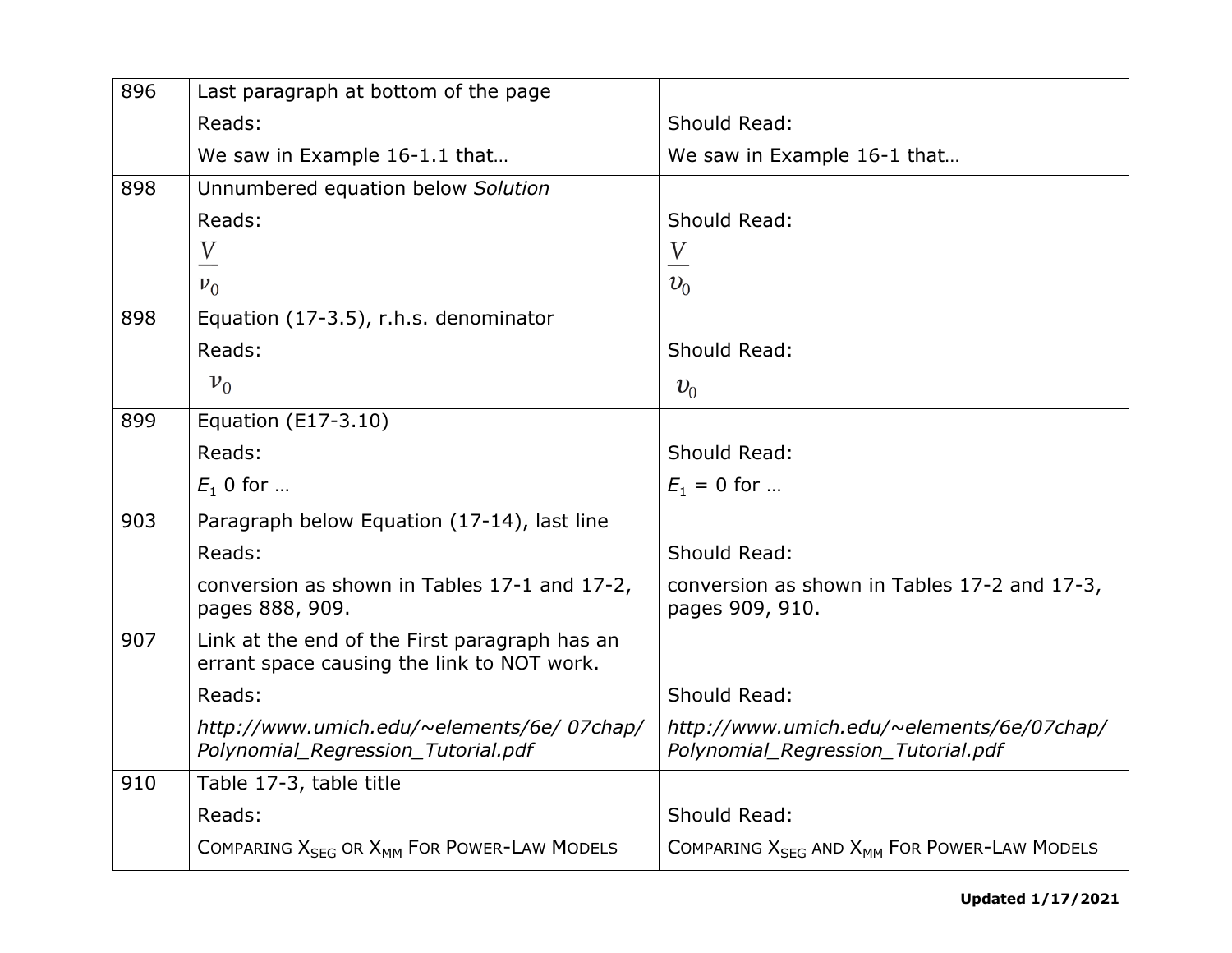| 911 | Equation $(17-22)$                                 |                                                      |
|-----|----------------------------------------------------|------------------------------------------------------|
|     | Reads:                                             | Should Read:                                         |
|     | $\frac{V_i}{v_0} = \frac{V}{v_0} = \frac{\tau}{n}$ | $\frac{V_i}{v_0} = \frac{V/n}{v_0} = \frac{\tau}{n}$ |
|     |                                                    |                                                      |
| 911 | Equation (17-24), first denominator                |                                                      |
|     | Reads:                                             | Should Read:                                         |
|     | $C_n(t)dt$                                         | $C_n(t)dt$                                           |
|     |                                                    |                                                      |
| 912 | First line                                         |                                                      |
|     | Reads:                                             | Should Read:                                         |
|     | with $\tau$ and $\sigma$ given by                  | with $\tau$ and $\sigma^2$ given by                  |
| 912 | First paragraph below Equation (5-15), first line  |                                                      |
|     | Reads:                                             | Should Read:                                         |
|     | Equation $(18-11)$ to                              | Equation $(17-25)$ to                                |
| 914 | Figure E17-6.1, y-axis scale is incorrect          |                                                      |
|     | Reads:                                             | Should Read:                                         |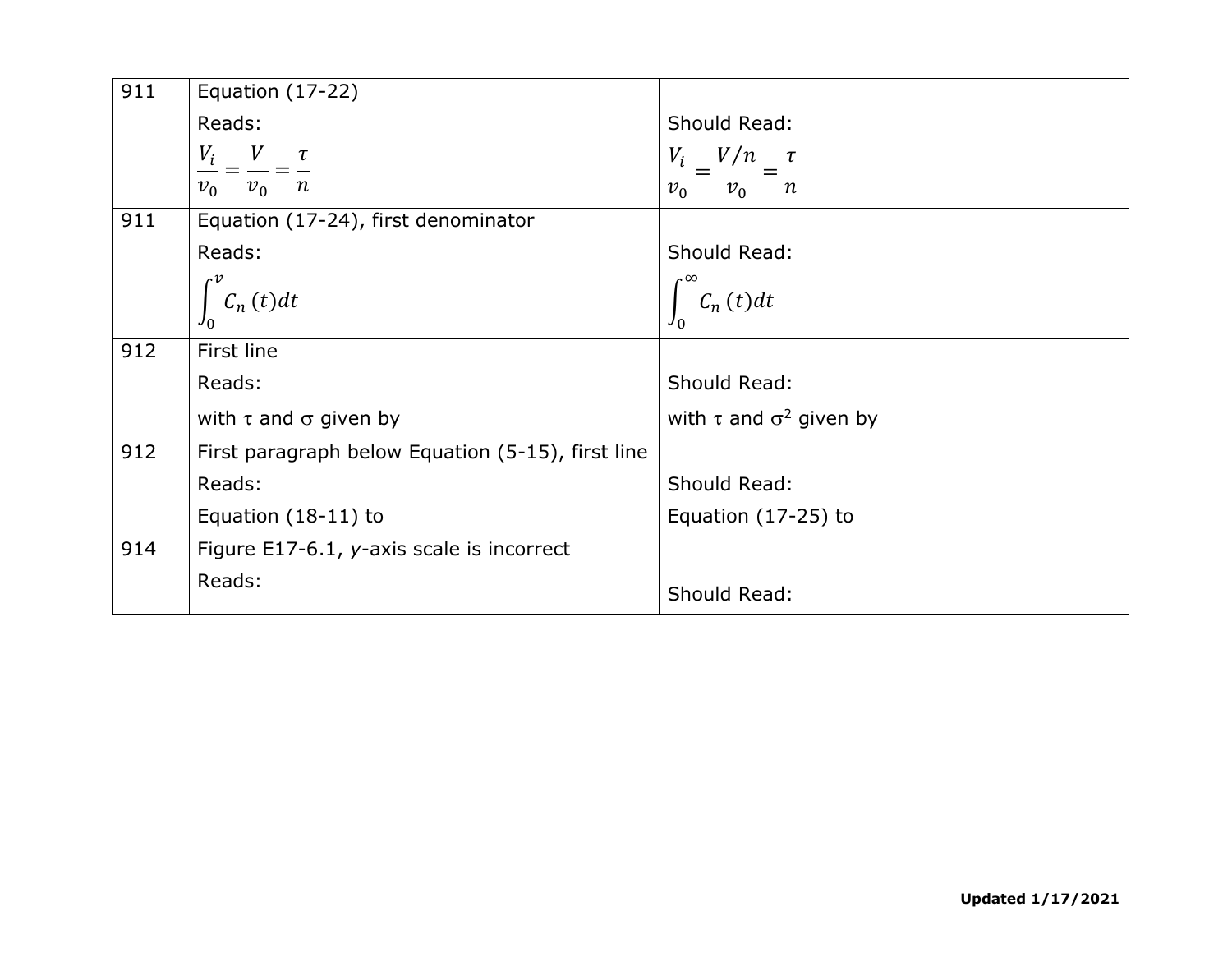|     | 2.000<br>1.800<br>1.600<br>E(t)<br>$\lim_{n \to \infty}$ 1.400<br>1.200<br>0.000 <sub>c</sub><br>0.600<br>0.000<br>1.200<br>1.800<br>2.400<br>3.000<br>$t$ (min) | 1.000<br>0.900<br>0.800<br>E(t)<br>$(min^{-1})$ 0.700<br>0.600<br>0.000(<br>0.600<br>1.200<br>1.800<br>2.400<br>0.000<br>3.000<br>$t$ (min) |
|-----|------------------------------------------------------------------------------------------------------------------------------------------------------------------|---------------------------------------------------------------------------------------------------------------------------------------------|
| 914 | End of item (b)                                                                                                                                                  | Should Read:                                                                                                                                |
|     | Reads:                                                                                                                                                           | (e.g., $\tilde{S}_{\text{C/D}}$ , $\tilde{S}_{\text{D/E}}$ )                                                                                |
|     | (e.g., $\hat{S}_{\text{C/D}}$ , $\hat{S}_{\text{D/E}}$ )                                                                                                         |                                                                                                                                             |
| 915 | Table E17-6.2, Asymmetric Distribution column,<br>third row                                                                                                      |                                                                                                                                             |
|     | Reads:                                                                                                                                                           | Should Read:                                                                                                                                |
|     | $\bar{C}_{C} = 0.357$ $S_{C/D} = 1.18$                                                                                                                           | $\bar{C}_{C} = 0.357 \quad \tilde{S}_{C/D} = 1.18$                                                                                          |
| 915 | Table E17-6.2, Asymmetric Distribution column,<br>fourth row                                                                                                     |                                                                                                                                             |
|     | Reads:                                                                                                                                                           | Should Read:                                                                                                                                |
|     | $\bar{C}_{\text{D}} = 0.303 \quad S_{\text{D/E}} = 1.70$                                                                                                         | $\bar{C}_{\rm D} = 0.303 \quad \tilde{S}_{\rm D/E} = 1.70$                                                                                  |
| 917 | Table E17-6.4, Bimodal Distribution column,<br>third row                                                                                                         |                                                                                                                                             |
|     | Reads:                                                                                                                                                           | Should Read:                                                                                                                                |
|     | $C_{\rm C} = 0.275$ $S_{\rm C/D} = 1.02$                                                                                                                         | $C_{\rm C} = 0.275$ $\tilde{S}_{\rm C/D} = 1.02$                                                                                            |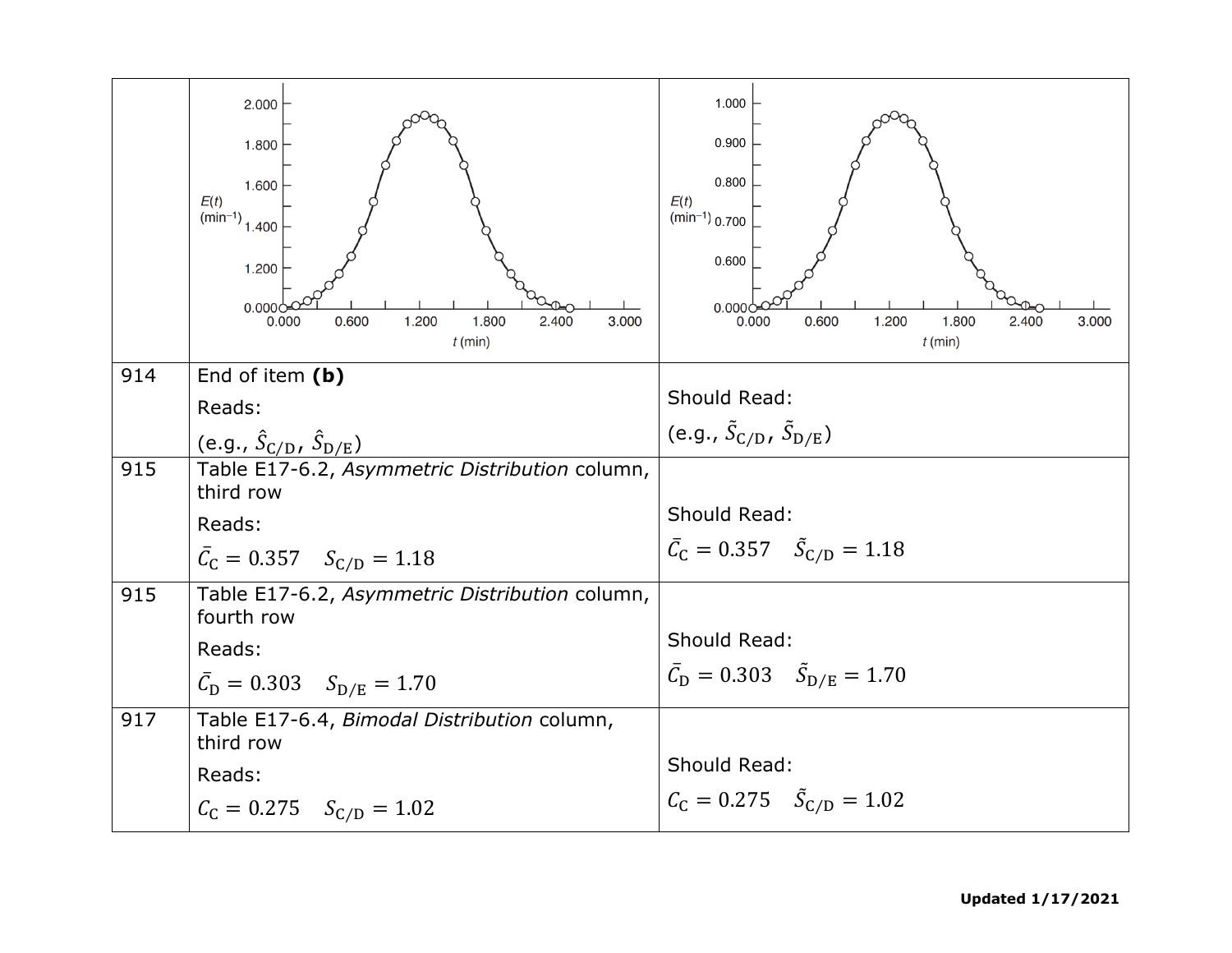| 917 | Table E17-6.4, Bimodal Distribution column,<br>fourth row<br>Reads:<br>$C_{\rm D} = 0.269$ $S_{\rm D/E} = 1.41$ | Should Read:<br>$C_{\rm D} = 0.269$ $\tilde{S}_{\rm D/E} = 1.41$ |
|-----|-----------------------------------------------------------------------------------------------------------------|------------------------------------------------------------------|
| 917 | Paragraph above section 17.6, first line                                                                        |                                                                  |
|     | Reads:                                                                                                          | Should Read:                                                     |
|     | Living Example CD17-RTD                                                                                         | Living Example Web 17-1                                          |
| 920 | $Q17-2A$                                                                                                        |                                                                  |
|     | Reads:                                                                                                          | Should Read:                                                     |
|     | The guidelines are given in Problem $P5-1_B$ .                                                                  | The guidelines are given in Problem $Q5-3_A$ .                   |
| 921 | $P17-1_B$ , part (b), subpart (iii)                                                                             |                                                                  |
|     | Reads:                                                                                                          | Should Read:                                                     |
|     | Vary $n$ , $\tau$ , $C_{A0}$ , and k and describe what you<br>find.                                             | Vary $n$ , $C_{A0}$ , and k and describe what you find.          |
| 922 | $P17-3C$                                                                                                        |                                                                  |
|     | Reads:                                                                                                          | Should Read:                                                     |
|     | the exit concentration maximum mixedness<br>equation                                                            | the exit concentration given by maximum<br>mixedness equation    |
| 923 | First line, add comma                                                                                           |                                                                  |
|     | Reads:                                                                                                          | Should Read:                                                     |
|     | described by the equations for $2\tau \ge t \ge 0$                                                              | described by the equations, for $2\tau \ge t \ge 0$              |
| 924 | $P17-6_B$ , part (h)                                                                                            |                                                                  |
|     | Reads:                                                                                                          | Should Read:                                                     |
|     | the segregation in the maximum mixedness<br>model?                                                              | the segregation and the maximum mixedness<br>model?              |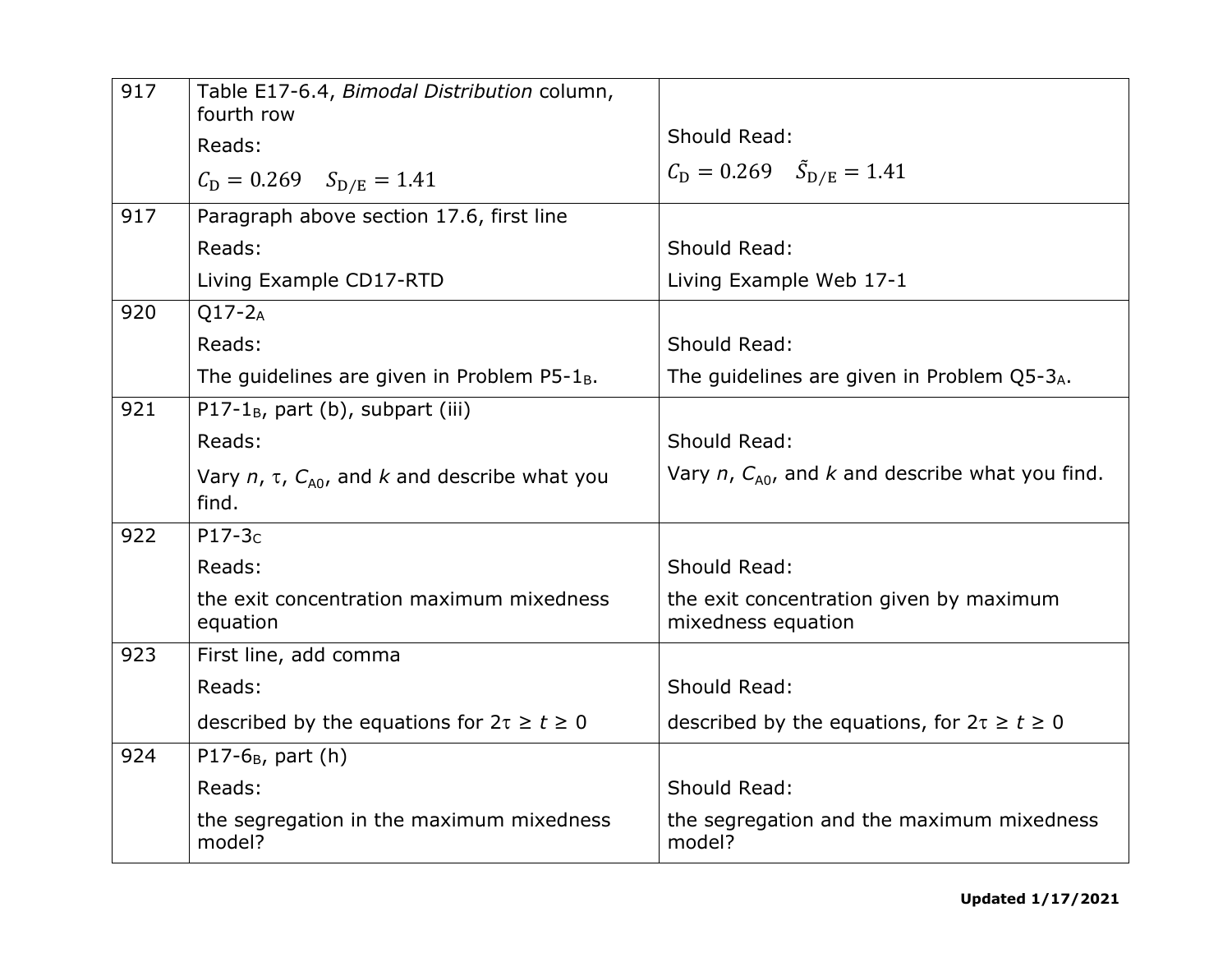| 925 | P17-13 $_{B}$ , part (e)                                                                                      |                                                                                                              |
|-----|---------------------------------------------------------------------------------------------------------------|--------------------------------------------------------------------------------------------------------------|
|     | Reads:                                                                                                        | Should Read:                                                                                                 |
|     | Problem P16-3 <sub>B</sub>                                                                                    | Problem $P16-3c$                                                                                             |
| 930 | Top of page, gray box, sixth bullet item                                                                      |                                                                                                              |
|     | Reads:                                                                                                        | Should Read:                                                                                                 |
|     | • Discuss how combinations of ideal reactors<br>can be used to model a nonideal reactor<br>(Section 18.9).    | • Discuss how combinations of ideal reactors<br>can be used to model a nonideal reactor<br>(Section 18.8).   |
| 930 | Top of page, gray box, seventh bullet item                                                                    |                                                                                                              |
|     | Reads:                                                                                                        | Should Read:                                                                                                 |
|     | • Identify how combinations of ideal reactors<br>can be used in pharmacokinetics modeling<br>(Section 18.10). | • Identify how combinations of ideal reactors<br>can be used in pharmacokinetics modeling<br>(Section 18.8). |
| 932 | Bottom of page, third line from the bottom                                                                    |                                                                                                              |
|     | Reads:                                                                                                        | Should Read:                                                                                                 |
|     | channels or by passes,                                                                                        | channels or bypasses,                                                                                        |
| 934 | Paragraph above Equation (18-3)                                                                               |                                                                                                              |
|     | Reads:                                                                                                        | Should Read:                                                                                                 |
|     | $\Theta = U t / L$ can put                                                                                    | $\Theta = U t / L$ , one can put                                                                             |
| 937 | Top of page, equation below Closed-Closed<br><b>Boundary Condition</b>                                        |                                                                                                              |
|     | Reads:                                                                                                        | Should Read:                                                                                                 |
|     | $C_{\rm A0} = C_{\rm A} (0^+) \frac{D_a}{U} \frac{dC_{\rm A}}{dz}$                                            | $C_{\text{A}0} = C_{\text{A}} (0^+) - \frac{D_a}{U} \frac{dC_{\text{A}}}{dz}$                                |
| 940 | Second line below Equation (E18-1.4)                                                                          |                                                                                                              |
|     |                                                                                                               |                                                                                                              |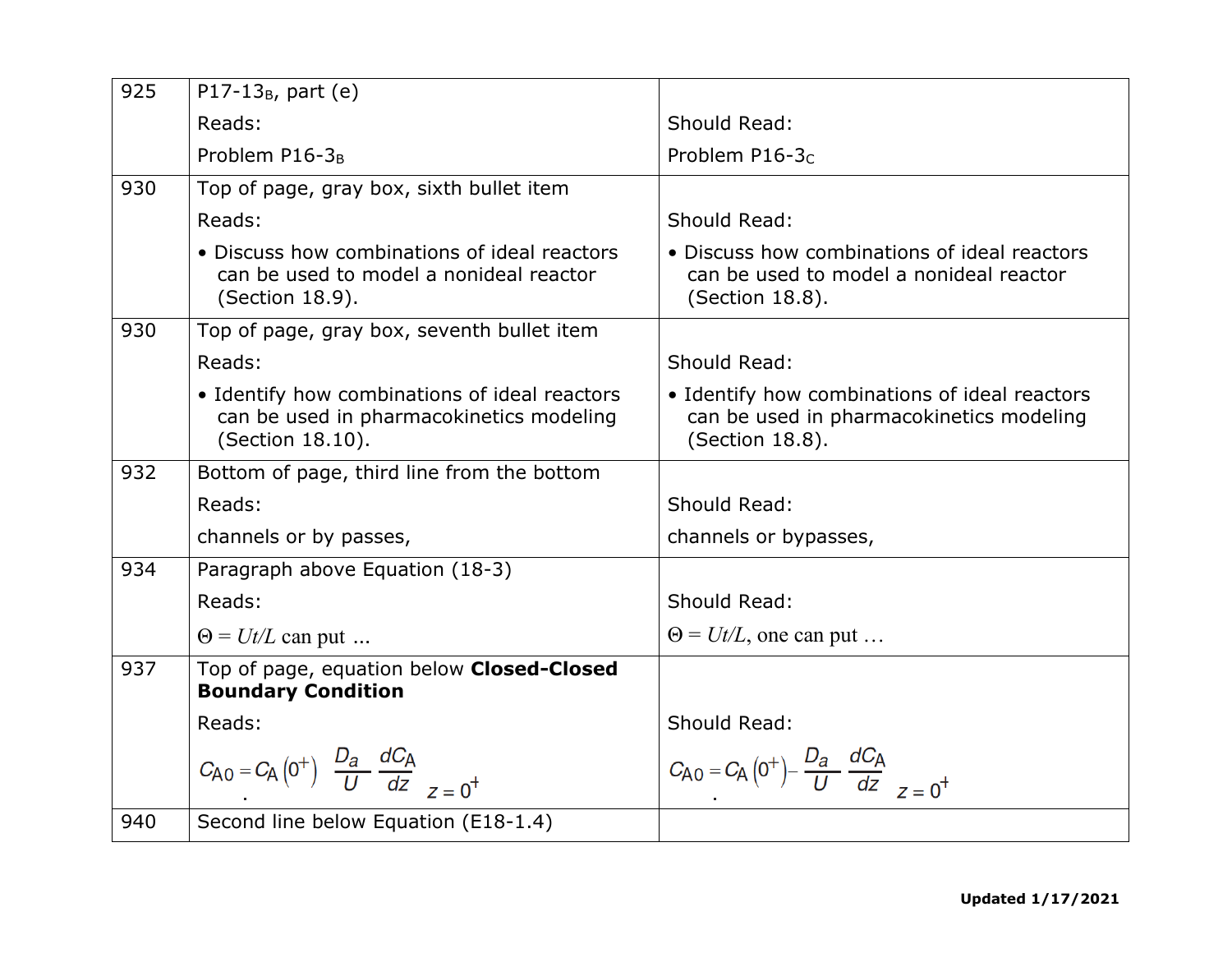|     | Reads:                                                      | Should Read:                                                   |
|-----|-------------------------------------------------------------|----------------------------------------------------------------|
|     | MatLab                                                      | <b>MATLAB</b>                                                  |
| 940 | Paragraph below Figure E18-1.1, second line                 |                                                                |
|     | Reads:                                                      | Should read:                                                   |
|     | $E(\theta)$                                                 | $E(\Theta)$                                                    |
| 940 | Last paragraph, second sentence                             |                                                                |
|     | Reads:                                                      | Should Read:                                                   |
|     | drops form                                                  | drops from                                                     |
| 948 | First line, replace theta symbol                            |                                                                |
|     | Reads:                                                      | Should Read:                                                   |
|     | $\theta$                                                    | $\Theta$                                                       |
| 949 | First line below Equation (18-18), add comma<br>and space   |                                                                |
|     | Reads:                                                      | Should Read:                                                   |
|     | where $q = \sqrt{1 + 4Da_1/P_e}$ , $Da_1 = \tau k$ , and    | where $q = \sqrt{1 + 4Da_1/P_{\rm r}}$ , $Da_1 = \tau k$ , and |
|     | $Pe_r = UL/D_a$ .                                           | $Pe_r = UL/D_a.$                                               |
| 951 | Equation (E18-2.8)                                          |                                                                |
|     | Reads:                                                      | Should Read:                                                   |
|     | $n = \frac{\tau^2}{\sigma^2} = \frac{(5.15)^2}{6.1} = 4.35$ | $n = \frac{\tau^2}{\sigma^2} = \frac{(5.15)^2}{6.2} = 4.28$    |
| 951 | Equation (E18-2.9), denominator on r.h.s.                   |                                                                |
|     | Reads:                                                      | Should Read:                                                   |
|     | $= 1 - \frac{1}{(1 + 1.29/4.35)^{4.35}}$                    | $= 1 - \frac{1}{(1 + 1.29/4.28)^{4.28}}$                       |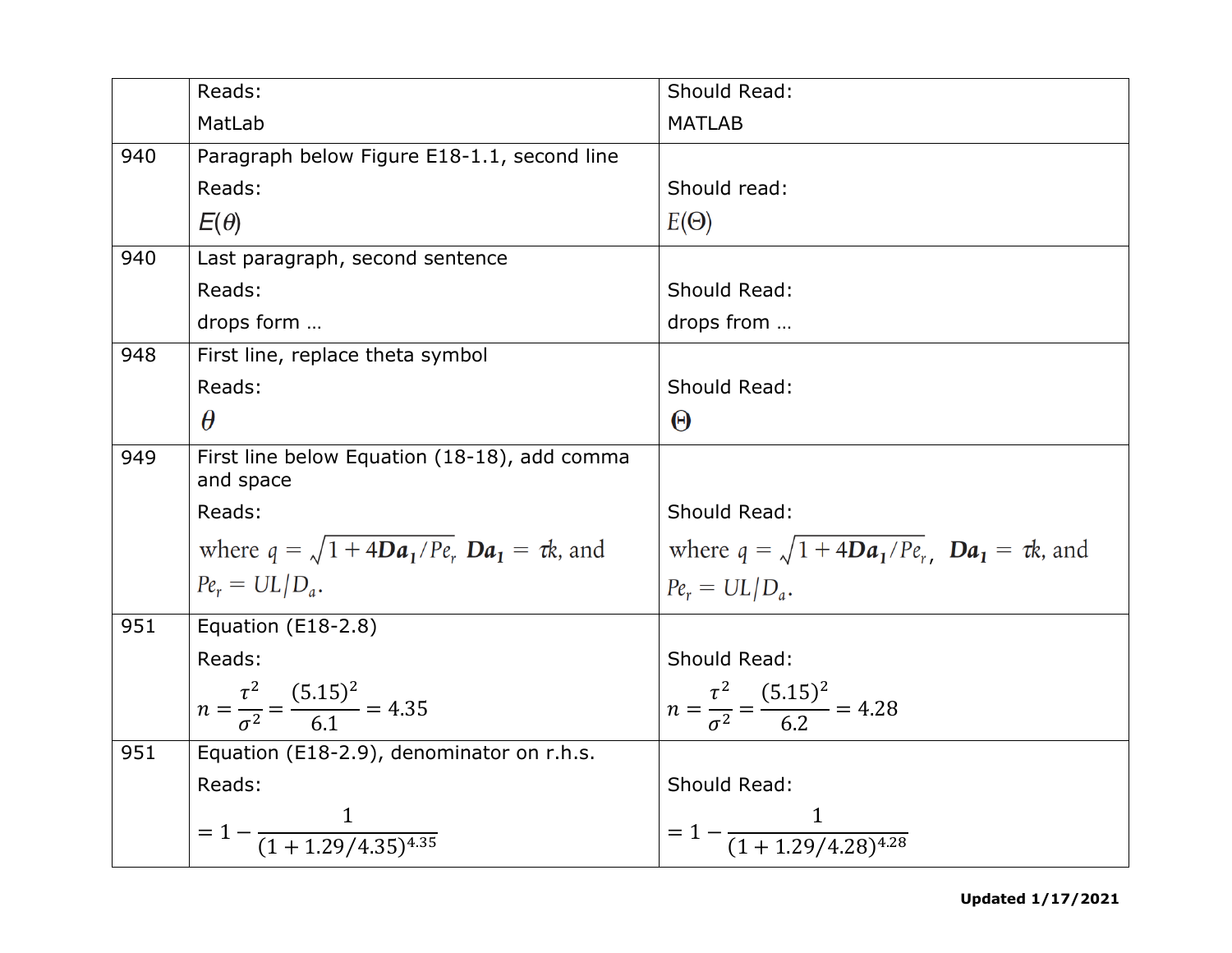| 951 | Line in box below Equation (E18-2.9)                                                            |                                                            |
|-----|-------------------------------------------------------------------------------------------------|------------------------------------------------------------|
|     | Reads:                                                                                          | Should Read:                                               |
|     | $X = 67.7\%$ for the tanks-in-series model                                                      | $X = 67.6\%$ for the tanks-in-series model                 |
| 951 | Last box on the page, below Equation<br>$(E18-2.10)$                                            |                                                            |
|     | Reads:                                                                                          | Should Read:                                               |
|     | Tanks-in-series $X = 67.7\%$                                                                    | Tanks-in-series $X = 67.6\%$                               |
| 952 | Second paragraph below Equation (18-40)<br>Reads:<br>very close to the value of 4.35 calculated | Should Read:<br>very close to the value of 4.28 calculated |
| 954 | Top of page, third line                                                                         |                                                            |
|     | Reads:                                                                                          | Should Read:                                               |
|     | Equation $(18-26)$ and $(18-27)$ to obtain                                                      | Equations (18-15) and (18-16)                              |
| 958 | Equation (18-51), below Convection label<br>Reads:<br>$\frac{1}{F_{i0}H_{i0}-\sum_{i=1}F_iH_i}$ | Should Read:<br>$F_{i0}H_{i0} - \sum_{i=1}^{n} F_{i}H_{i}$ |
| 958 | Last paragraph                                                                                  |                                                            |
|     | Reads:                                                                                          | Should Read:                                               |
|     | our annulus (Figure 12-15) with                                                                 | our annulus (Figure 18-12) with                            |
| 961 | Paragraph below Equation (18-62), first line                                                    |                                                            |
|     | Reads:                                                                                          | Should Read:                                               |
|     | Equation (18-61) is                                                                             | Equation (18-62) is                                        |
| 961 | Last paragraph, fourth line, incorrect link                                                     |                                                            |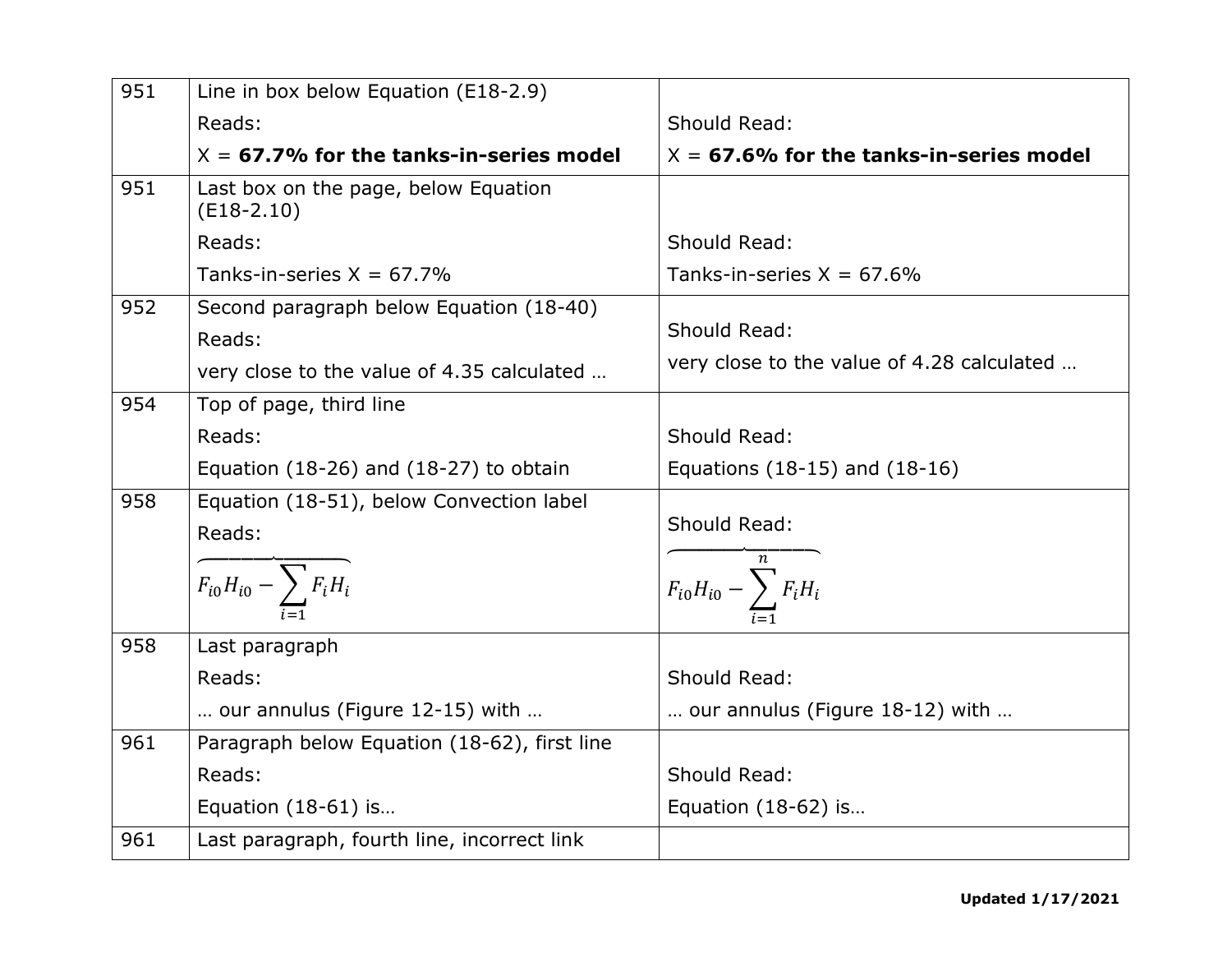|     | Reads:                                                                   | Should Read:                                                          |
|-----|--------------------------------------------------------------------------|-----------------------------------------------------------------------|
|     | (http://www.umich.edu/~elements/6e/12chap/<br>expanded.html).            | (http://umich.edu/~elements/6e/18chap/expan<br>ded_ch18_radial.pdf).  |
| 965 | First paragraph, second-to-last sentence                                 |                                                                       |
|     | Reads:                                                                   | Should Read:                                                          |
|     | , a CSTR model as two CST in interchange.                                | , a CSTR model as two CSTR with interchange                           |
| 965 | First paragraph, last line                                               |                                                                       |
|     | Reads:                                                                   | Should Read:                                                          |
|     | conversion on concentrations.                                            | conversion or concentrations.                                         |
| 966 | Paragraph above Equation (18-67)                                         |                                                                       |
|     | Reads:                                                                   | Should Read:                                                          |
|     | well-mixed reactor value $V_s$ is                                        | well-mixed reactor volume $V_s$ is                                    |
| 967 | Table E18-5.2, first column, second row,<br>denominator                  |                                                                       |
|     | Reads:                                                                   | Should Read:                                                          |
|     | $C_{\text{T}0}$ – $C_{r}$                                                | $C_{T0} - C_{T}$                                                      |
| 967 | Equation (E18-5.2)                                                       |                                                                       |
|     | Reads:                                                                   | Should Read:                                                          |
|     | $v_s C_{A0} - v_s C_A - $                                                | $v_s C_{A0} - v_s C_{As} - $                                          |
| 968 | Top of page, second paragraph                                            |                                                                       |
|     | Reads:                                                                   | Should Read:                                                          |
|     | Using the same rate-law parameter values<br>for or an ideal CSTR we find | Using the same rate-law parameter values<br>for an ideal CSTR we find |
| 968 | <b>Other Models</b> paragraph, last line                                 |                                                                       |
|     | Reads:                                                                   | Should Read:                                                          |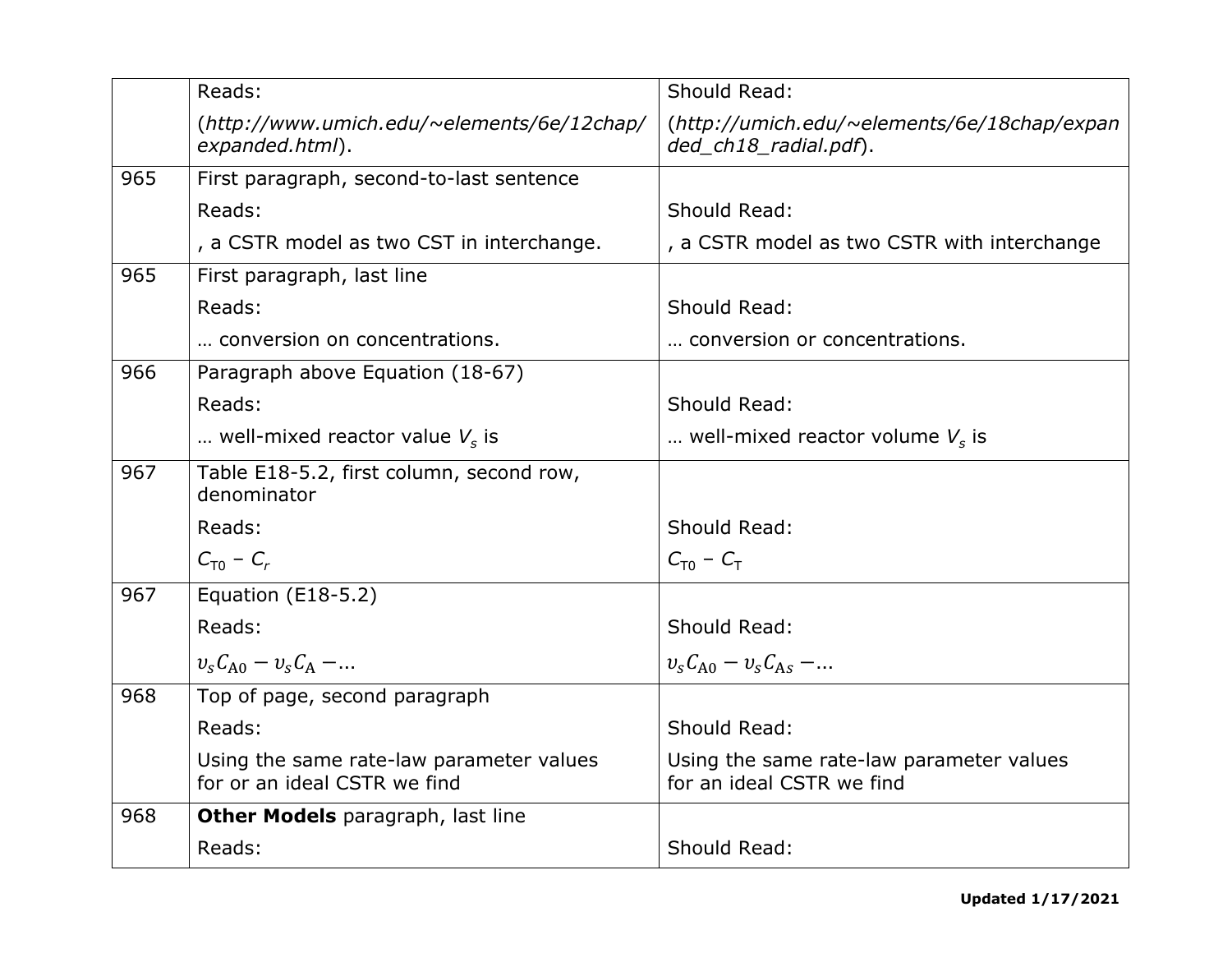|     | the converstion in our real reactor.                                | the conversion in our real reactor.                                 |
|-----|---------------------------------------------------------------------|---------------------------------------------------------------------|
| 970 | Example 18-6, first line                                            |                                                                     |
|     | Reads:                                                              | Should Read:                                                        |
|     | A pulse trace test was carried out                                  | A pulse tracer test was carried out                                 |
| 971 | Second equation (unnumbered)                                        |                                                                     |
|     | Reads:                                                              | Should Read:                                                        |
|     |                                                                     | $0.066 = -\frac{(0.8)(-1.44) + \beta + 1}{(0.8)[-0.434 - (-1.44)]}$ |
|     | $0.066 = \frac{-(0.8)(-1.44) + \beta + 1}{(0.8)(-0.434 - (-1.44))}$ |                                                                     |
| 972 | End of last line above section 18.8.3                               |                                                                     |
|     | Reads:                                                              | Should Read:                                                        |
|     | $(x = 0.56)$ .                                                      | $(X = 0.56)$ .                                                      |
| 972 | Last paragraph, third sentence                                      |                                                                     |
|     | Reads:                                                              | Should Read:                                                        |
|     | 18-16(a) and (b) on page $973$ show                                 | 18-17(a) and (b) on page $974$ show                                 |
| 972 | Last paragraph, second-to-last sentence                             |                                                                     |
|     | Reads:                                                              | Should Read:                                                        |
|     | in Figure $18-16(b)$ was found                                      | in Figure $18-17(b)$ was found                                      |
| 973 | Last paragraph, last sentence                                       |                                                                     |
|     | Reads:                                                              | Should Read:                                                        |
|     | on pharmacokinetics, and on pages 408-409,<br>there are             | on pharmacokinetics, there are                                      |
| 977 | Equation (S18-7)                                                    |                                                                     |
|     | Reads:                                                              | Should Read:                                                        |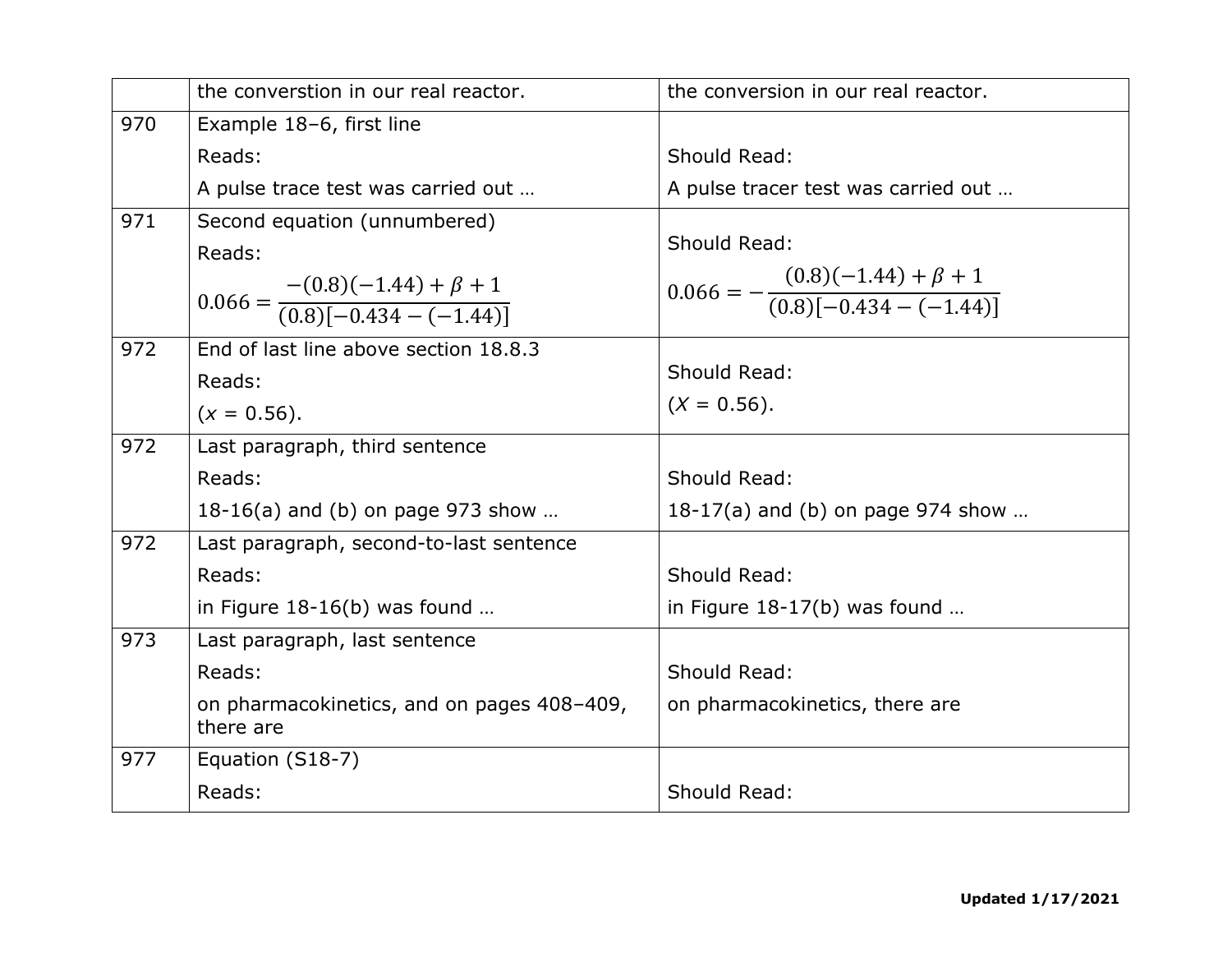|     | $\sigma^2$                                                                                                 | $\sigma^2$                                                                                                 |
|-----|------------------------------------------------------------------------------------------------------------|------------------------------------------------------------------------------------------------------------|
|     | $\overline{t^2}$                                                                                           | $\overline{\tau_m^2}$                                                                                      |
| 979 | Problem Q18-2 <sub>B</sub>                                                                                 |                                                                                                            |
|     | Reads:                                                                                                     | Should Read:                                                                                               |
|     | Problem P5-3A.                                                                                             | Problem Q5-3A.                                                                                             |
| 979 | Problem Q18-3A                                                                                             |                                                                                                            |
|     | Reads:                                                                                                     | Should Read:                                                                                               |
|     | Figure 18-2                                                                                                | Figure 18-10                                                                                               |
| 979 | Problem Q18-3A                                                                                             |                                                                                                            |
|     | Reads:                                                                                                     | Should Read:                                                                                               |
|     | and a viscosity of a kinematic                                                                             | and kinematic viscosity of                                                                                 |
| 980 | Problem P18-1 $_B$ , part (c), subpart (v)                                                                 |                                                                                                            |
|     | Reads:                                                                                                     | Should Read:                                                                                               |
|     | $\boldsymbol{v}$                                                                                           | $\boldsymbol{\nu}$                                                                                         |
| 983 | Problem P18-6 <sub>A</sub> , part (c)                                                                      |                                                                                                            |
|     | Reads:                                                                                                     | Should Read:                                                                                               |
|     | Using the dispersion calculate                                                                             | Using the dispersion, calculate                                                                            |
| 983 | Problem P18-9 <sub>B</sub> , part (b)                                                                      |                                                                                                            |
|     | Reads:                                                                                                     | Should Read:                                                                                               |
|     | ( <i>Ans</i> : $X_{Disperson} = 0.41$ )                                                                    | ( <i>Ans</i> : $X_{Disperson} = 0.448$ )                                                                   |
| 984 | Problem P18-12 <sub>D</sub>                                                                                |                                                                                                            |
|     | Reads:                                                                                                     | Should Read:                                                                                               |
|     | Let's continue Problem P16-11 <sub>D</sub> . Where $\tau = 10$<br>min and $\sigma^2 = 14$ min <sup>2</sup> | Let's continue Problem P16-11 <sub>B</sub> . Where $\tau = 10$<br>min and $\sigma^2$ = 74 min <sup>2</sup> |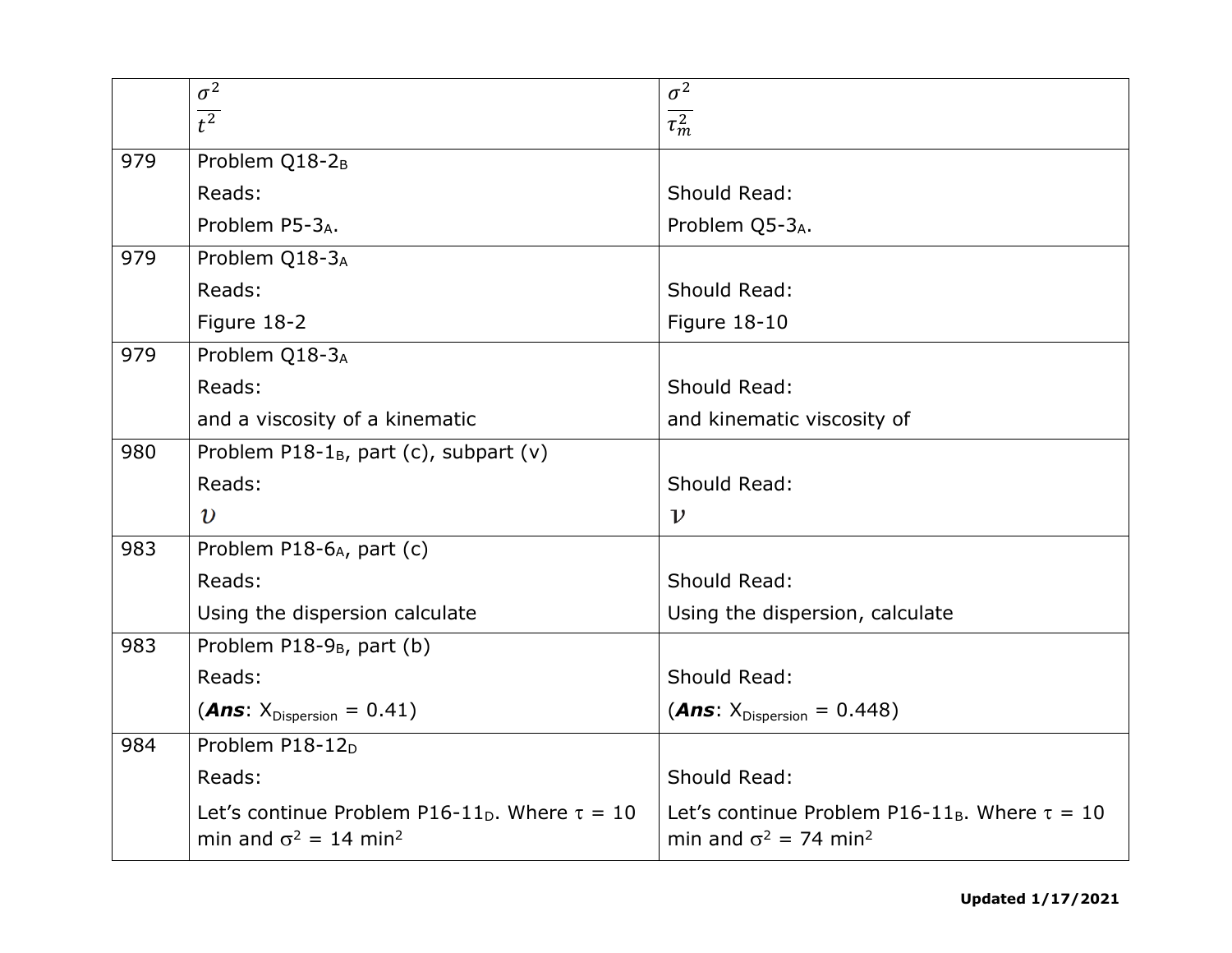| 985  | Figure P18-15B, label missing on x-axis                                     |                                                                           |
|------|-----------------------------------------------------------------------------|---------------------------------------------------------------------------|
|      | Reads:                                                                      | Should Read:                                                              |
|      | $\mathcal{Z}% _{M_{1},M_{2}}^{\alpha,\beta}(\varepsilon)$<br>$F$ 0.5<br>1.0 | 2<br>$F$ 0.5<br>1.0<br>τ                                                  |
| 997  | Section A.5, first paragraph, link has an errant                            |                                                                           |
|      | space causing the link to NOT work.                                         |                                                                           |
|      | Reads:                                                                      | Should Read:                                                              |
|      | https://bolide.cs.uoguelph.ca/tutorials/ GLP                                | https://bolide.cs.uoguelph.ca/tutorials/GLP                               |
| 1001 | Top of page                                                                 |                                                                           |
|      | Reads:                                                                      | Should Read:                                                              |
|      | <b>Time Rate of Change of Energy with Time</b><br>(Power)                   | <b>Rate of Change of Energy with Time</b><br>(Power)                      |
| 1006 | Below Equation (EC-1.3)                                                     |                                                                           |
|      | Reads:                                                                      | Should Read:                                                              |
|      | Substituting for the mole fractions in terms of<br>partial pressures gives  | Substituting for the partial pressures in terms<br>of concentration gives |
| 1010 | First paragraph, link has an errant space<br>causing the link to NOT work.  |                                                                           |
|      | Reads:                                                                      | Should Read:                                                              |
|      | http://www.polymathsoftware.com/fogler/                                     | http://www.polymathsoftware.com/fogler/                                   |